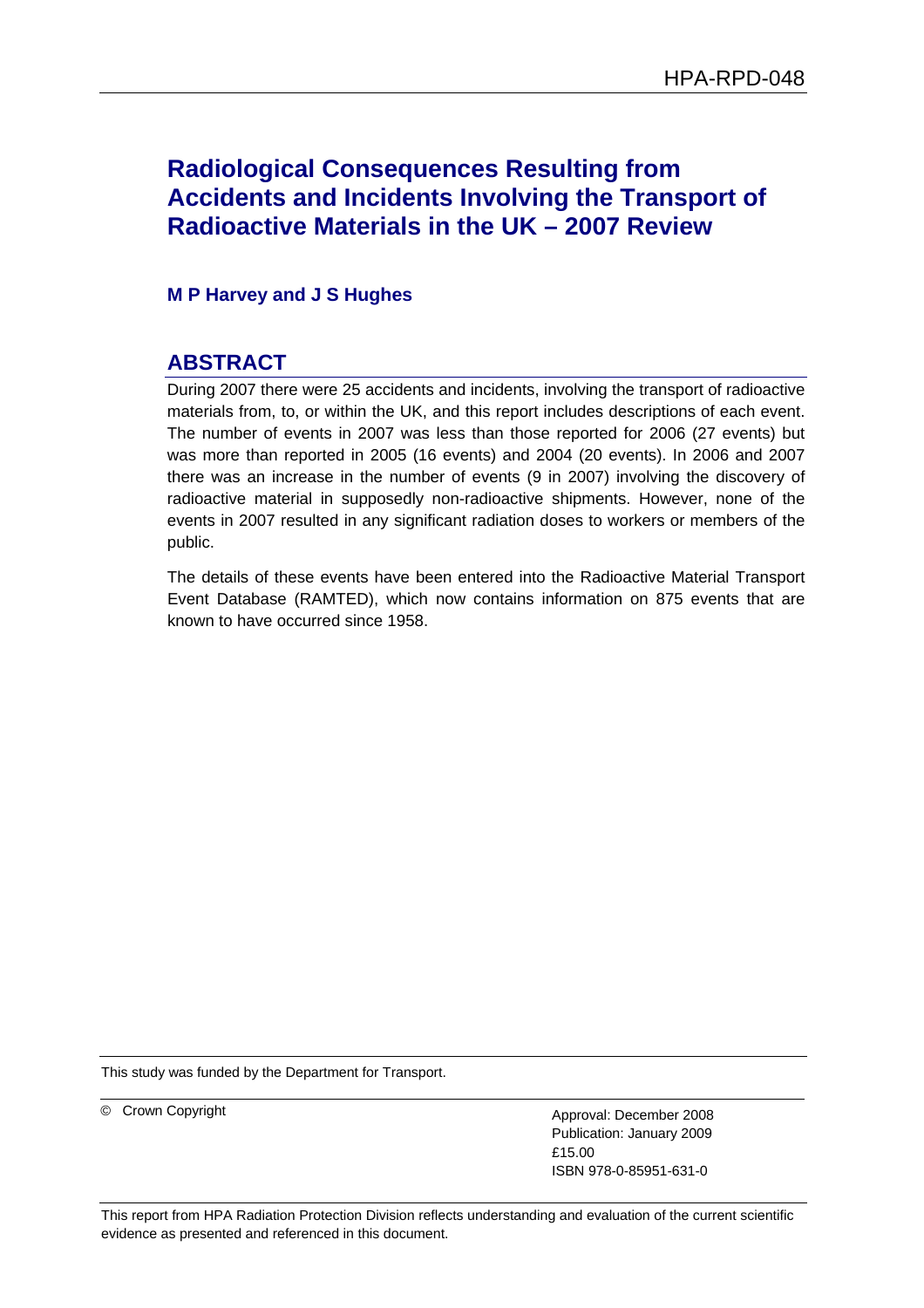This work was undertaken under the Environmental Assessment Department's Quality Management System, which has been approved by Lloyd's Register Quality Assurance to the Quality Management Standards ISO 9001:2000 and TickIT Guide Issue 5, certificate number 956546.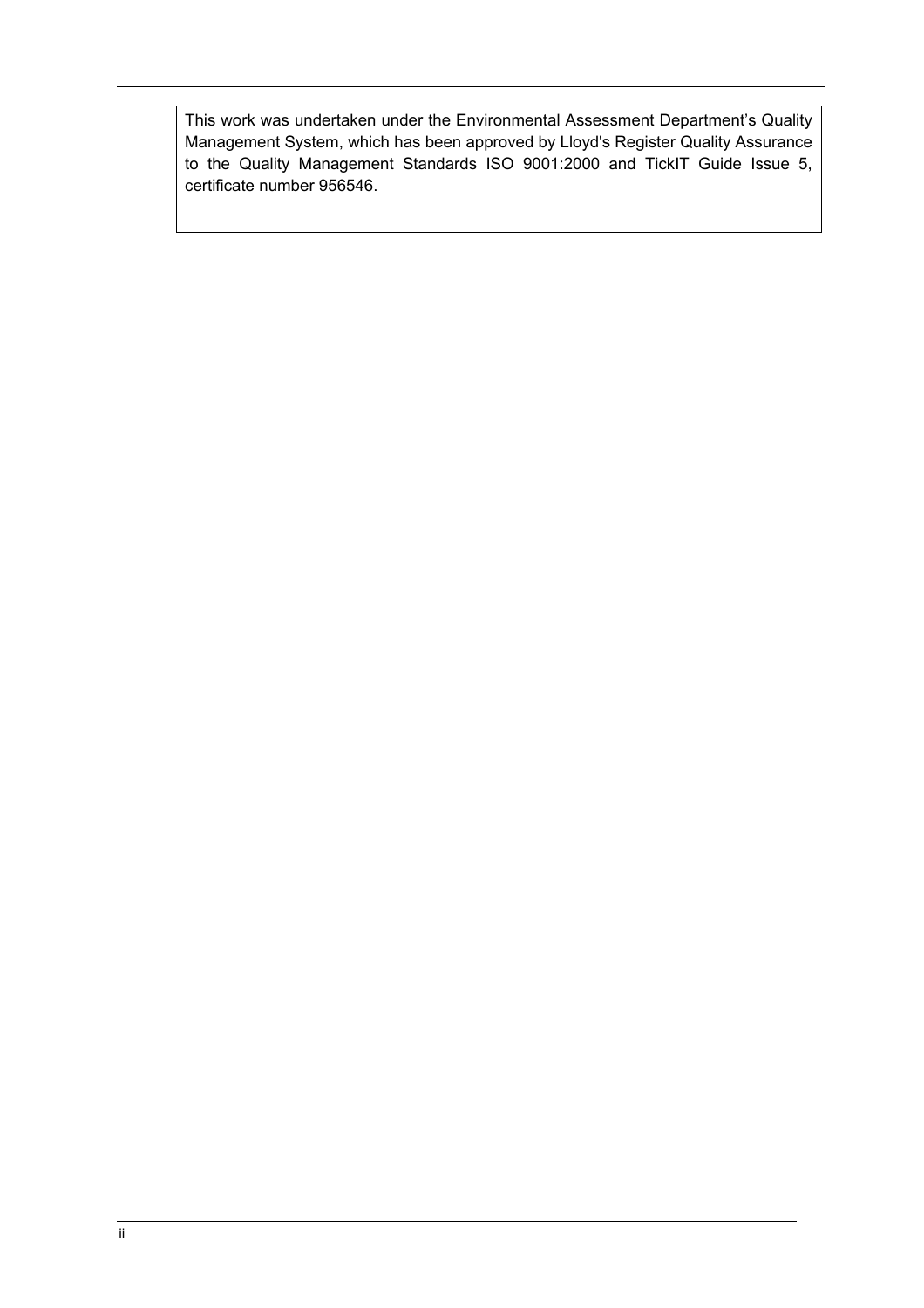## **EXECUTIVE SUMMARY**

Up to half a million packages containing radioactive materials are transported to, from and within the UK annually. Accidents and incidents involving these shipments are rare. However, there is always the potential for such an event, which could lead to a release of the contents of a package or an increase in radiation level caused by damaged shielding. These events could result in radiological consequences for transport workers. As transport occurs in the public environment, such events could also lead to radiological consequences for the public. The UK Department for Transport (DfT), together with the Health and Safety Executive (HSE) has supported work to compile, analyse and report on accidents and incidents that occurred during the transport of radioactive materials. Annual reports have been produced since 1989, and this report for the year 2007 is the latest in this series. The details of these events are recorded in the Radioactive Materials Transport Event Database (RAMTED), which is maintained by the Health Protection Agency Radiation Protection Division (HPA-RPD) on behalf of DfT.

During 2007 there were 25 accidents and incidents, involving the transport of radioactive materials from, to, or within the UK, and this report includes descriptions of each event. The number of events in 2007 was less than those reported for 2006 (27 events) but was more than reported in 2005 (16 events) and 2004 (20 events). In 2006 and 2007 there was an increase in the number of events (9 in 2007) involving the discovery of radioactive material in supposedly non-radioactive shipments. However, none of the events in 2007 resulted in any significant radiation doses to workers or members of the public.

The events reported here have been entered into the Radioactive Material Transport Event Database (RAMTED), which now contains information on 875 events that are known to have occurred since 1958.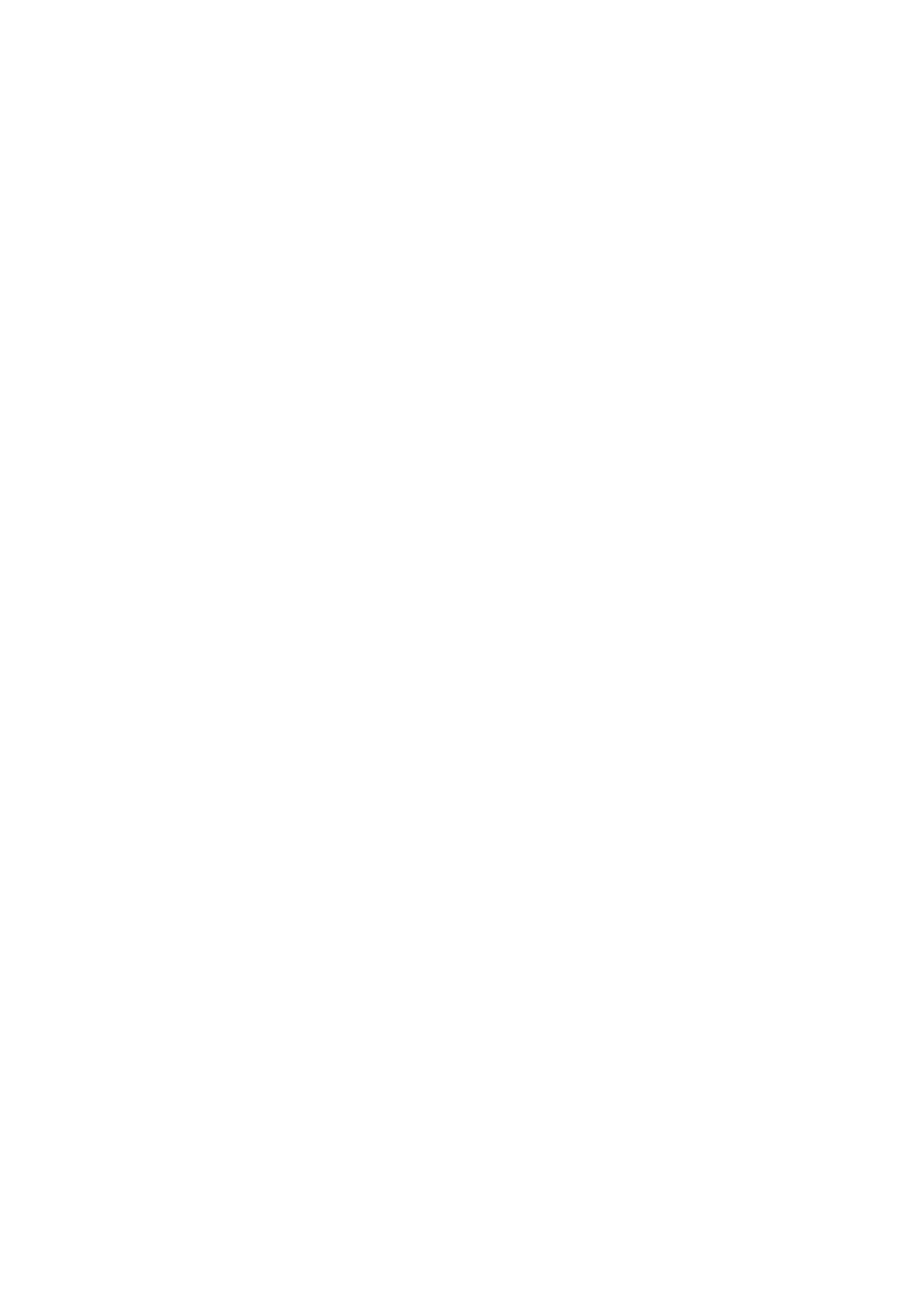# **CONTENTS**

| 1                                                                                                                                                                                              | <b>Introduction</b><br>1                                                |                                                                        |          |  |  |  |  |
|------------------------------------------------------------------------------------------------------------------------------------------------------------------------------------------------|-------------------------------------------------------------------------|------------------------------------------------------------------------|----------|--|--|--|--|
| $\overline{2}$                                                                                                                                                                                 | Data collection and analysis<br>Reporting of events and criteria<br>2.1 |                                                                        |          |  |  |  |  |
| 3                                                                                                                                                                                              |                                                                         | Database of reported events                                            | 4        |  |  |  |  |
| 4                                                                                                                                                                                              | Events recorded for this review                                         |                                                                        |          |  |  |  |  |
| 5<br>Discussion of 2007 events<br>5.1<br>General<br>5.2<br><b>Effects on packages</b><br>5.3<br><b>Radiological consequences</b><br><b>Other occurrences</b><br>5.4<br><b>Conclusions</b><br>6 |                                                                         |                                                                        |          |  |  |  |  |
| 7                                                                                                                                                                                              |                                                                         | <b>References</b>                                                      | 15<br>15 |  |  |  |  |
| 8                                                                                                                                                                                              | Glossary                                                                |                                                                        | 18       |  |  |  |  |
| 9                                                                                                                                                                                              | <b>Tables</b>                                                           |                                                                        | 20       |  |  |  |  |
|                                                                                                                                                                                                |                                                                         | APPENDIX A Summary of Cyclamen events not included as transport events | 26       |  |  |  |  |
| <b>APPENDIX B</b><br>Information system used in the database of reported events of<br>accidents and incidents involving the transport of radioactive                                           |                                                                         |                                                                        |          |  |  |  |  |

| <b>APPENDIX C</b> Event classification system |  |
|-----------------------------------------------|--|

 **material 28**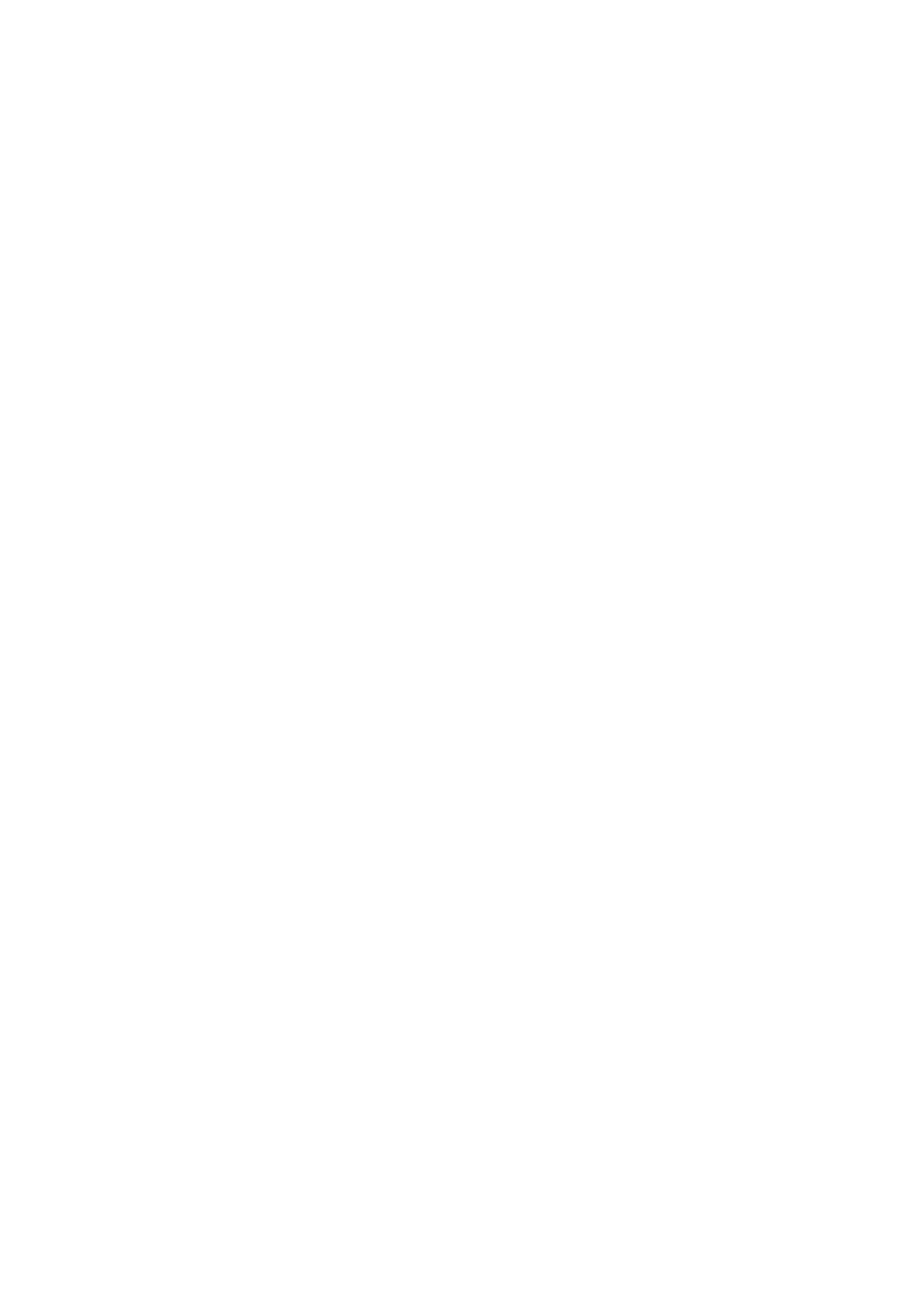## **1 INTRODUCTION**

Reviews of the accidents and incidents involving the transport of radioactive materials within, to and from the UK have been carried out for the years 1958 to 2005 (Gelder et al, 1986; Shaw et al, 1989; Hughes and Shaw, 1990-1999, 1996b; Hughes et al, 2001a, 2001b, 2006; Warner Jones et al, 2002a, 2002b; Warner Jones and Jones, 2004; Watson and Jones, 2004; Roberts et al, 2005; Hesketh et al, 2006; Hughes and Harvey, 2007). The objectives of those reviews were:

- a to assess the radiological impact of such accidents and incidents on both workers and members of the public over the period of study;
- b to comment on transport practices;
- c to provide information pertinent to future legislation and codes of practice;
- d to produce and maintain a database of events covering the period of study.

The initial reviews (Gelder et al, 1986; Shaw et al, 1989) were supplemented by annual analyses (Hughes and Shaw, 1990-1999; Hughes et al, 2001a, 2001b; Warner Jones et al, 2002a; Warner Jones and Jones, 2004; Watson and Jones, 2004; Roberts et al, 2005; Hesketh et al, 2006; Hughes and Harvey, 2007). A comprehensive review was carried out of events that occurred in the whole period from 1958 to 1994 using an improved event classification system (Hughes and Shaw, 1996b), which has been updated to include events up to and including 2006 (Hughes and Harvey, 2007). The improved classification system was used to provide a summary and analysis of all events to 2000 that was presented at the Sixth International Conference on Radioactive Materials Transport (Warner Jones et al, 2002b).

Throughout this review accidents and incidents are collectively referred to as events. The information on these events is stored in a database: the Radioactive Materials Transport Event Database (RAMTED). In 2004, as the original database was approximately twenty years old and had many limitations compared to typical software and hardware specifications of today, it was reviewed and revised (Watson, 2004). The database is now in a relational database format, which allows for more efficient recording of the details of an event. The classification systems were reviewed, and, though only minor changes were made to the classifications, the change in the database structure now allows for an event to be more efficiently classified with a main category and subsidiary categories if appropriate.

This report describes the events reported during 2007 and gives analyses of the 2007 events based on the revised classification system and the main event categories. Some other occurrences of interest that did not meet the criteria for inclusion in the database are also briefly described. These are more numerous than the previous years and they are therefore presented in a table, listed on Appendix A.

The Glossary contains descriptions and definitions of a number of technical terms that are associated with the transport of radioactive materials.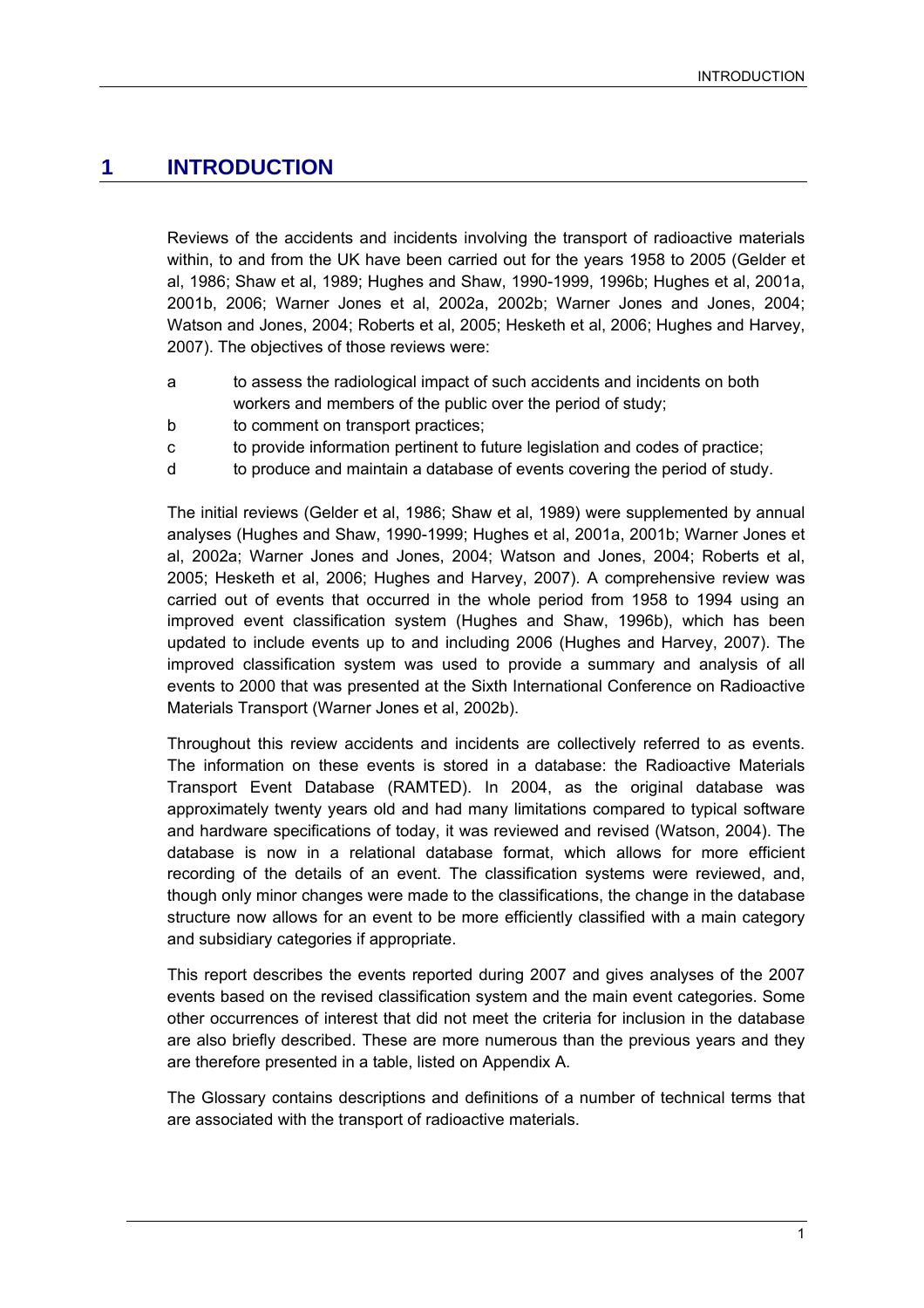# **2 DATA COLLECTION AND ANALYSIS**

For this review, information on accidents and incidents was obtained from a number of sources. Most of the information was obtained from official files at the Department for Transport (DfT) (www.dft.gov.uk) and the Health and Safety Executive (HSE) (www.hse.gov.uk). Information was also obtained from other sources, such as the Civil Aviation Authority (CAA) (www.caa.co.uk), the Department of the Environment, Northern Ireland (www.doeni.gov.uk), the Scottish environmental protection agency (SEPA) (www.sepa.org.uk) and from independent Radiation Protection Advisers (RPA). Other sources of information for these annual reviews include events occasionally reported to the Environment Agency (EA) and records of incidents reported under the National Arrangements for Incidents involving Radioactivity (NAIR). Under the NAIR scheme, the police attending an incident involving radioactive material can summon assistance from a health physics expert in the region. However, only occasionally do these NAIR events directly involve the transport of radioactive materials.

## **2.1 Reporting of events and criteria**

The transport of radioactive materials involves a number of activities, including the preparation of the package by the consignor, and loading onto a vehicle, followed by the shipment phase by carriers using various modes of transport. The shipment phase may involve a number of loading and unloading operations between different modes of transport, before final delivery to the consignee. The reported accidents and incidents included in these reviews come within the scope of these activities, for shipments and transhipments within the UK. Events involving shipments from the UK are also included if the event was as a result of a failing in the UK. However, events occurring within consignors' and consignees' premises, i.e. "on-site", are not included unless they are relevant to transport in public areas or if they originated from an incident that occurred during transit.

The normal transport of radioactive materials may give rise to small radiation doses to transport workers and in some circumstances members of the public might also receive very low doses. Conditions of transport that are intended to minimise these exposures are given in national legislation, and international agreements. During 2007 the main relevant legislation was: road (GB Parliament, 2002, 2003; UNECE, 2007), rail (GB Parliament, 2004, 2005; OTIF, 2007), sea (GB Parliament, 1997; MCA, 2006; IMO, 2006) and air (GB Parliament, 1994, 2007a; ICAO, 2006). Also during 2007 new regulations (GB Parliament, 2007b) were introduced on the transport of all dangerous goods by road and rail. These conditions include, for example, the specification of segregation distances for packages during stowage. It may be noted that the most significant accidents and incidents that are included in these reviews are those that give rise to increased radiation exposures during transport. In addition to these, events are included that had the potential for increased radiation exposures. There are some events in this group that may seem trivial, such as those involving administrative errors. However, experience has shown that in some circumstances such errors can have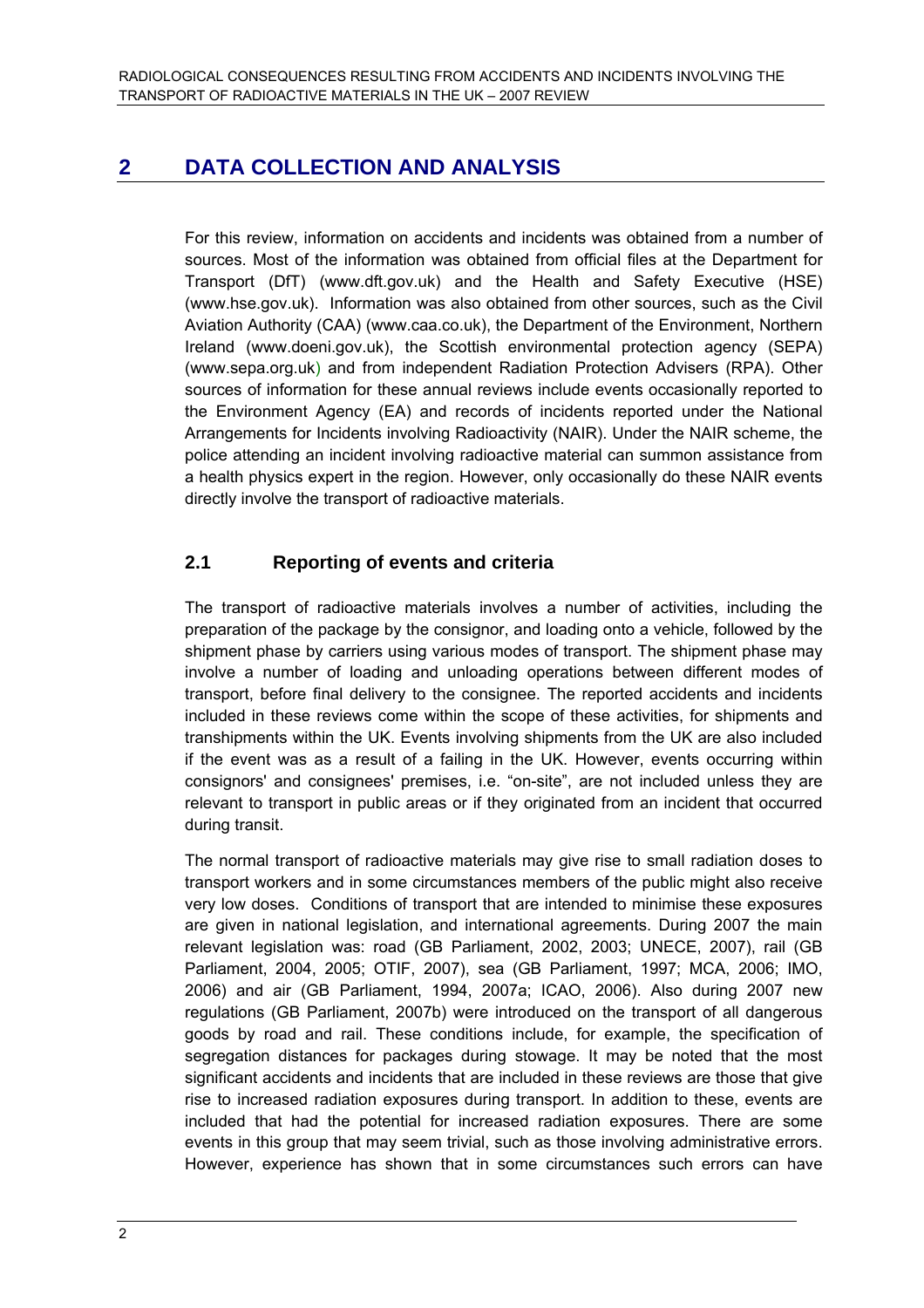serious consequences. In practice, all but the most trivial of reported events are included in these reviews.

For transport by road in Great Britain (GB), the regulations (GB Parliament, 2002, 2003) require the driver of a vehicle transporting radioactive material to report a notifiable event to the police, fire brigade and consignor. A notifiable event is an event in which:

- a. radioactive material is lost, escapes or is unlawfully removed from the vehicle carrying the material;
- b. any package carried in or on a vehicle is opened or otherwise damaged (whether or not the package is still in or on the vehicle);
- c. the vehicle carrying the radioactive material overturns (including being turned on its side) or suffers serious damage or is involved in a fire; or
- d. a radiological emergency occurs;
- e. there is imminent loss of product;
- f. a person has suffered personal injury;
- g. material damage or environmental damage has occurred, or
- h. the authorities are involved.

The regulations introduced during 2007 (GB Parliament, 2007b) include similar conditions. Following this, the carrier must report the event to the police (if the driver has not already done so), the consignor and the Secretary of State for Transport. The notification of the latter is fulfilled by informing the Competent Authority; that is, the Dangerous Goods Division of DfT.

In practice, many other less serious events are reported voluntarily by consignors, carriers and consignees. Other types of events that are relevant to the transport of radioactive materials may also be reported by others, such as the police, suppliers and manufacturers. There have also been a few instances where members of the public have found lost packages, and informed the emergency services.

Events involving undeclared radioactive material discovered in packages or cargoes of scrap metal are included when these have involved illegal or unauthorised transport after the radioactive material has been discovered or there is evidence that the radioactive material had been deliberately transported. This is because the regulations (GB Parliament, 2002) state that there is no contravention of the regulations by a person who neither knew nor had reasonable grounds for believing that the material in question was radioactive. For these reviews, which are concerned with contraventions of the regulations in addition to incidents and accidents, similar considerations are applied to radioactive material discovered at ports and airports by installed radiation detectors. Where such intercepted material was known to be radioactive but was not being transported in accordance with the regulations, this is always recorded as an event. Events that involve the discovery of undeclared radioactive material that are notified to DfT but which are not included in the database as transport events, because they do not meet the above criteria, are, never the less, briefly described in Section 5.4 and listed in Appendix A.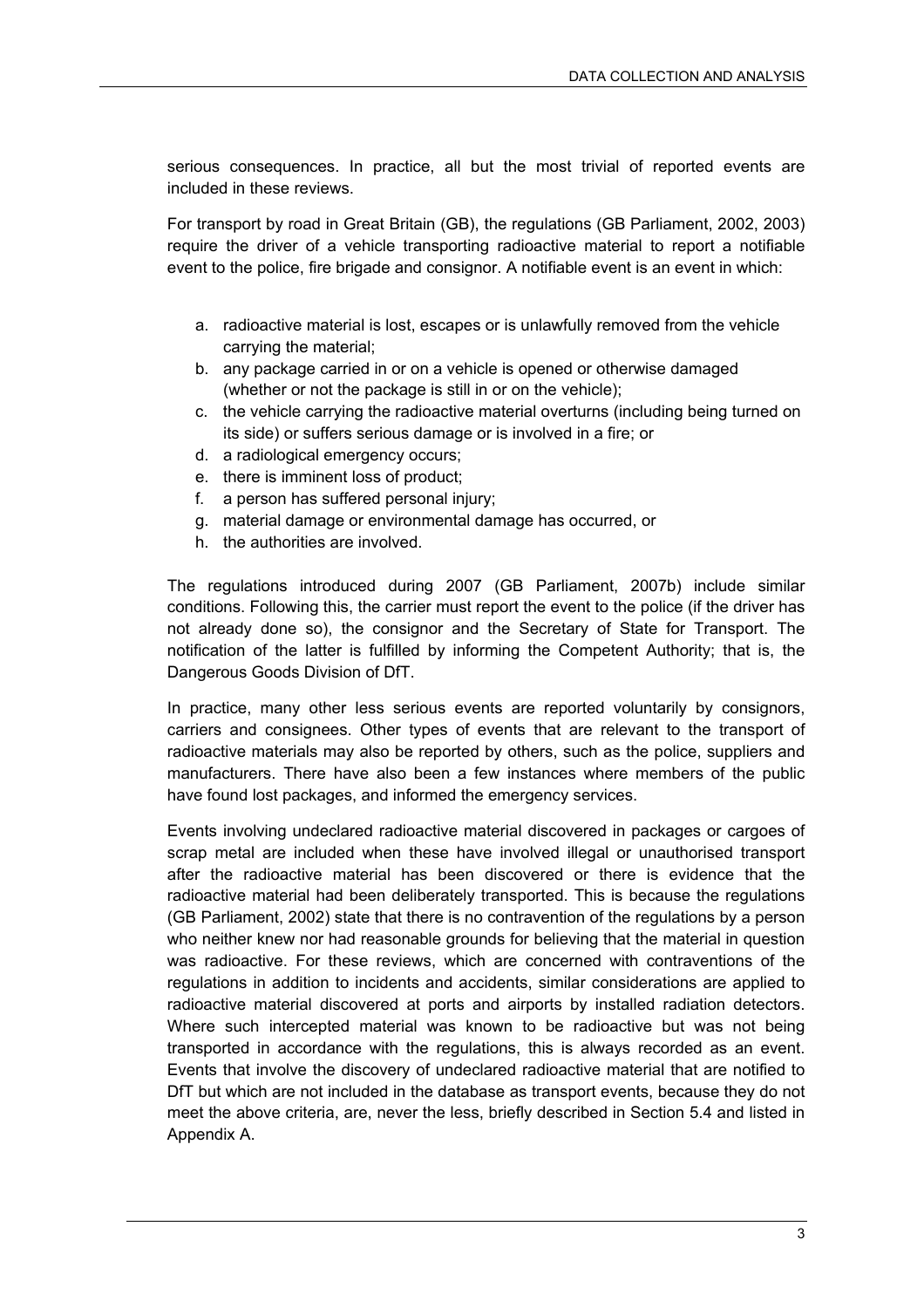Incidents involving the transport of dangerous goods by rail are subject to standard reporting procedures. This system can result in quite minor events being reported very efficiently. Each year during the transport of irradiated nuclear fuel (INF) flasks there are a number of incidents where the train has been stopped following the detection of overheated axles or brakes. The detectors activate at temperature levels that do not pose a threat to the integrity of the INF flask. However, on occasions the overheating can result in smoke production and fires in the axle or brake areas. The criterion for including such events in these reviews is whether smoke is apparent.

INF flasks are mainly loaded and unloaded underwater in ponds at nuclear power stations and reprocessing plants. The water in these ponds tends to be contaminated with radioactive material, and this contamination may become attached to the flask surfaces. Before transport, the flasks are thoroughly cleaned and monitored. The level of non-fixed contamination by radionuclides must be below the regulatory limit of 4 Bq cm<sup>-2</sup> for beta emitters, and low toxicity alpha emitters, and 0.4 Bq cm<sup>-2</sup> for all other alpha emitters. For non-fixed contamination, the operational quantities related to these values are termed derived working levels (DWL). Reports of excess levels of contamination on INF flasks are included in these reviews if at any point on the surface the level is 10 DWL or above. This criterion separates out those events where the regulatory limit is likely to have been exceeded.

These annual reviews do not include any events that may still be subject to legal proceedings at the time of publication. Any such events are reported in later annual reviews.

A system has been established for rating events that occur in the nuclear industry, by the International Atomic Energy Agency (IAEA) and the Nuclear Energy Agency (NEA) of the Organisation for Economic Co-operation and Development (OECD), and is known as the International Nuclear Event Scale (INES) (IAEA & NEA, 2001). This system enables a rating, from Level 0 to Level 7, to be applied to an event so as to give a prompt and consistent indication of the severity of the event to the media and members of the public. Level 7 refers to the most severe type of accident and Level 0 refers to an event with no safety consequences. The INES scale has been extended to cover other events, including events involving the transport of radioactive materials. Significant events are reported to the IAEA from where the details are distributed, and made publicly available. The UK, in common with most other countries, only reports events that are rated at Level 2 or above.

# **3 DATABASE OF REPORTED EVENTS**

The details of the reported events have been entered into the RAMTED database. A comprehensive review (Hughes et al, 2006) of the events in the database includes a description of the systems of reporting and scope of the types of events included in the database. Some of the information in the database is held in coded form to facilitate analysis. Descriptions of the information stored, including the coding system used to classify events, are given in the Appendices.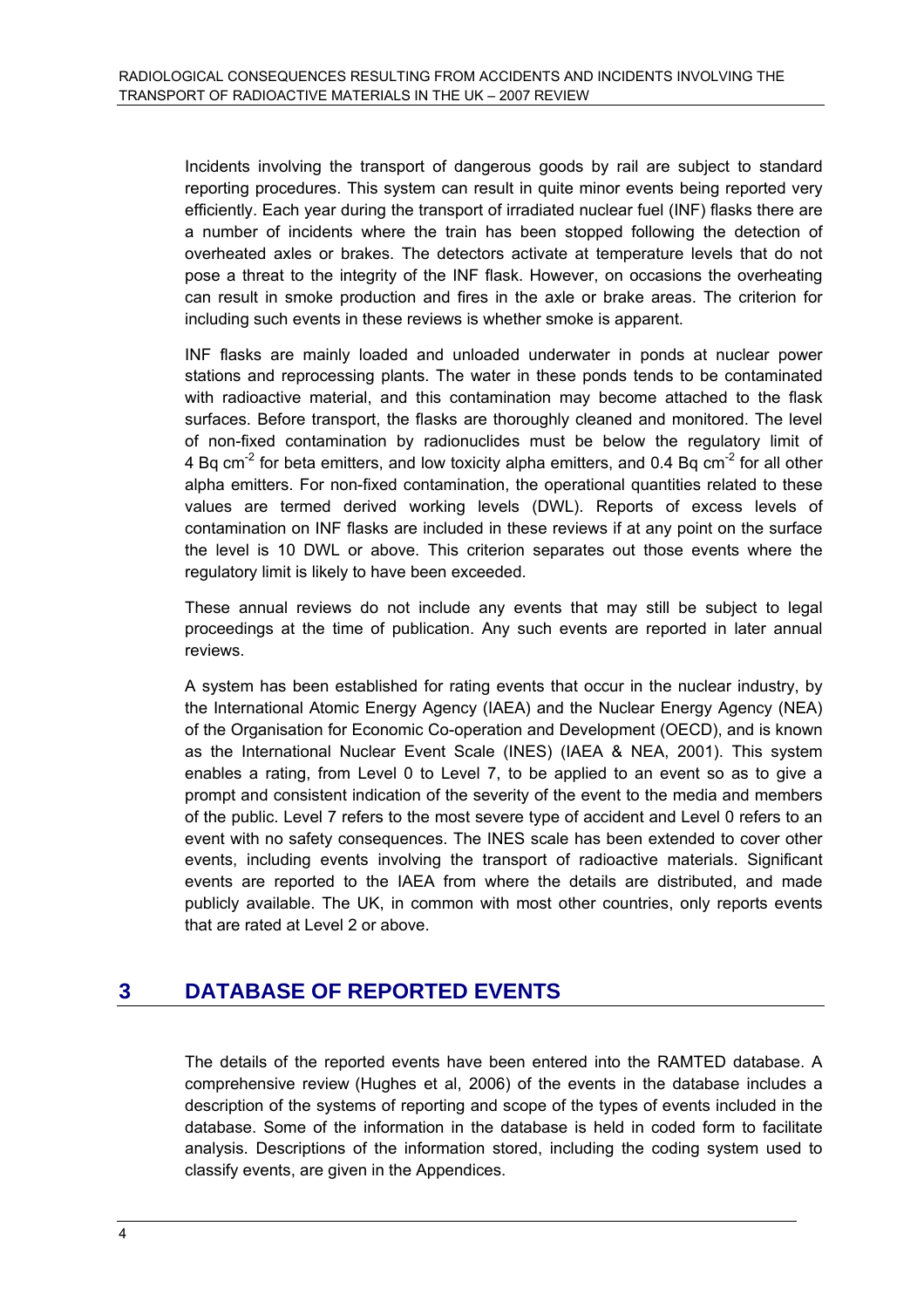The database contained information on 850 events, up to and including the events in 2006. The earliest reported events were from 1958. During the collection of information for this current review, the details were obtained for 25 events in 2007, which brings the total number in the database to 875. The collection of information for this review did not reveal any further events from previous years that were not in the database.

The essential details of each event are briefly described in Section 4. Brief descriptions of these events are included in the database record of each event. Other details that are entered in the database record for each event are listed in Appendix B. This includes a broad description of the event as either an accident or incident that occurred during either the transport or handling phase (TI, TA, HI and HA). In addition, events where the main occurrence was radioactive contamination of external surfaces of intact packages, or conveyances, are recorded as category C.

In order to give a better description of the type of event, a classification system has been developed for the RAMTED database that gives more information than the broad descriptive categories noted above. This system enables events to be grouped into logical categories, and facilitates analyses. The classification system covers three aspects: a descriptive classification, the effect of the event on the package and the level of radiological consequences. The descriptions of the codes used in this classification system are given in Appendix C, as detailed in Tables C1, C2 and C3. The classification codes for these three aspects are listed in the last three columns of Table1 for the 25 events reported in 2007. The first four columns of Table 1 give, respectively, the event identifiers listed in Section 4, the material category code, the transport mode code and the package type. The keys to the material category and transport mode codes are given in Appendix B.

The descriptive classification of the event, given in the fifth column of Table 1, specifies the nature of the event, following the descriptive structure set out in Table C1. The first character of the code gives the general subject or area under which the event is categorised; that is, administrative (A), general shipment (S) or INF flask (F). Events involving INF flasks are separated from the other general shipments of radioactive materials for other nuclear, industrial and medical uses because of the special circumstances of INF flask movements. The identification of the second character of the code and following numbers are shown in the full coding system which is given in Table C1. The new database structure allows for events to be classified into a number of categories, as seen in Table 1, where some events have more than one entry in the fifth column. In these cases the event classifications are prioritised within the database and are listed in order of priority in Table 1.

The effect of the event on the package integrity, or the package deficiency, is allocated to 12 categories (D03 - D14), as set out in Table C2. Category D01, "No package", applies for example when the radioactive material is not within a package. Category D02 is for contaminated conveyances, with no package involvement.

The radiological consequence of an event is allocated into one of four categories, which are set out in Table C3. In the lowest category "None" applies to events where there are no dose rates or contamination above that expected from normal transport, or where there is no evidence that exposures have been received. In events where there was a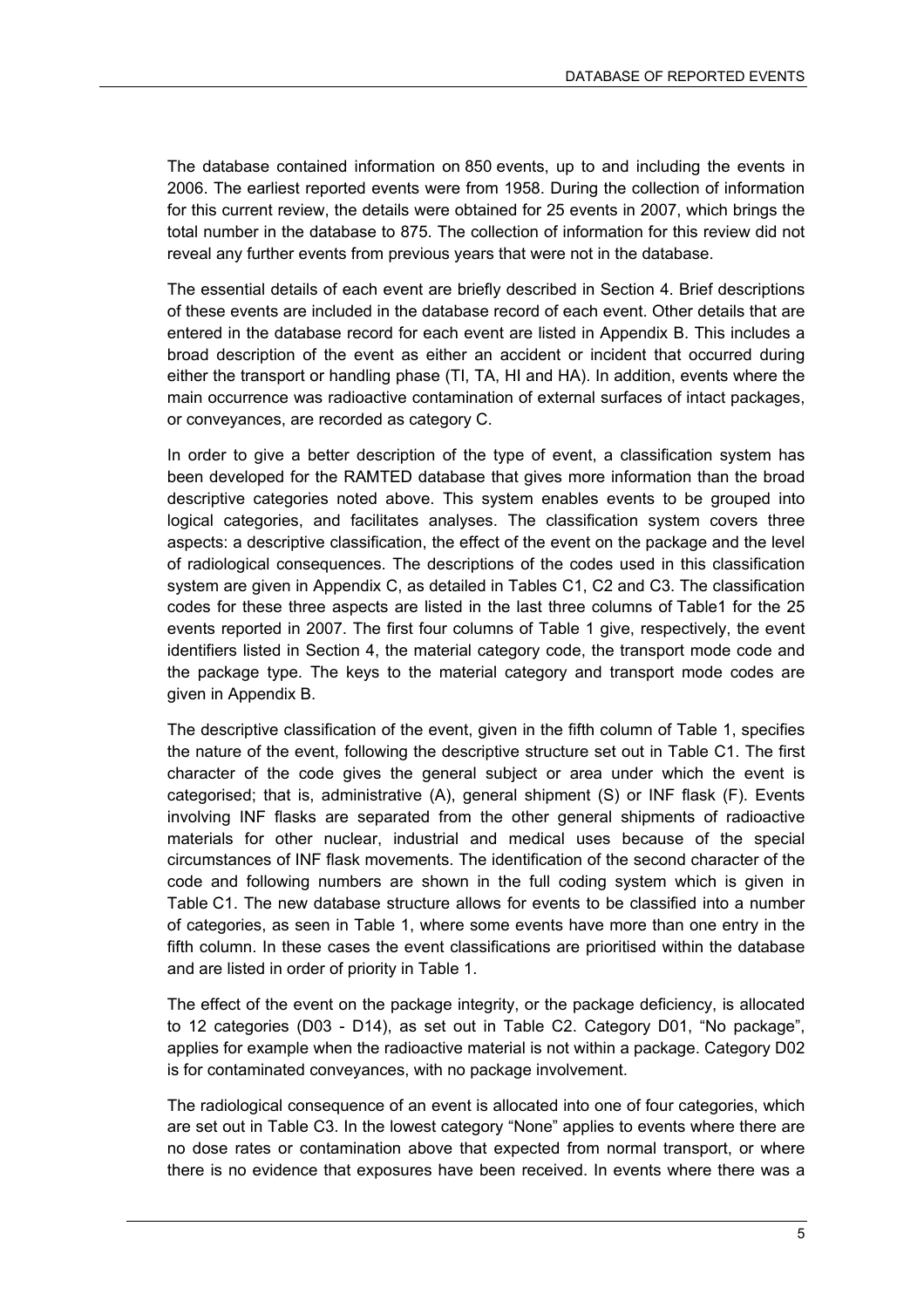small excess dose, but not at a level thought to be worth a detailed assessment, they are categorised in the "Extremely low, not assessed" band. Such excess exposures may be received when a worker repackages a poorly packaged item. In cases where workers are exposed for a significant period and an assessment is carried out of their likely dose, these events would fall into either the "Assessed, lower category" or the "Assessed, upper category", depending on whether their effective dose exceeded 1 mSv, or an extremity dose exceeded 50 mSv.

## **4 EVENTS RECORDED FOR THIS REVIEW**

Brief descriptions of the events reported in 2007 are listed below. The package types used are listed in Appendix B. The identifying reference numbers allocated to each event are not necessarily in date order.

#### *January*

2007001. A member of the public brought a lead lined wooden box into a police station. It contained 7 vials labelled "Thorium Oxide". The police consulted with a local chemist who informed them that it was radioactive, and they then instigated a NAIR alert. The NAIR first respondent established that the vials contained radioactive material and that the dose rate at the surface of the vials was in the range 40 to 50  $\mu$ Sv h<sup>-1</sup>. The dose rate at the surface of the box was about 50  $\mu$ Sv h<sup>-1</sup>, but this decreased to 5  $\mu$ Sv h<sup>-1</sup> at about 30 cm from the surface. An expert from the Environment Agency later visited the police station suggesting that they could dispose of the waste in 100g consignments based on the radioactive substances exemption order (Prepared Uranium and Thorium compounds). Also the source should be encapsulated before disposal. The package containing the Thorium should have been transported to the police station in an appropriate container with correct UN markings and documentation. The dose rate around the box containing the material was low and the dose received from handling it would have been negligible.

2007020. A consignment that had been imported by sea was held at the port on arrival as it had triggered radiation detecting equipment. The consignment was found to consist of 96 packages, containing 4500 smoke detectors. The packages did not have the appropriate labelling and were required to be labelled with UN2911 markings. However there were no radiological consequences arising from this event.

2007002. A package consigned by a manufacturer of radiopharmaceuticals was temporarily mislaid at an airport. A report of its loss was made but the package was subsequently found. There were no radiological consequences arising from this event.

#### *February*

2007003. When a Type A package containing a  $192$ Ir industrial radiography source was delivered to a source supplier, it was found that the vehicle used did not have vehicle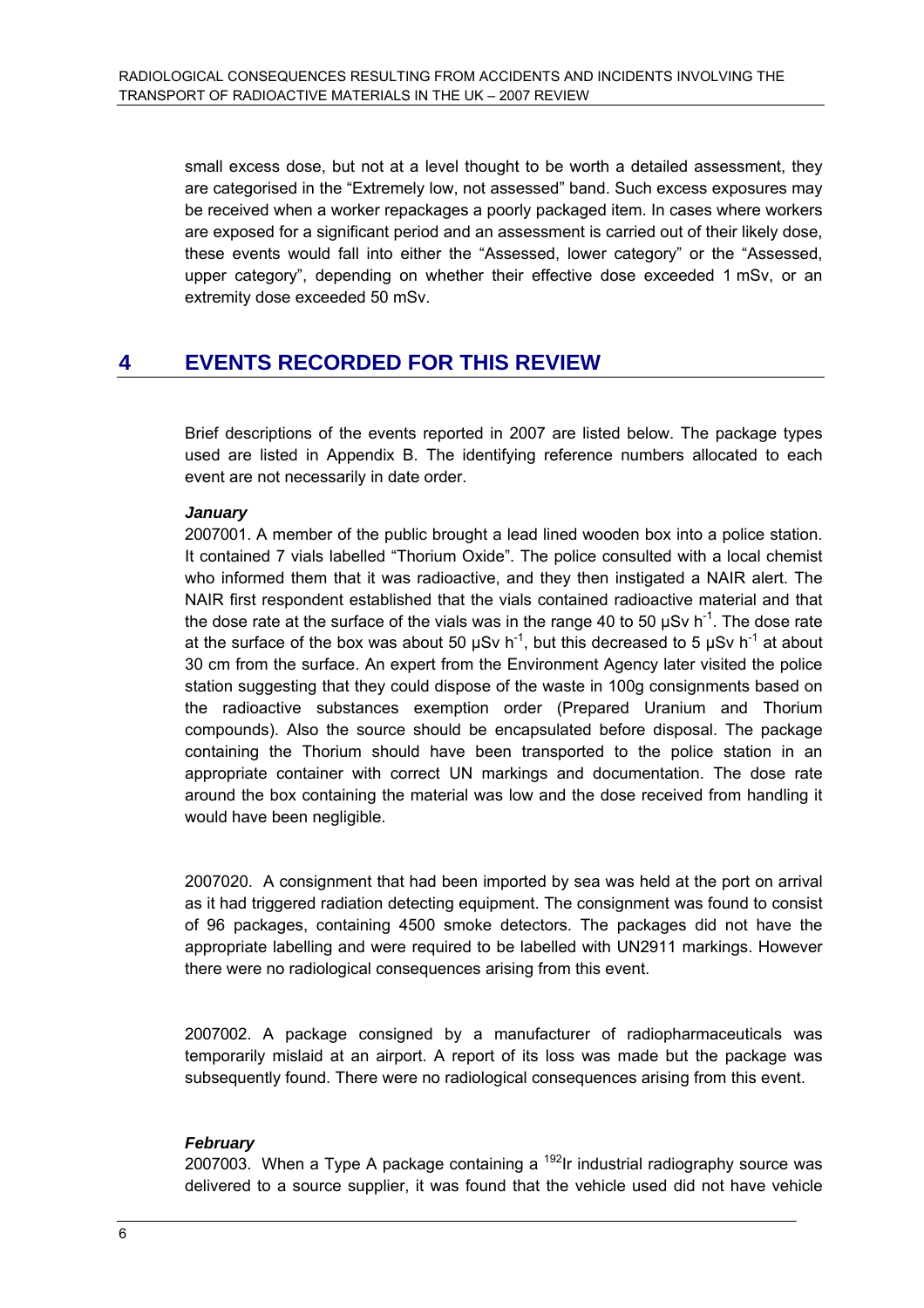placards. Also, documents describing emergency arrangements were not carried with the consignment. The activity of the source was 0.1 TBq. As a result of this event the consignor revised their procedures.

2007021 A consignment that had been imported by sea was held at the port on arrival as it had triggered radiation detecting equipment. The consignment was found to consist of packages, containing smoke detectors. The maximum dose rate found at the surface of these packages was 0.06  $\mu$ Sv h<sup>-1</sup>. The packages did not have the appropriate transport documents for radioactive material. However, due to the very low dose rates, there were no radiological consequences arising from this event.

2007022 A consignment en-route from one overseas country to another triggered radiation detectors when it arrived during trans-shipment at an airport in the UK. The consignment was found to consist of 7,200 gas mantles. Dose rate measurements made by a Radiation Protection Advisor, showed that the dose rate was about 2  $\mu$ Sv h<sup>-1</sup> close to the packages. The activity was estimated to be  $>10$  kBq and  $> 10$  Bq q<sup>-1</sup> of <sup>232</sup>Th. which meant that these items met the definition of radioactive material. The packages did not have the appropriate labelling. After two days the packages were relabelled and forwarded. However there were no radiological consequences arising from this event.

2007023 A consignment that had been imported by sea was held at the port on arrival as it had triggered radiation detecting equipment. The consignment was found to consist of packages containing smoke detector units. The packages did not have the appropriate labelling or transport documents. However there were no radiological consequences arising from this event.

2007004. An instrument (LKB Wallace Rack Beta Machine) used in a university department was decommissioned and dismantled for disposal. It was known that it contained a 370 kBq  $^{226}$ Ra source and the part that was assumed to hold the source was sent to a specialist disposal company, while other parts were disposed of as scrap metal. However, the specialist disposal company reported that the source was not in the part that had been sent to them. A search revealed that the source had been located in one of the parts sent for disposal as scrap, and was later detected and recovered from the premises of a specialist steel firm. The source was later disposed of by a specialist disposal company. The scrap metal source had been transported inappropriately to the scrap yard and the steel firm. The radiation dose rate at the surface of the part containing the source was small and it is unlikely that anyone handing the part would have received a hand dose of more than a few  $\mu Sv$ , and therefore the radiological consequences were negligible.

2007024 A consignment that had been imported by sea was held at the port on arrival as it had triggered radiation detecting equipment. The consignment was found to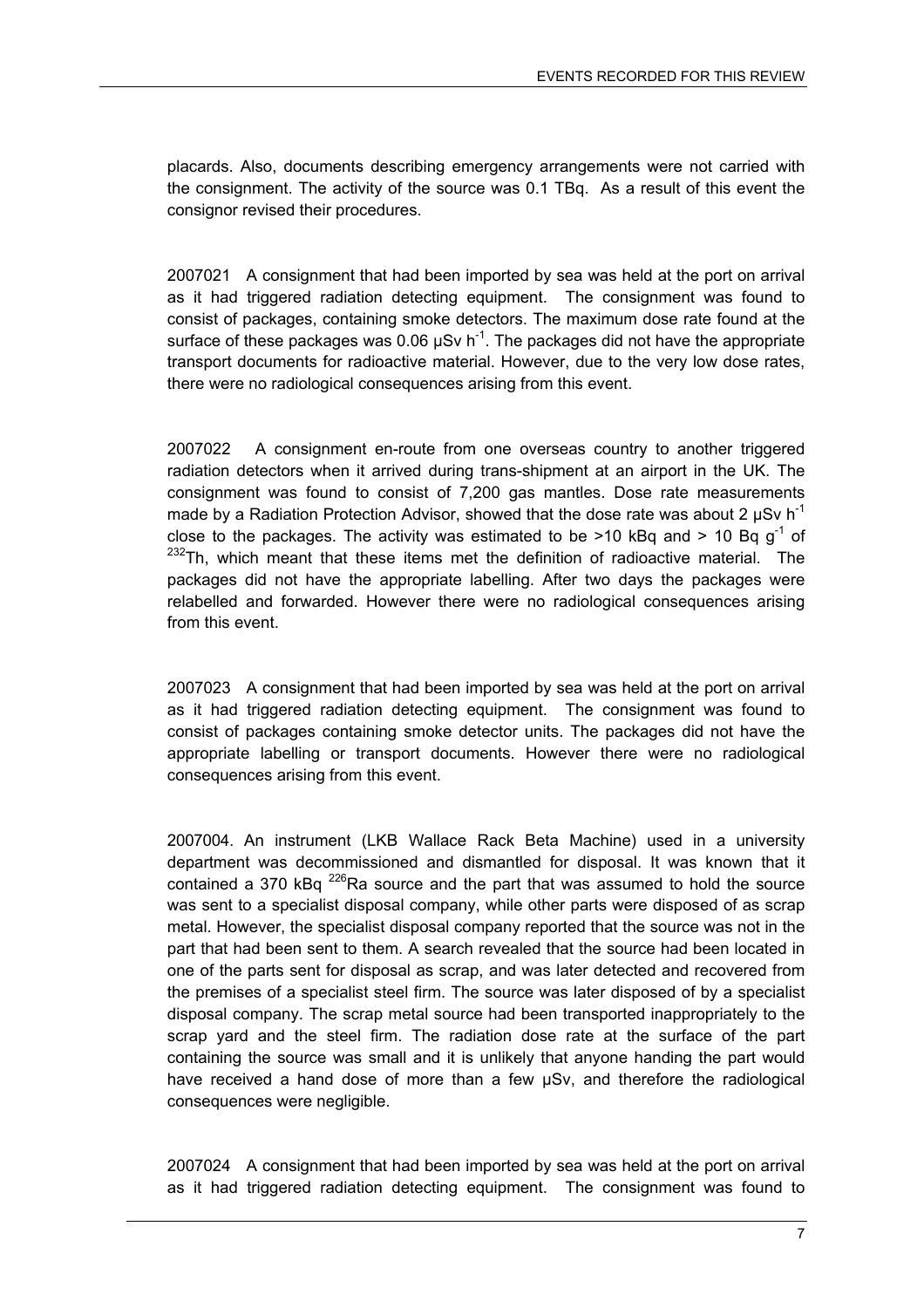consist of packages, containing smoke detectors. The packages did not have the appropriate transport documents for radioactive material. However there were no radiological consequences arising from this event.

2007005. At a large manufacturing site, eight detectors, each containing 12.5 kBq of  $235$ U, were being transported on the back of a vehicle from one part of the site to another. Each detector was packed in a wooden crate, but these were not adequately secured. During the movement one of the crates fell off the back of the vehicle on a part of the route that was on a public road. The crates were not properly labelled but had markings indicating who to contact on the site. Also there were no transport documents. The crate that fell off was retrieved and it was found that there had been no loss or dispersal of its contents. The dose rates at the surface of the crates were at background levels and therefore there were no radiological consequences. As a result of this event the consignor revised their procedures.

#### *March*

No events

#### *April*

2007025. A consignment en-route from one overseas country to another triggered radiation detectors when it arrived during trans-shipment at an airport in the UK. The consignment was found to consist of 27 boxes of gas mantles. These were labelled as excepted packages UN2911. Dose rate measurements at the surface of the packages were found to be about 6  $\mu$ Sv h<sup>-1</sup>, with a maximum of 15-25  $\mu$ Sv h<sup>-1</sup>, at the surface of the gas mantles. The packages did not fulfil the criteria for excepted packages, did not have the appropriate labelling and should have been Category II-Yellow. Radiological consequences arising from this event were likely to be small i.e. in the region of 2-3 µSv to the workers handling the packages.

#### *May*

2007006. A canister approximately 15 cm long, and bearing a radioactive warning sign was discovered by a member of the public in a driveway (off a main road). The fire brigade was called, who cordoned-off the immediate area, and a NAIR alert was instigated. The source was found to be a  $137$ Cs source contained in a lead pot of activity 250 μCi (9.25 MBq). The dose rate outside the lead pot was minimal and the dose rate with the lead pot removed was not recorded as it was not opened.

The source was transported in the NAIR respondent's car in an unlabelled package within the lead pot, which took 5 minutes to arrive at the hospital. The EA were notified and the source was consigned to the hospital store in the basement for a year before being transported from the hospital by a firm which deals with hospital waste and disposed of. The source was transported from the hospital as a Type A package. There were no radiological consequences arising from this event as the pot was not opened.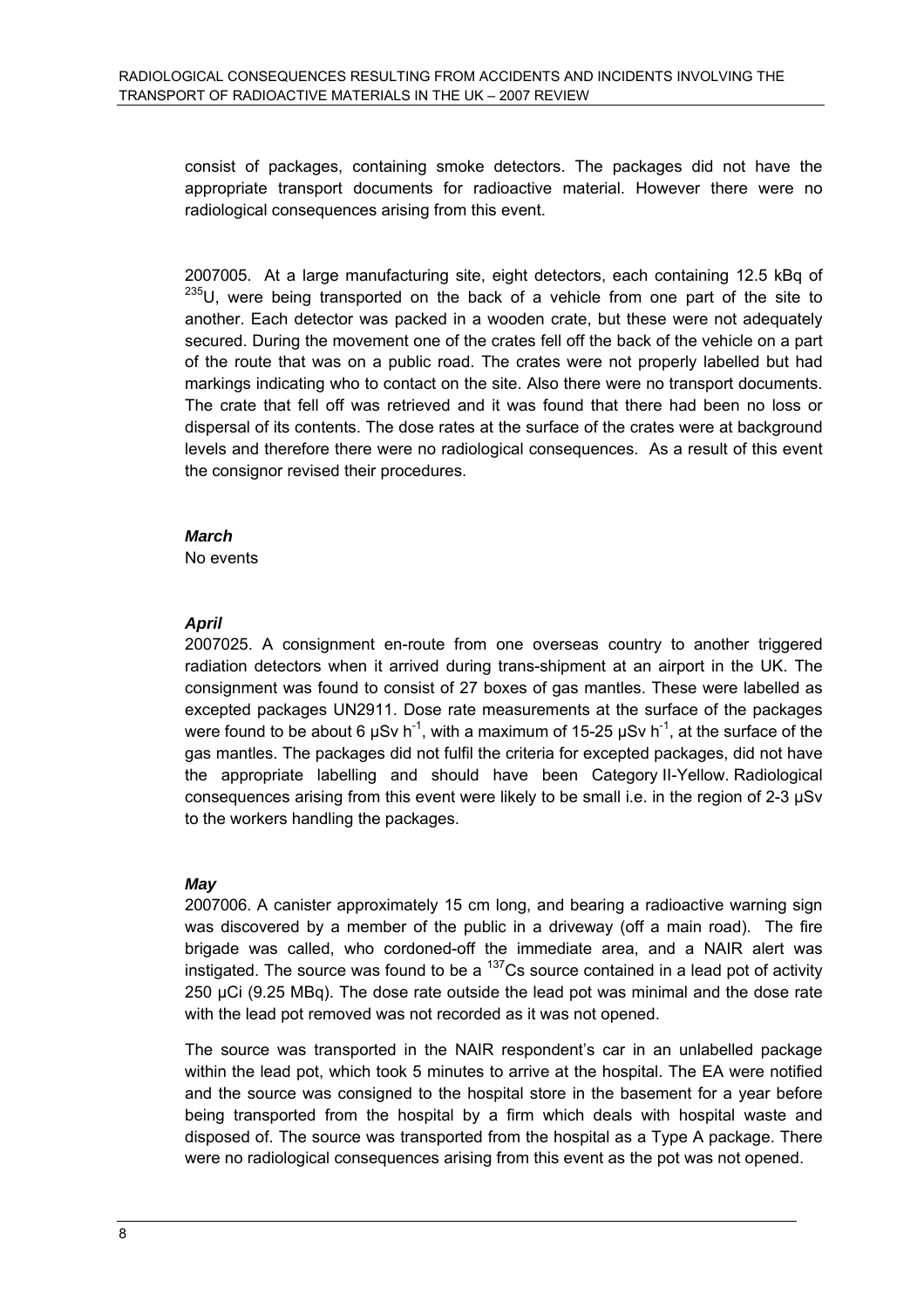2007007. A discharged Type B(M) irradiated nuclear fuel flask was delivered by rail to an AGR power station. During the acceptance procedure an area within the lid recess was found to be contaminated to 59 DWL. Two other areas were contaminated to 42.9 DWL and 16.3 DWL. The radiological consequences for this event were trivial. However there had been an increase in the number of cases of excess contamination levels on flasks delivered to a number of sites, although until this event none were above 10 DWL. This event, and the apparent deterioration of standards of decontamination, prompted a review of these procedures at the large nuclear site from where these flasks had been despatched.

2007008. A consignment consisting of two empty Type B(U) packages was shipped by air from the UK as low specific activity material (UN2912) since they contained depleted uranium shielding. During handling at an overseas airport a defect was found in one of the packages. The defect was the incorrect bolting of the lid in the outermost packaging: two bolts were missing and the remaining two bolts were not correctly fastened. The lid became separated during loading. Contamination was suspected and the fire service measured elevated dose rates which would not have been allowed by the class of shipment being undertaken. However these dose rates were incorrectly measured and further measurements from a radiation protection specialist confirmed that there was no contamination. The maximum surface dose rate was about 8  $\mu$ Sv h<sup>-1</sup>. The package was re-secured and released for onward shipment. The package had been shipped from a UK company but it is unclear whether the package was incorrectly assembled by the consignor or it was tampered with during transport (which would have security implications). There were no radiological consequences arising from this event.

#### *June*

2007009. A detector unit containing a 370 MB $q^{63}$ Ni source was despatched by courier to the manufacturer for servicing. However, the package containing the detector unit did not arrive. After 3 months the manufacturer contacted the consignors to remind them of their request for a service, and it was at this time it was realised that the package was lost. A search was carried out of all areas where the package might be and eventually it was found in a depot used by the courier service. The courier admitted that it had been stored overnight in the wrong area of the depot and had been missed being collected the following morning. The package was not damaged and the dose rates from such sources are very low. Therefore, there were no radiological consequences.

2007010. During arrival checks at an overseas airport a Type A package containing special form material was found to have a bolt and screw missing. The seals and two remaining bolts were still intact. The shipment was re-bolted and cleared for road transport. The package was shipped from the same UK company as the package in event 2007008. There were no radiological consequences arising from this event.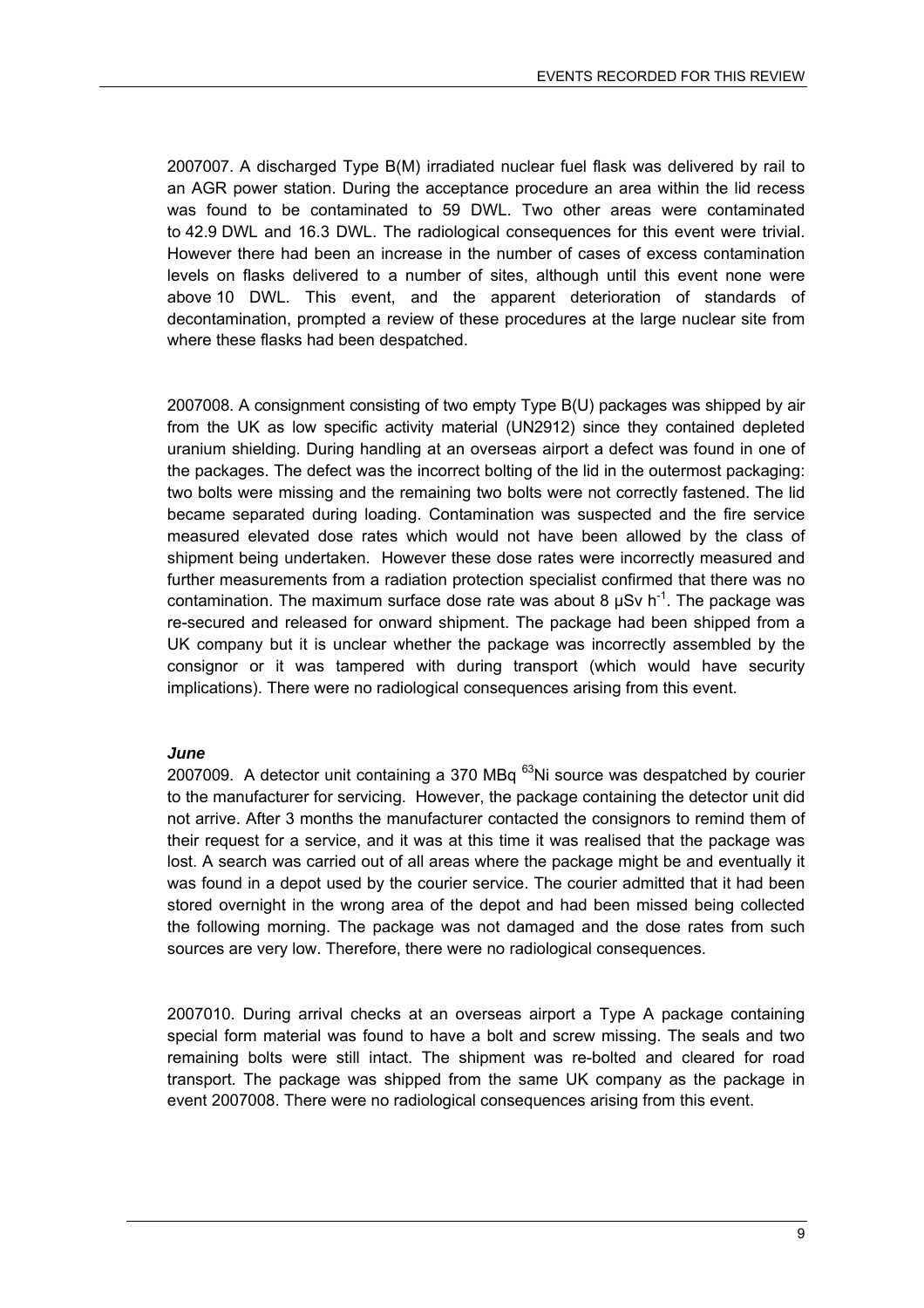#### *July*

2007011. A package en-route from one overseas country to another triggered radiation detectors when it arrived during trans-shipment at an airport in the UK. The package was found to contain a radiation monitor and two  $137$ Cs check sources of 37 kBq each. The maximum surface dose rate was 3  $\mu$ Sv h<sup>-1</sup> and a dose rate outside the container of 0.8  $\mu$ Sv h<sup>-1</sup>. The consignor should have known the package contained radioactive material and shipped it accordingly with the correct label and packaging. There were no radiological consequences arising from this event.

#### *August*

No events

#### *September*

2007012. During a freight check at an airport, 25 fibreboard boxes were discovered which were marked as Radioactive Material, Excepted Package –Instruments, UN2911. However, the boxes were not accompanied by the appropriate dangerous goods transport documentation nor were the boxes marked with an excepted quantity label. The freight forwarder was contacted who supplied the appropriate document the following day, and the shipper attached the excepted quantity labels. There were no radiological consequences.

2007013. A small industrial radiography unit containing a  $0.317$  TBq  $^{75}$ Se source was being used on an offshore platform when it developed a mechanical fault. With this type of remotely operated radiography unit the source is projected from the container to carry out an exposure, and then drawn back in using a cable. However on this occasion, the operators were unable to retract the source back into the container after the exposure. The container is normally transported within a Type A box, bearing Category II-Yellow labels, and with a Transport Index of 0.1. In order to return the unit with the exposed source to the suppliers for repair the operators constructed a box and included lead shielding to reduce the external dose rate. The external dose rate was low: at about 50 cm from the box it was approximately 1 to 2  $\mu$ Sv h<sup>-1</sup>. However, when the box was examined by an HSE inspector it was found to be of substandard construction, with a large gap in part of the surface. Despite this the radiological consequences to the operators were very low. Their personal dose meters were analysed and had recorded zero dose for the period of the incident. In addition to the deficiencies of the package construction that were noted, the HSE were critical of the thoroughness of the monitoring carried out by the consignor.

#### *October*  No events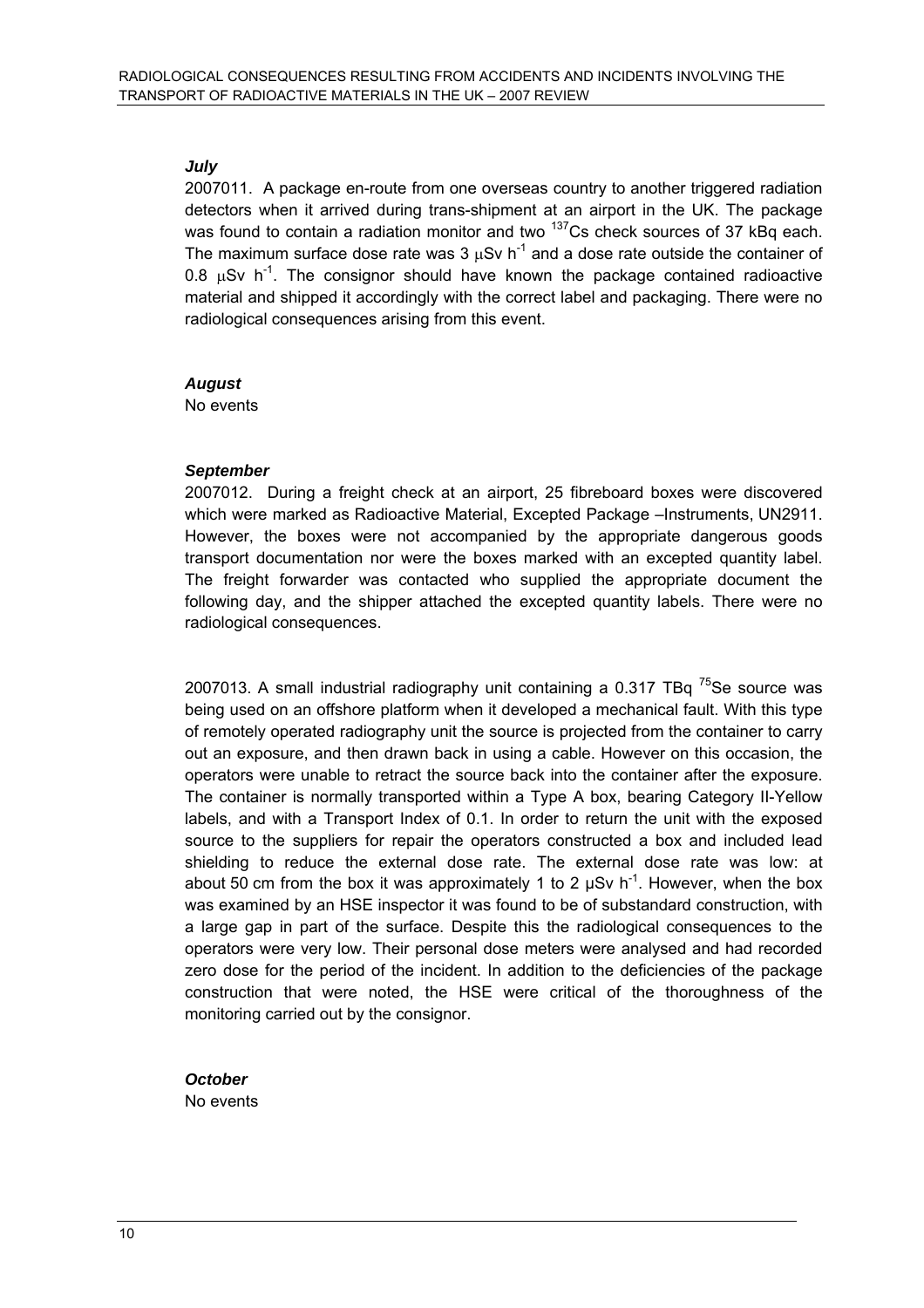#### *November*

2007015. An empty Type A package was sent to a package supplier for maintenance. It was then returned to the user, but was wrongly labelled and incorrectly described in the documentation. It should have been described as "Radioactive Material, Excepted Package – Empty Packaging" (UN 2908).

2007014. A package triggered radiation detectors when it arrived at an airport in the UK. The package was found to contain two rock samples of pitchblende containing about 10 kBq of natural Uranium. The maximum dose rate at the surface of the package was about 8  $\mu$ Sv h<sup>-1</sup>. The consignor should have known the package contained radioactive material and shipped it accordingly with the correct label and packaging. The package was re-labelled and forwarded to the consignee. There were no radiological consequences arising from this event.

2007016. A package, consisting of a 20 cm cube cardboard box, arrived by air at a UK airport from overseas, and was due to be trans-shipped overseas to a consignee in another country. However, on arrival at the airport it was noticed that the package had been damaged and it was therefore taken to the shipping company's depot for investigation and repair. The package also did not contain an invoice, which was required to send the package back to the country of origin. This prompted the investigators to open the package, on advice from the country of origin that it was safe. Inside the package there was a canister containing a brown powder. The shipping company's operators became suspicious of the nature of the powder, especially since there was no documentation describing the contents. In investigating the powder three of these operators later remembered examining the material with their fingers. The shipping company contacted the shipping agents in the country of origin and arranged for the return of the package.

Some two weeks later the package again arrived at the same airport and was dealt with by the same shipping company. The operators immediately recognised it as the same package they had seen previously, but on this occasion it had documentation indicating that it contained analytical samples of uranium. The package was also described in the accompanying documents, as "Radioactive Material, Excepted Package" with an incorrect numbering of UN 2910. The operators became alarmed that they had come into contact with the material on the previous occasion and called the police, who instigated a NAIR alert.

It was found that the package had a surface dose rate of about 2  $\mu$ Sv h<sup>-1</sup>. It contained about 2 kg of uranium ore. It was repackaged by a company experienced in transporting radioactive material and sent by courier back to the consignor in the country of origin. The operator who remembered touching the powder and licking his finger was offered a urine test which showed that the dose from this ingestion was less than 2 µSv.

2007017 A Type A package containing 37 MBq of  $5^1$ Cr was dispatched from a consignor by courier. It was delivered to the consignee but it was discovered that the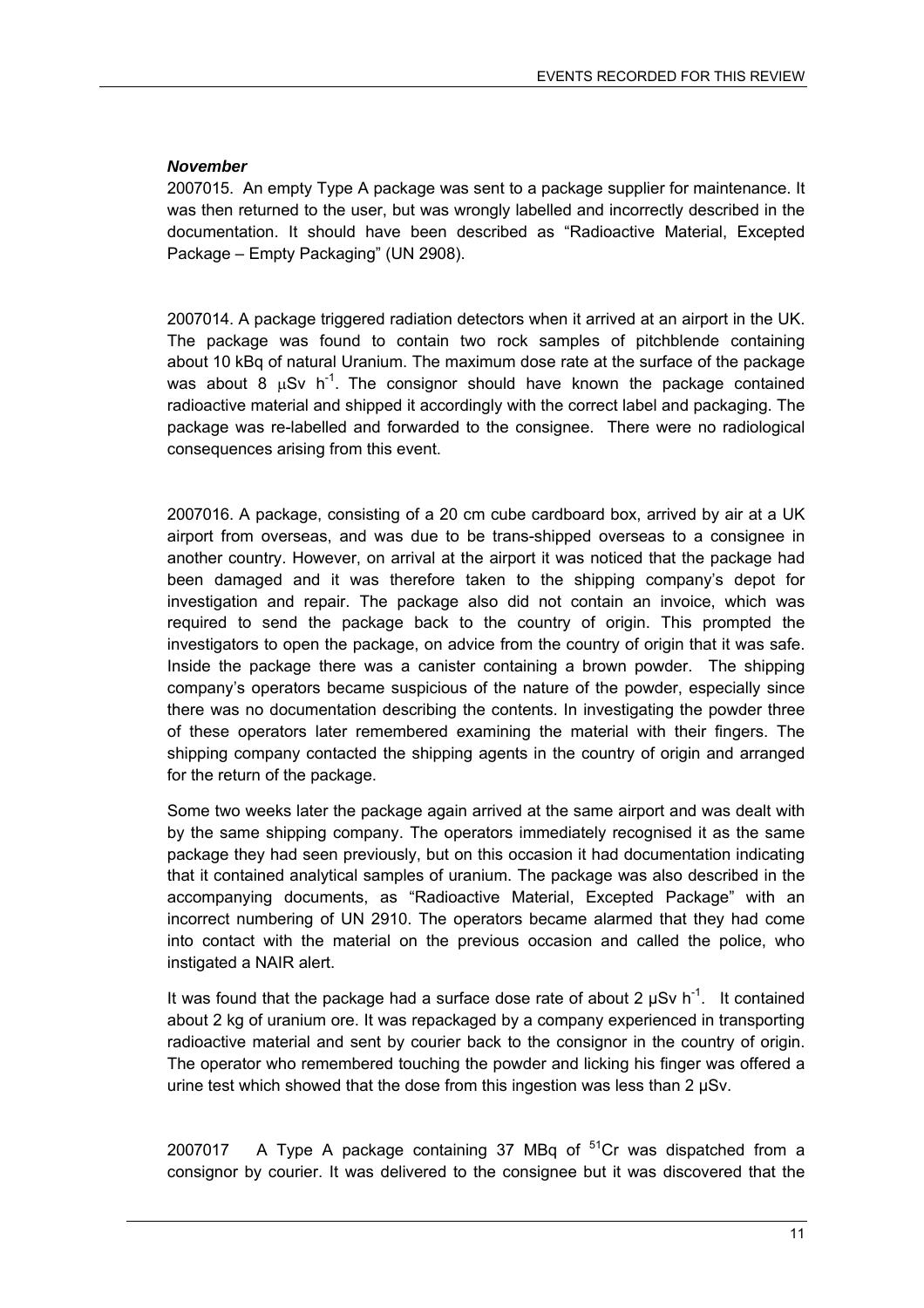consignor had not passed the appropriate documents to the carrier. The package was later delivered with the correct paper work.

#### *December*

2007018. A van carrying radioactive material was stopped by police and examined, when it was suspected that it was incorrectly placarded. It was found that there was only one orange plate, which was too small, on the rear and none at the front of the vehicle. Also, there were placards on the sides of the vehicle but not on the rear surface. It was carrying a nuclear density gauge within a Type A package. There were no radiological consequences arising from this event.

2007019. A courier company delivered a Type A package containing 13.8 MBq of  $^{223}$ Ra within a liquid solution, to a hospital. However the driver left the package in a public area where access to it was not restricted, i.e. it was temporarily mislaid. Although there were no radiological consequences as the package was undamaged, this incident could have compromised the safe delivery of the package.

## **5 DISCUSSION OF 2007 EVENTS**

#### **5.1 General**

There were 25 events reported during 2007, not including any events that are still subject to legal proceedings at the time of publication.

The number of events in 2007 was less than those reported for 2006 (27 events) but was more than reported in 2005 (16 events) and 2004 (20 events). In 2006 and 2007 there was an increase in the number of events (9 in 2007) involving the discovery of radioactive material in supposedly non-radioactive shipments.

Between 1999 and 2005 the annual number of events ranged from 11 to 40, and over the past 20 years the annual number of events has fluctuated between eight and 44. The average annual number of recorded events during the period 1958 to 2004 was approximately 17 (Hughes et al, 2006), although in the first decade of that period events were probably under-reported. The number of events in 2007 was therefore higher than this long-term average.

The numbers of events in each of the descriptive classifications that occurred in 2007 are given in Table 2.

Four events were given more than one event classification. Considering the primary event classifications only, the most numerous type of event involved nine instances of undeclared radioactive material. Those materials were discovered by the triggering of installed radiation detectors at seaports and airports. A further similar event involved a routine shipment of smoke detector units. However this was primarily due to a documentation error.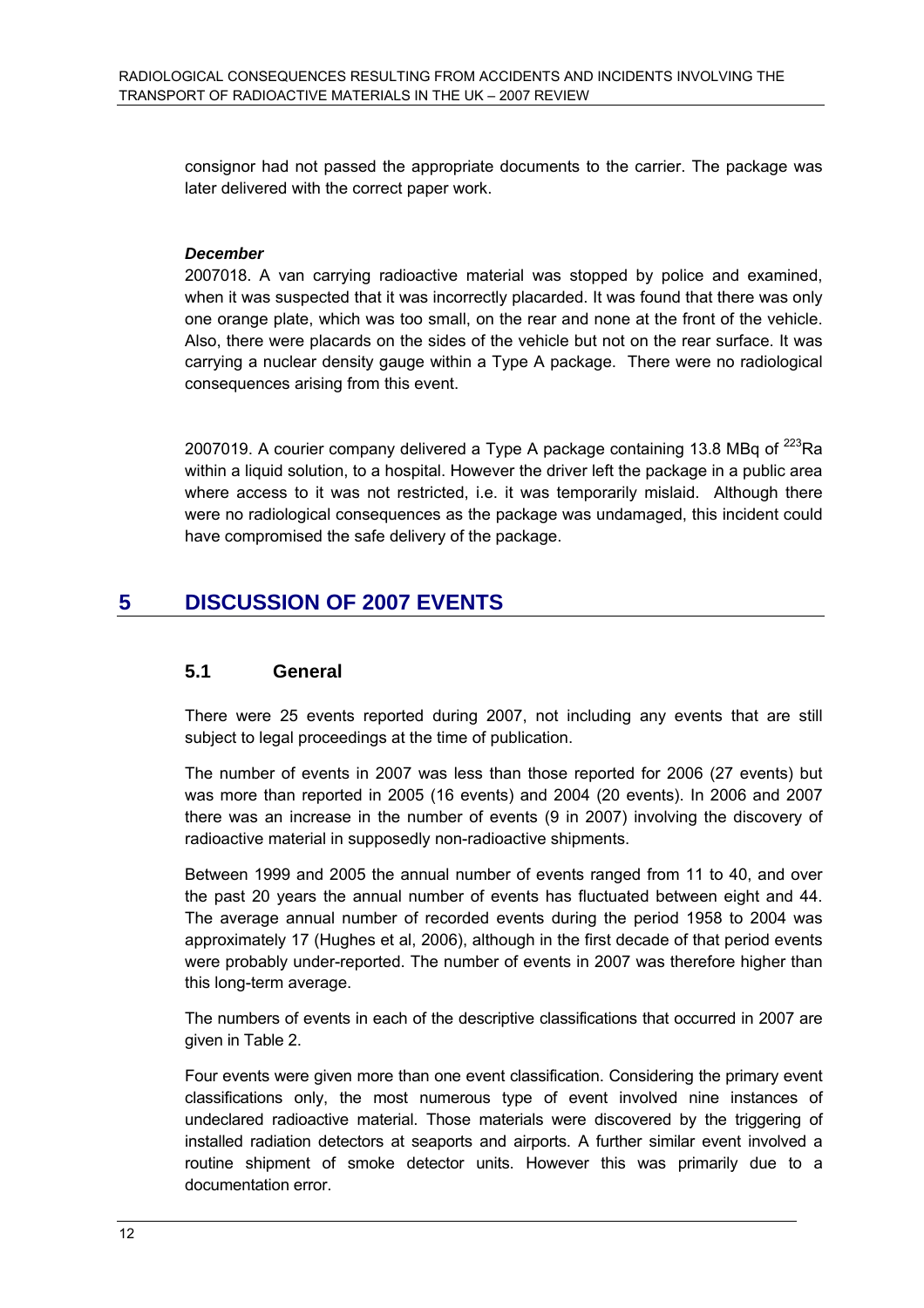Tables 3 and 4 show the distribution of the events by primary classification in the three broad categories: 15 administrative events, 9 general shipment events and 1 INF flask shipment events. This distribution expressed as a percentage of the total is 60%, 36% and 4%, compared to the distribution of 16%, 61% and 23% for all the events in the period 1958 to 2004 (Hughes et al, 2006). Thus there were an unusually high number of administrative events, which includes the undeclared radioactive material category, as well as documentation and labelling errors. There was one event involving excess contamination on an INF flask, and also a source that was inadvertently disposed of with some scrap metal.

Table 3 also shows an analysis of the events by material. During 2007, the largest group of events (10 events) involved the transport of medical and industrial radioisotopes. The percentage of events (40%) involving medical and industrial isotopes was lower than the annual average (47%) for events in the period 1958 to 2004 (Hughes et al, 2006). However, the number of events in 2007 in this category (10) was similar to the average annual number (approximately 8) for the period 1958 to 2004 (Hughes et al, 2006). There was one event (4%) involving discovery of uranium oxide at an airport and one event (4%) involving residues. Three events (12%) involved industrial radiography sources, seven (28%) involved materials intended for or being used by members of the public (consumer products). This was much greater than the annual average (1%) for events in the period 1958 to 2004 (Hughes et al, 2006) and is thought to be a result of more stringent monitoring at ports and airports. Of the three (12%) remaining events, one involved depleted uranium shielding, one a geological specimen and the other an empty package.

Table 4 gives an analysis of the events by mode of transport, and shows that only one event involving shipments by rail (4%), nine were by air (36%), five were by sea (20%), and ten were by road (40%). The proportion of road events (40%) was slightly higher than the long-term annual average (31%). For rail the proportion of events in 2006 (4%) is much lower than the long-term annual average (24%). This partly reflects the absence of instances of excess contamination on INF flasks in 2007. The number of road and rail events in 2007 (11) is similar to the average annual number (approximately 10) during the period 1958 to 2004 (Hughes et al, 2006). There were no events involving fork-lift trucks, compared to the long-term annual average of 22%. There were a large number of these events during the 1970s, but they now occur infrequently due to better handling techniques.

#### **5.2 Effects on packages**

Table 5 shows an analysis of the events in terms of the package condition. For one event there was no package. In 13 of the 25 events there was no damage or threat of damage to the packages involved. For three events there was no report of damage to the package or increase in dose rate, but there was a minor potential to cause damage. For two events there was no report of damage to the package or increase in dose rate, but there was a high potential to cause damage. There were three events which had a package of defective or poor condition. One event had a package with minor damage without increase in dose rate. One event involved a source with loss of containment and one event involved the discovery of contamination outside of the package.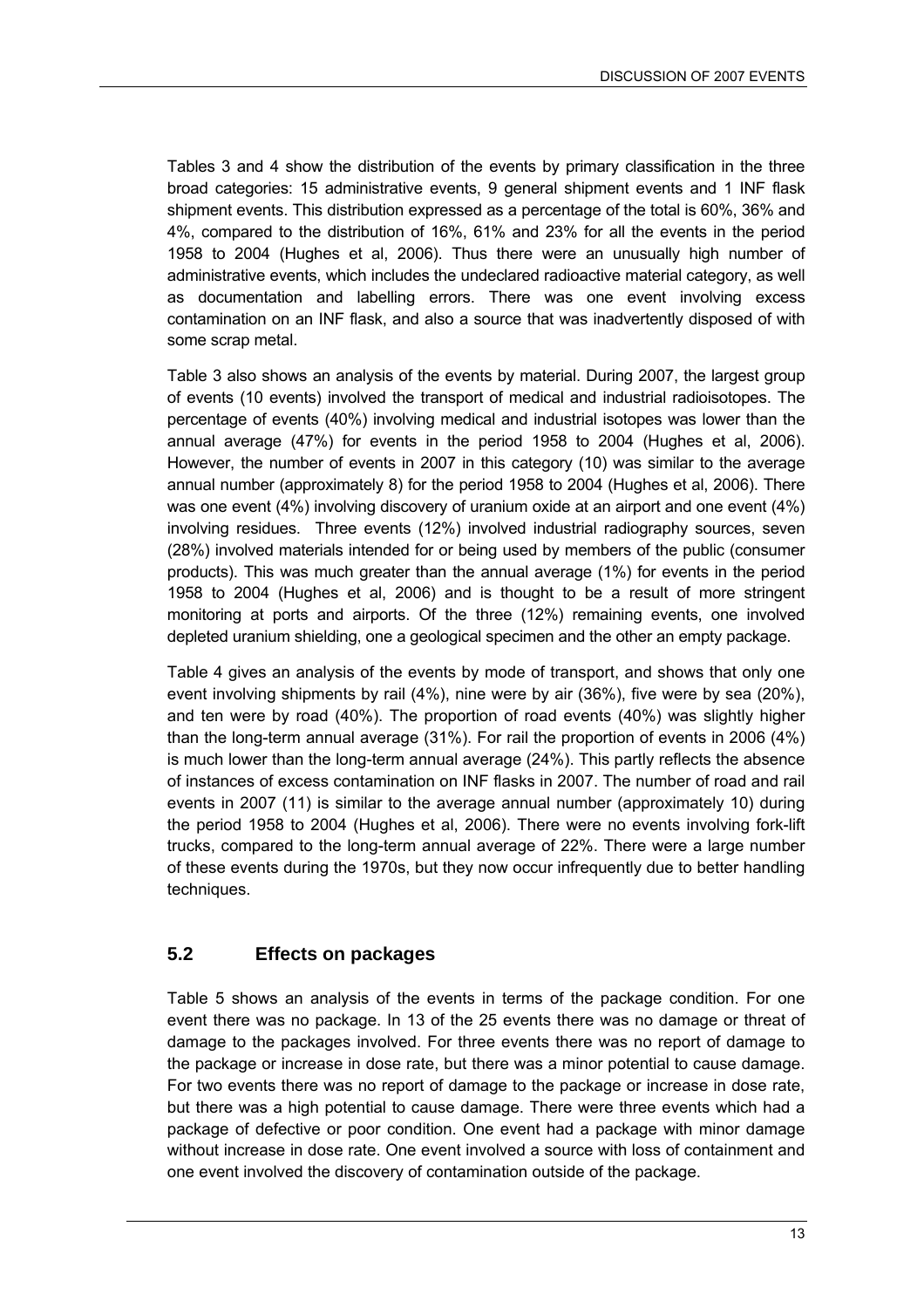## **5.3 Radiological consequences**

Table 6 shows the likely radiological consequences for the events in 2007, analysed by material category. Of the 25 events, 20 were categorised as "None", indicating no radiological consequences for those events, and four were categorised as "Extremely low, not assessed". Within this latter category are two events which involved handling of material involving thorium, and two events involving contamination outside of the package. The doses would be less than a few microsieverts to the workers involved.

One event was categorised as "Assessed, lower category". This event (2007016) involved the handling and inadvertent ingestion of uranium oxide, when it was unknown that the material was radioactive. It was estimated that the maximum dose to a worker was approximately 2 μSv.

There were no events in the "Assessed, upper category" involving effective doses above 1 mSv or extremity doses over 50 mSv.

## **5.4 Other occurrences**

During 2007 some occurrences were notified to DfT that have not been included in the database as transport events, since they do not meet the criteria for inclusion. Although they were not transport events for the purposes of this report, they are briefly noted here for completion (See Appendix A for detailed description).

An operation called Programme Cyclamen was set up in April 2003 to provide the capability to routinely screen all forms of traffic at UK points of entry for the illicit movement of radioactive materials.

In 2007 there were a number of consignments which triggered the Cyclamen radiation detector alarms at UK airports and ports. Of these there were twelve where advice from DfT was sought. Nine of these were due to radioactively contaminated steel. These involved four consignments of leather handbags containing steel buckles contaminated with <sup>60</sup>Co and five consignments of various items which had steel contaminated with <sup>192</sup>Ir or  ${}^{60}$ Co. All consignments of handbags were sent back to the consignor. All other contaminated items were sent back to the consignor, except for a static frequency generator which was forwarded to the consignee. The maximum dose rate outside of the packages was about 4.5  $\mu$ Sv h<sup>-1</sup> from a consignment of handbags. This would give a dose to the workers handling the packages of about 1 μSv.

Three types of luminised products containing  $^{226}$ Ra packed in boxes which arrived from overseas at UK airports and ports also triggered installed radiation detector alarms. In all cases these items did not have correct labelling which indicated that they contained radioactive material. The maximum dose rates outside of the packages was about  $1\mu Sv$  h<sup>-1</sup>, which would give a dose to the workers handling the packages of less than 1 μSv.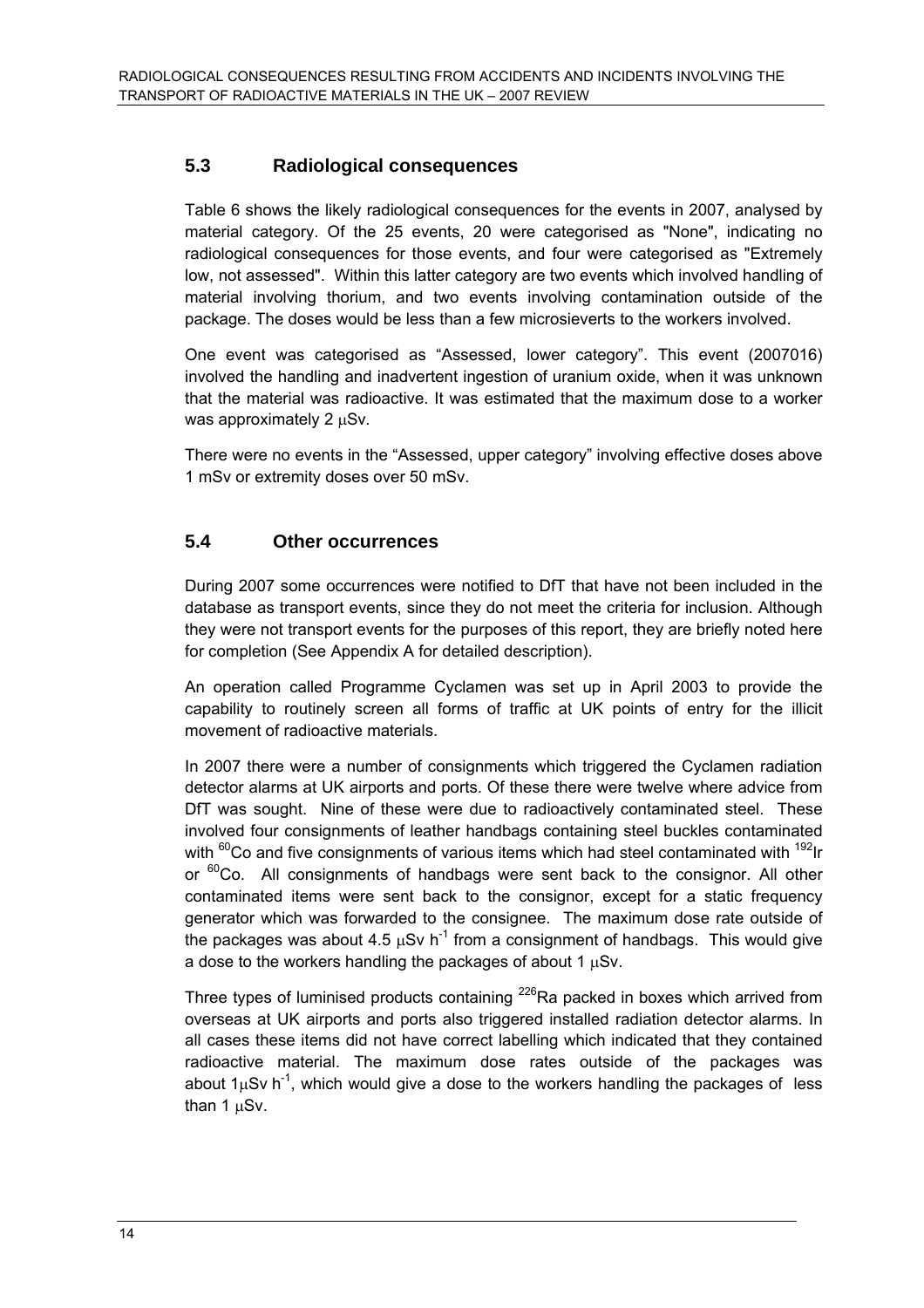## **6 CONCLUSIONS**

During 2007 there were 25 accidents and incidents, involving the transport of radioactive materials from, to, or within the UK, and this report includes descriptions of each event. The number of events in 2007 was less than those reported for 2006 (27 events) and 2002 (29 events). This was more than reported in 2005 (16 events), 2004 (20 events) and 2003 (11 events). This number probably represents a general increase in the annual number of events. In 2006 and 2007 this was due to the increase in the number of events (9 in 2007) involving the discovery of radioactive material in supposedly nonradioactive shipments, including one instance of material sent illegally using the postal services. All of these were found by installed radiation detection equipment at ports. In recent years radiation detectors have been installed in many ports and airports to detect any radioactive materials that are being shipped illegally or that have been inadvertently included in scrap metal. In the latter case this could lead to the incorporation of radioactive materials in reused metal and could give rise to doses to members of the public. For this reason such detectors are also installed in major scrap dealers' premises.

None of the events in 2007 resulted in any significant radiation doses to workers or members of the public. The largest measured doses (approximately 2 μSv) were received by a worker investigating an unknown material and subsequently found to be a sample of uranium oxide. There was one event involving excess contamination on irradiated nuclear fuel flasks in 2007. Also, there was one event where a source was inadvertently disposed of with some scrap metal and which was later detected at a steel plant.

The details of the 25 events in 2007 have been included in the database (RAMTED), bringing the total number of reported events since 1958 to 875.

## **7 REFERENCES**

- GB Parliament (1994). The Air Navigation (Dangerous Goods) Regulations, 1994, SI 1994 No 3187. London, TSO.
- GB Parliament (1997). The Merchant Shipping (Dangerous Goods and Maritime Pollutants) Regulations 1997, SI 1997 No 2367. London, TSO.
- GB Parliament (2002). The Radioactive Material (Road Transport) (Great Britain) Regulations, SI 2002 No 1093. London, TSO.
- GB Parliament (2003). The Radioactive Material (Road Transport) (Amendment) Regulations 2003, SI 2003 No 1867. London, TSO.
- GB Parliament (2004). The Carriage of Dangerous Goods and Use of Transportable Pressure Equipment Regulations 2004, SI 2004 No 568. London, TSO.
- GB Parliament (2005). The Carriage of Dangerous Goods and Use of Transportable Pressure Equipment (Amendment) Regulations 2005, SI 2005 No 1732. London, TSO.
- GB Parliament (2007a). The Air Navigation (Dangerous Goods) Amendment Regulations 2007, SI 2007 No28. London, TSO.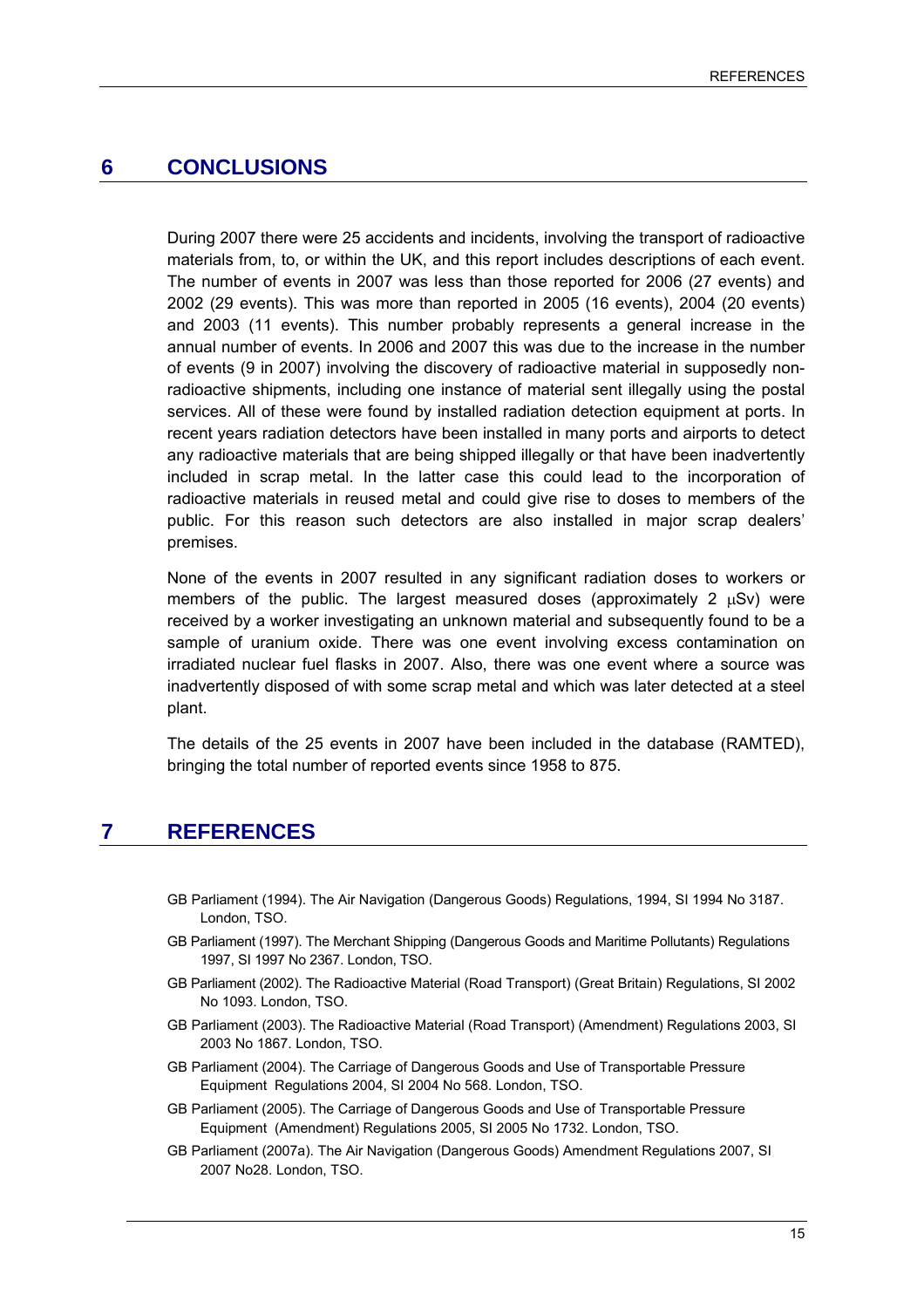- GB Parliament (2007b). The Carriage of Dangerous Goods and Use of Transportable Pressure Equipment Regulations 2007, SI 2007 No 1573. London, TSO.
- Gelder R, Mairs J H and Shaw K B (1986). Radiological impact of transport accidents and incidents in the United Kingdom over a twenty-year period. IN Proceedings of the International Symposium on the Packaging and Transportation of Radioactive Materials, PATRAM '86, Davos, June 1986.
- Hesketh N, Watson S J, Jones A L and Hughes J S (2006). Radiological Consequences Resulting from Accidents and Incidents Involving the Transport of Radioactive Materials in the UK – 2005 Review, Chilton, HPA-RPD-021.
- Hughes J S, and Shaw K B (1990). Radiological consequences resulting from accidents and incidents involving the transport of radioactive materials in the UK - 1989 Review. Chilton, NRPB-M230.
- Hughes J S, and Shaw K B (1991). Radiological consequences resulting from accidents and incidents involving the transport of radioactive materials in the UK - 1990 Review. Chilton, NRPB-M310.
- Hughes J S, and Shaw K B (1992). Radiological consequences resulting from accidents and incidents involving the transport of radioactive materials in the UK - 1991 Review. Chilton, NRPB-M364.
- Hughes J S, and Shaw K B (1993). Radiological consequences resulting from accidents and incidents involving the transport of radioactive materials in the UK - 1992 Review. Chilton, NRPB-M437.
- Hughes J S, and Shaw K B (1994). Radiological consequences resulting from accidents and incidents involving the transport of radioactive materials in the UK - 1993 Review. Chilton, NRPB-M475.
- Hughes J S, and Shaw K B (1995). Radiological consequences resulting from accidents and incidents involving the transport of radioactive materials in the UK - 1994 Review. Chilton, NRPB-M549.
- Hughes J S, and Shaw K B (1996a). Radiological consequences resulting from accidents and incidents involving the transport of radioactive materials in the UK - 1995 Review. Chilton, NRPB-M662.
- Hughes J S, and Shaw K B (1996b). Accidents and incidents involving the transport of radioactive materials in the UK, from 1958 to 1994, and their radiological consequences. Chilton, NRPB-R282.
- Hughes J S, and Shaw K B (1997). Radiological consequences resulting from accidents and incidents involving the transport of radioactive materials in the UK - 1996 Review. Chilton, NRPB-M862.
- Hughes J S, and Shaw K B (1998). Radiological consequences resulting from accidents and incidents involving the transport of radioactive materials in the UK - 1997 Review. Chilton, NRPB-M964.
- Hughes J S, and Shaw K B (1999). Radiological consequences resulting from accidents and incidents involving the transport of radioactive materials in the UK - 1998 Review. Chilton, NRPB-M1082.
- Hughes J S, Warner Jones S M and Shaw K B (2001a). Radiological consequences resulting from accidents and incidents involving the transport of radioactive materials in the UK - 1999 Review. Chilton, NRPB-M1256.
- Hughes J S, Warner Jones S M and Shaw K B (2001b). Radiological consequences resulting from accidents and incidents involving the transport of radioactive materials in the UK - 2000 Review. Chilton, NRPB-M1320.
- Hughes J S, Roberts D, and Watson S J (2006). Review of events involving the transport of radioactive materials in the UK, from 1958 to 2004, and their radiological consequences. Chilton, HPA-RPD-014.
- Hughes J S and Harvey M P (2007). Radiological consequences resulting from accidents and incidents involving the transport of radioactive materials in the UK - 2006 Review. Chilton, HPA-RPD-034.
- IAEA & NEA (2001). The International Nuclear Event Scale (INES). User's Manual, 2001 Edition. IAEA & OECD/ NEA. IAEA-INES-2001.
- ICAO (2006). International Civil Aviation Organisation. Technical Instructions for the Safe Transport of Dangerous Goods by Air (Class 7) (2007-2008 Edition).
- IMO (2006). International Maritime Organisation. Dangerous Goods Code (IMDG Code) (Class 7).
- MCA (2006). Maritime and Coastguard Agency. The Carriage of Dangerous Goods and Marine Pollutants in Packaged Form - Amendment 33-06 to the International Maritime Dangerous Goods Code. Merchant Shipping Notice MSN 1806 (M) (2006).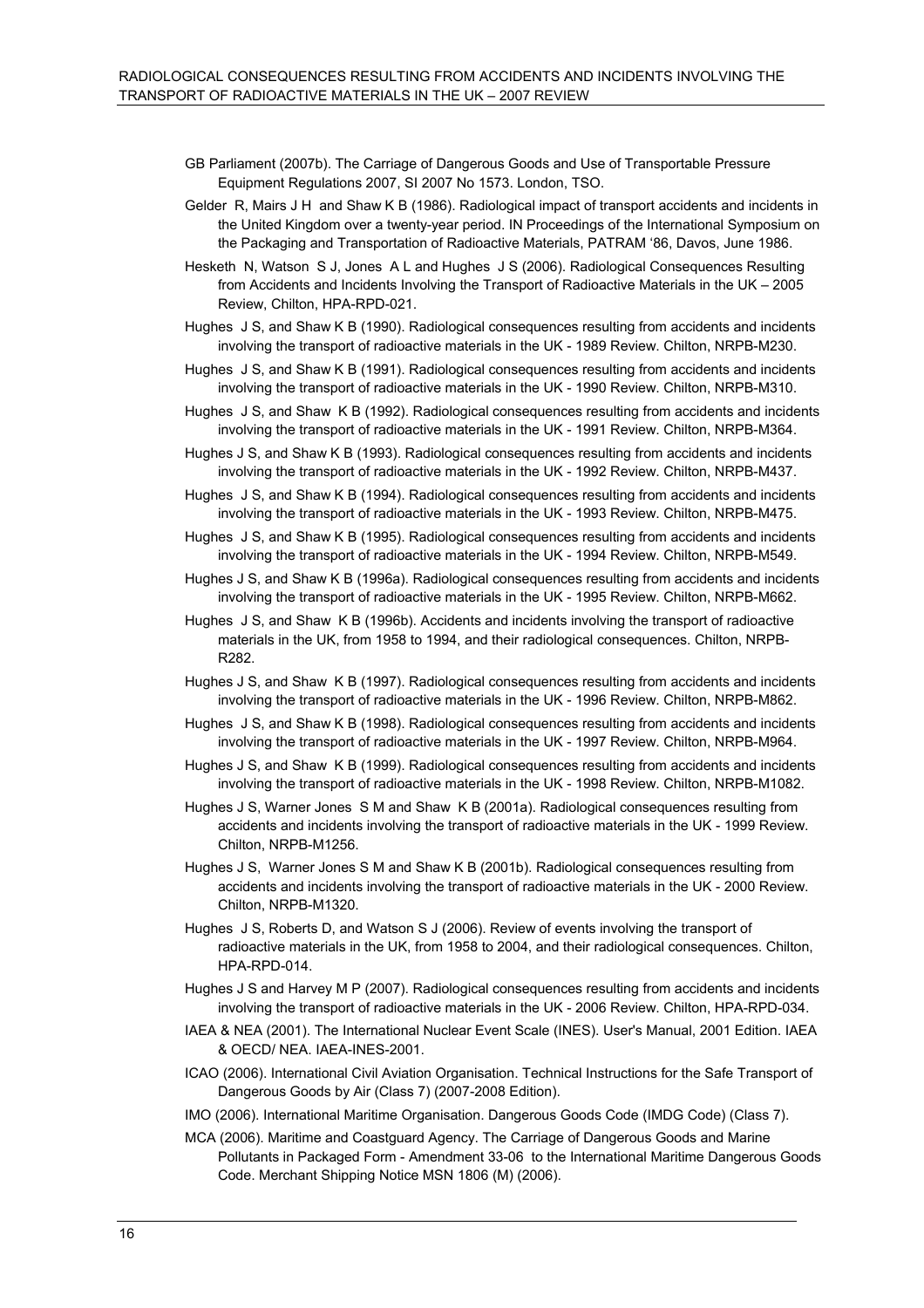- OTIF (2007). Intergovernmental Organisation for International Carriage by Rail. Convention concerning the International Carriage of Dangerous Goods by Rail (COTIF) Appendix B. Uniform rules concerning the contract for the International Carriage of Goods by Rail (CIM) Annex 1, Regulations concerning the International Carriage of Dangerous Goods by Rail (RID) (Class 7) (2007). JERID.
- Roberts D, Watson S. J, Jones A. L and Hughes J S (2005). Radiological Consequences Resulting from Accidents and Incidents Involving the Transport of Radioactive Materials in the UK – 2004 Review, Chilton, HPA-RPD-007.
- Shaw K B, Hughes J S, Gooding T D, and McDonough L (1989). Review of the radiological consequences resulting from accidents and incidents involving the transport of radioactive materials in the UK from 1964 to 1988. Chilton, NRPB-M206.
- UNECE (2007). United Nations Economic Commission for Europe. European Agreement concerning the international carriage of dangerous Goods by Road (ADR) (Class 7) (2007-2008 Edition).
- Warner Jones S M, Hughes J S, and Shaw K B (2002a). Radiological Consequences Resulting from Accidents and Incidents Involving the Transport of Radioactive Materials in the UK – 2001 Review, Chilton, NRPB-W29.
- Warner Jones S M, Hughes J S, and Shaw K B (2002b). Experience in the Analysis of Accidents and Incidents involving the Transport of Radioactive Materials, RAMTRANS, Vol. 13, No. 3-4, 2002 pp 371-376.
- Warner Jones S M and Jones A L (2004). Radiological consequences resulting from accidents and incidents involving the transport of radioactive materials in the UK – 2002 Review. NRPB-W53.
- Watson S (2004). Review of the content and structure of the RAMTED Database. NRPB-EA/1/2004.
- Watson S J and Jones A L (2004). Radiological consequences resulting from accidents and incidents involving the transport of radioactive materials in the UK – 2003 Review. NRPB-W64.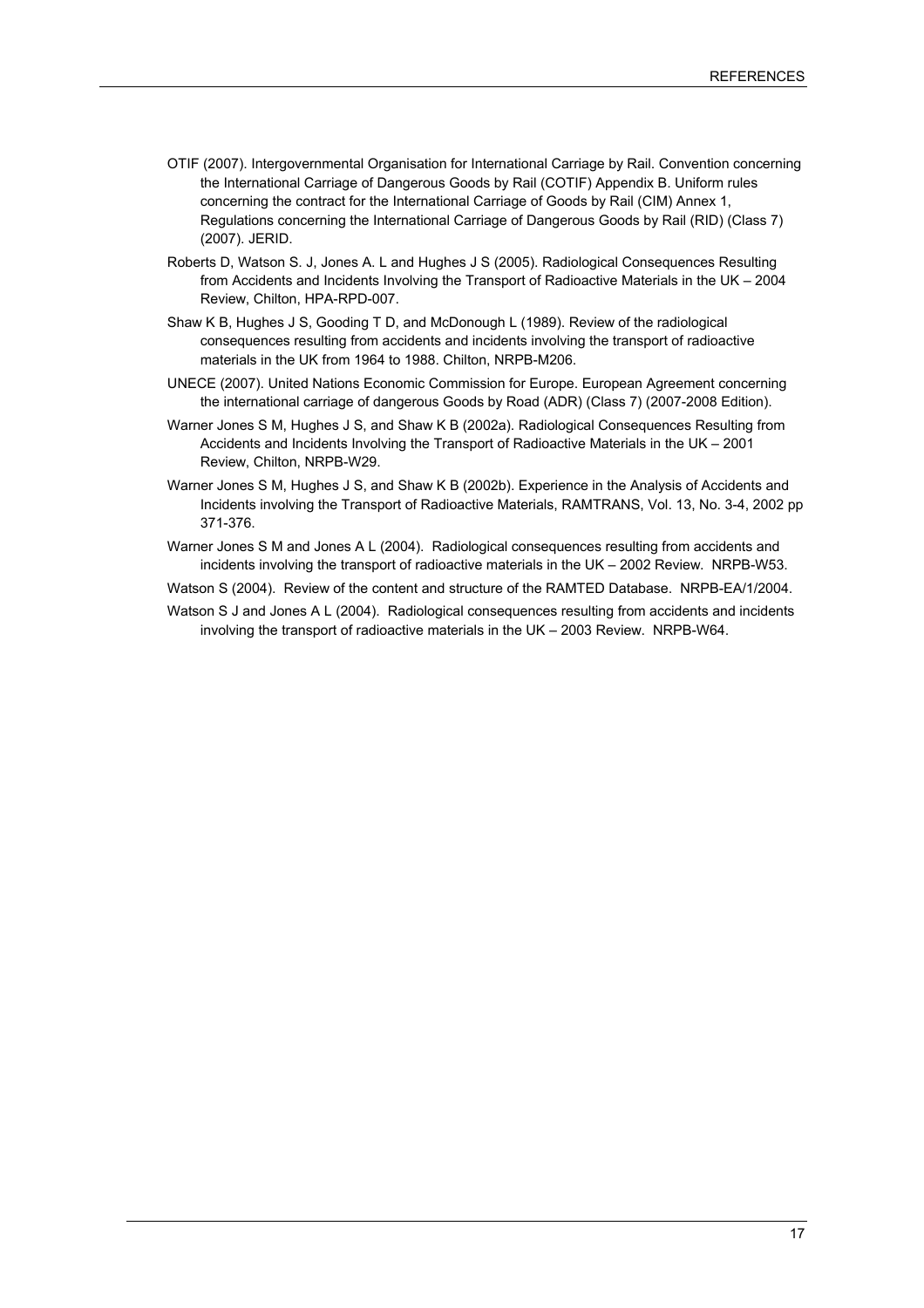# **8 GLOSSARY**

| Term                                                                             | Description                                                                                                                                                                                                                                                                                                                         |  |  |  |  |  |
|----------------------------------------------------------------------------------|-------------------------------------------------------------------------------------------------------------------------------------------------------------------------------------------------------------------------------------------------------------------------------------------------------------------------------------|--|--|--|--|--|
| <b>Absorbed Dose</b>                                                             | Measured in Grays (Gy), it is the amount of energy absorbed per kilogram of<br>matter, for example tissue, as a result of exposure to ionising radiation.                                                                                                                                                                           |  |  |  |  |  |
| Activity                                                                         | The number of radioactive decays per unit time in a given material. Normally<br>measured in disintegrations per second (Bq).                                                                                                                                                                                                        |  |  |  |  |  |
| AGR                                                                              | Advanced Gas-cooled Reactor. Used in the UK's second generation of gas-<br>cooled nuclear power stations.                                                                                                                                                                                                                           |  |  |  |  |  |
| Alpha emitter                                                                    | A radionuclide that decays emitting an alpha particle.                                                                                                                                                                                                                                                                              |  |  |  |  |  |
| Alpha particle                                                                   | A particle emitted by a radionuclide consisting of two protons and two neutrons<br>(i.e. the nucleus of a helium atom).                                                                                                                                                                                                             |  |  |  |  |  |
| Beta emitter                                                                     | A radionuclide that decays emitting a beta particle.                                                                                                                                                                                                                                                                                |  |  |  |  |  |
| Beta particle                                                                    | An electron or positron emitted by a radionuclide.                                                                                                                                                                                                                                                                                  |  |  |  |  |  |
| Category                                                                         | Packages other than excepted packages and overpacks must be assigned to<br>either category I-White, II-Yellow or III-Yellow, depending on the maximum dose<br>rate at the surface and at 1 m from the surface, and must be labelled<br>accordingly.                                                                                 |  |  |  |  |  |
| <b>Committed Effective Dose</b>                                                  | A measure of the total lifetime radiation exposure of an individual from intakes of<br>radioactive material. The effective dose received across the life-time of an<br>individual (taken up to the age of 70 for members of the public), from an<br>ingestion or inhalation of radionuclides.                                       |  |  |  |  |  |
| <b>Effective Dose</b>                                                            | Measured in Sieverts (Sv), it is a measure of the overall exposure of an individual<br>from ionising radiation. It is dependent on the absorbed dose, type of radiation<br>and regions of the body affected. Since the Sievert is a large unit, doses are<br>more commonly expressed in millisieverts (mSv) or microsieverts (µSv). |  |  |  |  |  |
| Effective dose rate (or "Dose<br>rate")                                          | The rate at which effective dose from external radiation is received, measured in<br>units of Sv $h^{-1}$ , or mSv $h^{-1}$ .                                                                                                                                                                                                       |  |  |  |  |  |
| Flatrol                                                                          | A type of rail wagon used to carry INF flasks.                                                                                                                                                                                                                                                                                      |  |  |  |  |  |
| Irradiated Nuclear Fuel (INF)<br>Flask                                           | A Type B package used to transport irradiated nuclear fuel (see packages).                                                                                                                                                                                                                                                          |  |  |  |  |  |
| Ionising Radiation                                                               | Radiation capable of breaking chemical bonds, causing ionisation and damage to<br>biological tissue.                                                                                                                                                                                                                                |  |  |  |  |  |
| Label                                                                            | Apart from excepted packages all packages must be labelled with a diamond<br>shaped warning label which gives information on the contents of the package.                                                                                                                                                                           |  |  |  |  |  |
| Low toxicity alpha emitters                                                      | Natural uranium, depleted uranium, natural thorium, <sup>235</sup> U, <sup>238</sup> U, <sup>232</sup> Th, <sup>228</sup> Th and<br><sup>230</sup> Th when contained in ores or physical and chemical concentrates; or alpha<br>emitters with a half-life of less than 10 days.                                                     |  |  |  |  |  |
| Magnox                                                                           | The first generation of the UK's gas-cooled nuclear power stations.                                                                                                                                                                                                                                                                 |  |  |  |  |  |
| <b>NAIR (National Arrangements)</b><br>for Incidents involving<br>Radioactivity) | A scheme designed to provide assistance to the police when dealing with an<br>incident which involves, or is suspected to involve, radioactive material.                                                                                                                                                                            |  |  |  |  |  |
| Nuclide                                                                          | A species of atom characterised by a nucleus with a specific number of protons<br>and neutrons.                                                                                                                                                                                                                                     |  |  |  |  |  |
| Overpack                                                                         | An enclosure such as a box or bag which is used by a consignor to transport a<br>number of packages as a single unit.                                                                                                                                                                                                               |  |  |  |  |  |
| Package                                                                          | There are five main types of packages used to carry radioactive material:                                                                                                                                                                                                                                                           |  |  |  |  |  |
|                                                                                  | Industrial Packages are industrial containers, such as drums, used to<br>$\bullet$<br>carry bulky low activity materials, or contaminated items.                                                                                                                                                                                    |  |  |  |  |  |
|                                                                                  | Excepted packages are simple packages used to carry low activity<br>$\bullet$<br>materials and sources. They are mainly used to transport low activity<br>diagnostic test materials to hospitals.                                                                                                                                   |  |  |  |  |  |
|                                                                                  | Type A packages are used to transport medium activity material such                                                                                                                                                                                                                                                                 |  |  |  |  |  |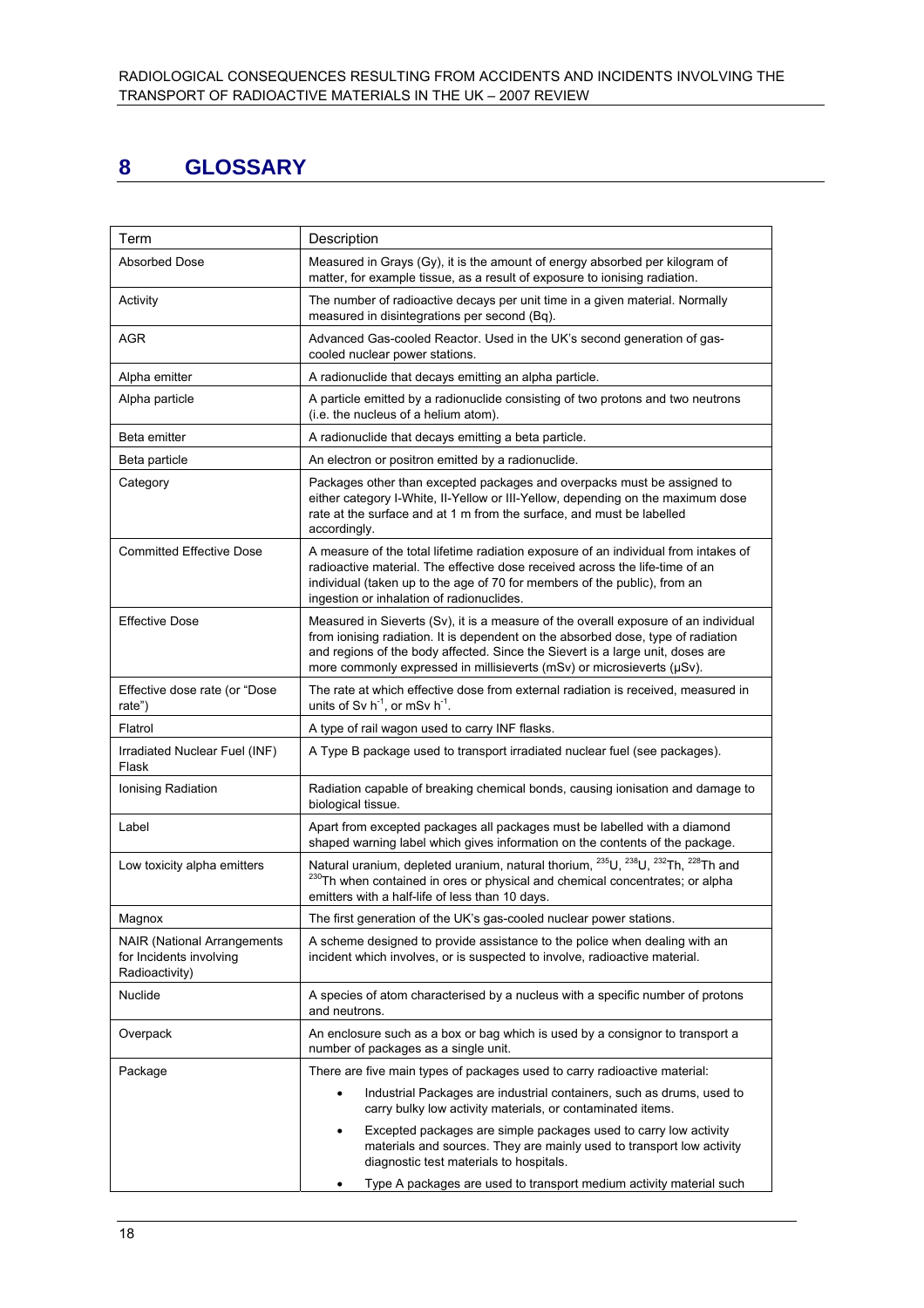| Term                                 | Description                                                                                                                                                                                                                                                                                                                        |  |  |  |  |
|--------------------------------------|------------------------------------------------------------------------------------------------------------------------------------------------------------------------------------------------------------------------------------------------------------------------------------------------------------------------------------|--|--|--|--|
|                                      | as medical or industrial isotopes. They must withstand normal<br>conditions of transport including minor mishaps.                                                                                                                                                                                                                  |  |  |  |  |
|                                      | Type B packages are used to transport high activity sources and<br>$\bullet$<br>materials, such as Irradiated Nuclear Fuel (INF). They provide<br>shielding from high radiation levels even under extreme<br>circumstances. They must meet severe mechanical and thermal test<br>requirements, which simulate accident conditions. |  |  |  |  |
|                                      | Type C packages are for the transport by air of greater quantities of<br>٠<br>radioactive material than is allowed to be transported by air in Type B<br>packages. They must be designed to withstand very serious accidents<br>such as aircraft crashes.                                                                          |  |  |  |  |
| Radionuclide                         | A nuclide which spontaneously loses energy or disintegrates into another<br>nuclide, resulting in the emission of ionising radiation.                                                                                                                                                                                              |  |  |  |  |
| <b>RADSAFE</b>                       | An emergency response plan operated by the main carriers of radioactive<br>materials.                                                                                                                                                                                                                                              |  |  |  |  |
| Special form radioactive<br>material | An indispersible solid radioactive material or a sealed capsule containing<br>radioactive material.                                                                                                                                                                                                                                |  |  |  |  |
| Transport Index                      | A number equal to the maximum dose rate, at 1 m from the surface of the<br>package, overpack or freight container, measured in mSv h <sup>-1</sup> multiplied by 100.<br>This number is used to control radiation exposure from a group of packages<br>during transport.                                                           |  |  |  |  |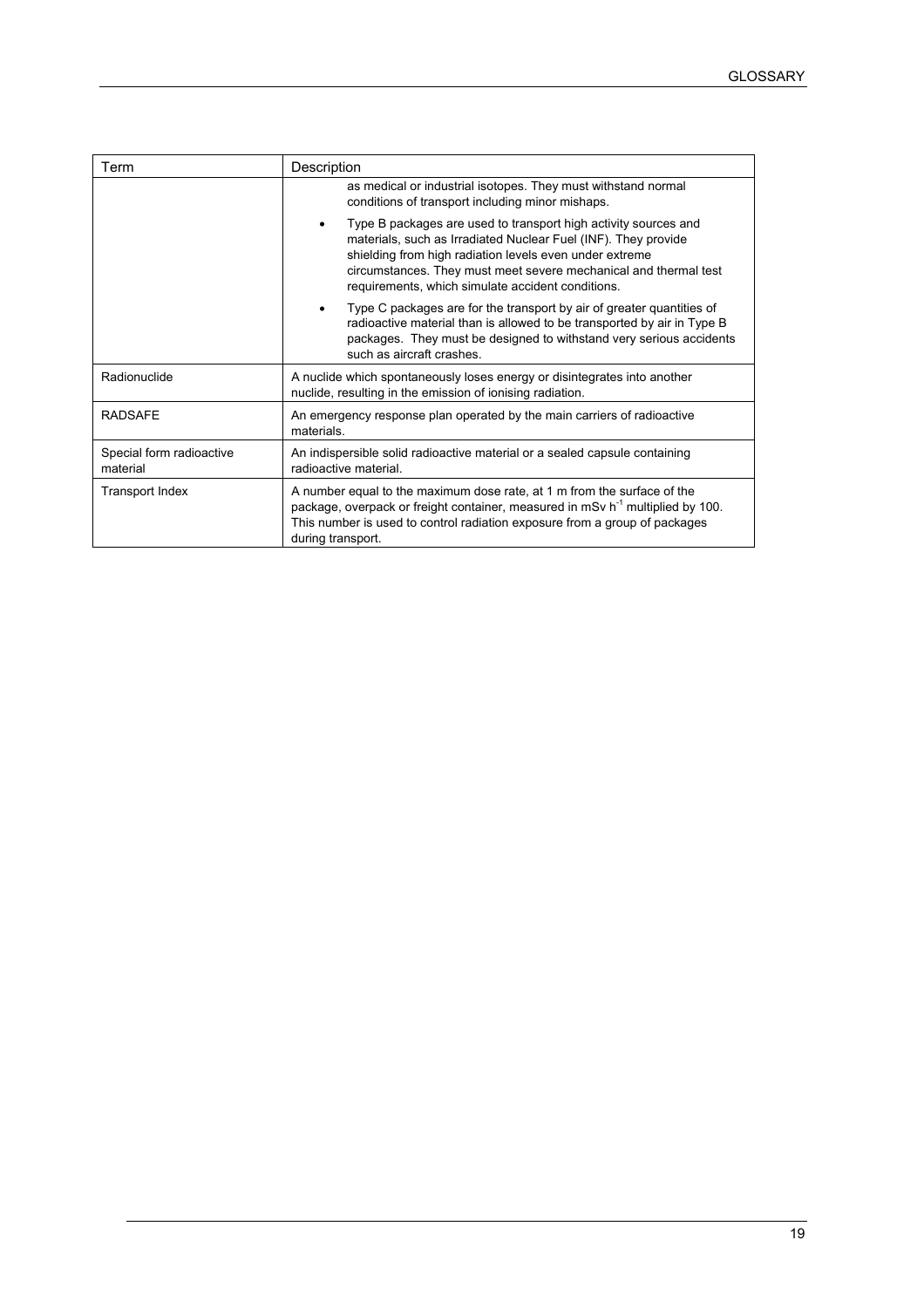# **9 TABLES**

| <b>IABLE</b> 1<br>Summary list of events included in the 2007 review |              |                          |                |                                    |                                     |                                     |  |  |
|----------------------------------------------------------------------|--------------|--------------------------|----------------|------------------------------------|-------------------------------------|-------------------------------------|--|--|
| Event number Material                                                | category     | <b>Transport</b><br>mode | Package type   | Event<br>classification<br>code(s) | <b>Effect on</b><br>package<br>code | Radiological<br>consequence<br>code |  |  |
| (Section 4)                                                          | (Section B7) | (Section B6)             | (Section B22)  | (Table C1)                         | (Table C2)                          | (Table C3)                          |  |  |
| 2007001                                                              | M07          | V06                      | <b>NR</b>      | AG241                              | D <sub>05</sub>                     | Е                                   |  |  |
| 2007002                                                              | M07          | V <sub>02</sub>          | EP             | SP221                              | D04                                 | ${\sf N}$                           |  |  |
| 2007003                                                              | M08          | V05                      | Α              | AC111                              | D <sub>03</sub>                     | N                                   |  |  |
| 2007004                                                              | M07          | V07                      | <b>SC</b>      | SP221                              | D <sub>01</sub>                     | E                                   |  |  |
|                                                                      |              |                          |                | SP251                              |                                     |                                     |  |  |
| 2007005                                                              | M07          | V <sub>04</sub>          | E              | SP331                              | D07                                 | N                                   |  |  |
|                                                                      |              |                          |                | AG221                              |                                     |                                     |  |  |
| 2007006                                                              | M07          | V06                      | <b>NR</b>      | SP221                              | D <sub>05</sub>                     | N                                   |  |  |
|                                                                      |              |                          |                | SP111                              |                                     |                                     |  |  |
| 2007007                                                              | M05          | V <sub>01</sub>          | BM             | FP311                              | D012                                | E                                   |  |  |
| 2007008                                                              | M011         | V <sub>02</sub>          | <b>BU</b>      | SP111                              | D <sub>06</sub>                     | N                                   |  |  |
| 2007009                                                              | M07          | V07                      | E              | SP221                              | D04                                 | N                                   |  |  |
| 2007010                                                              | M08          | V <sub>02</sub>          | Α              | SP111                              | D06                                 | N                                   |  |  |
| 2007011                                                              | M07          | V <sub>02</sub>          | <b>NR</b>      | AG241                              | D <sub>03</sub>                     | N                                   |  |  |
| 2007012                                                              | M010         | V <sub>02</sub>          | E              | AG221                              | D <sub>03</sub>                     | N                                   |  |  |
| 2007013                                                              | M08          | V <sub>03</sub>          | <b>NR</b>      | SP111                              | D <sub>06</sub>                     | N                                   |  |  |
| 2007014                                                              | M011         | V <sub>02</sub>          | <b>NR</b>      | AG241                              | D <sub>03</sub>                     | N                                   |  |  |
| 2007015                                                              | M011         | V <sub>07</sub>          | Α              | AP111                              | D03                                 | ${\sf N}$                           |  |  |
|                                                                      |              |                          |                | AG231                              |                                     |                                     |  |  |
| 2007016                                                              | M01          | V <sub>02</sub>          | E              | AG241                              | D010                                | L                                   |  |  |
| 2007017                                                              | M07          | V <sub>07</sub>          | A              | AG211                              | D <sub>03</sub>                     | N                                   |  |  |
| 2007018                                                              | M07          | V05                      | Α              | AC111                              | DO <sub>3</sub>                     | N                                   |  |  |
| 2007019                                                              | M07          | V07                      | Α              | SP221                              | D04                                 | N                                   |  |  |
| 2007020                                                              | M10          | V <sub>03</sub>          | <b>NR</b>      | AG241                              | D <sub>03</sub>                     | N                                   |  |  |
| 2007021                                                              | M10          | V <sub>03</sub>          | <b>NR</b>      | AG241                              | D <sub>03</sub>                     | N                                   |  |  |
| 2007022                                                              | M10          | V <sub>02</sub>          | N <sub>R</sub> | AG241                              | D <sub>03</sub>                     | N                                   |  |  |
| 2007023                                                              | M10          | V <sub>03</sub>          | <b>NR</b>      | AG241                              | D03                                 | N                                   |  |  |
| 2007024                                                              | M10          | V <sub>03</sub>          | <b>NR</b>      | AG241                              | D <sub>03</sub>                     | ${\sf N}$                           |  |  |
| 2007025                                                              | M10          | V <sub>02</sub>          | <b>NR</b>      | AP111                              | D03                                 | E                                   |  |  |
| Note.* Details of the coding systems are given in the appendices.    |              |                          |                |                                    |                                     |                                     |  |  |

## **TABLE 1 Summary list of events included in the 2007 review\***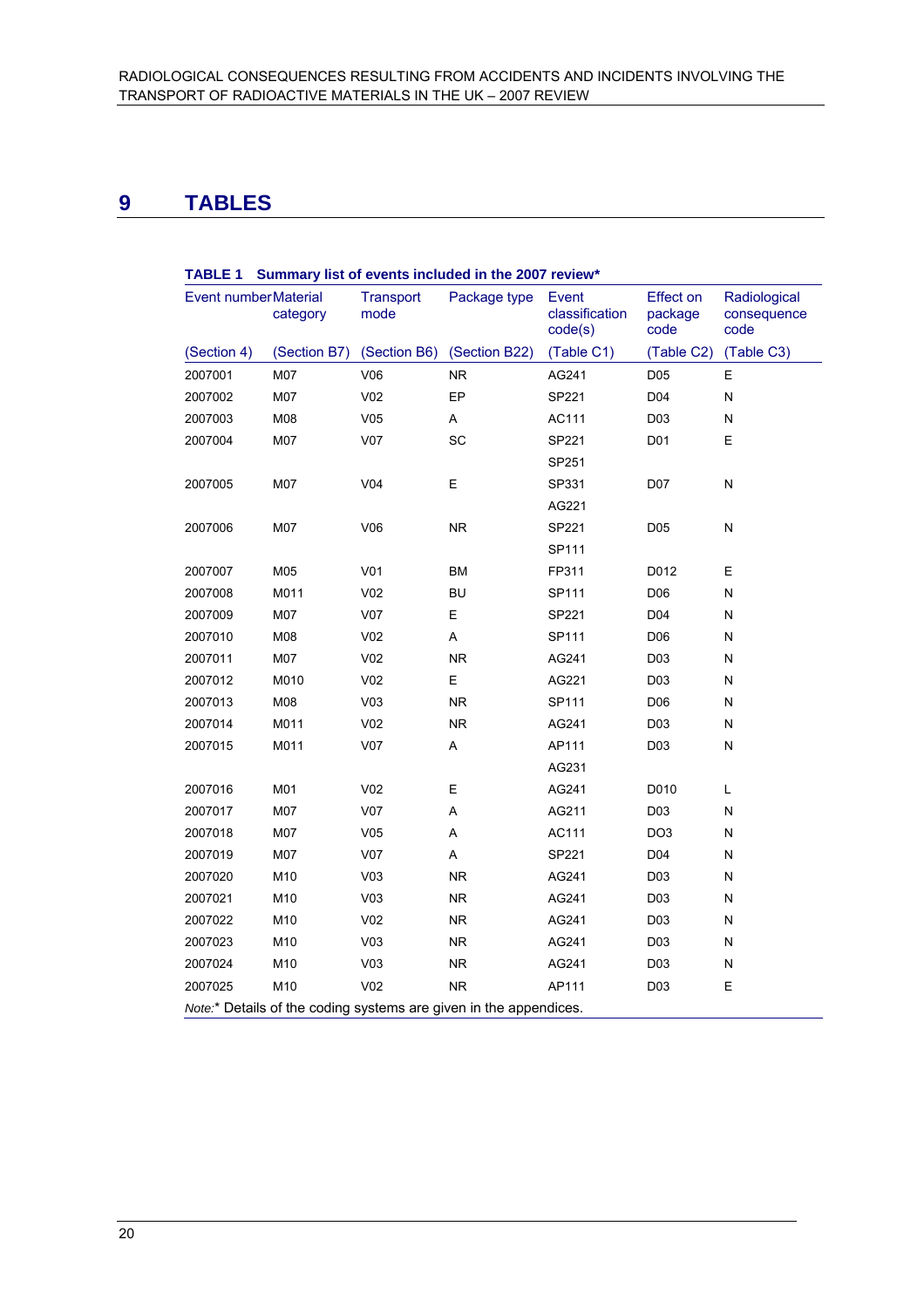| Event classification code (See Table B1) |    | $1st$ classification $2nd$ classification $3rd$ classification |   |
|------------------------------------------|----|----------------------------------------------------------------|---|
|                                          |    |                                                                |   |
| AC111                                    | 2  | 0                                                              | 0 |
| AG211                                    |    |                                                                |   |
| AG221                                    |    |                                                                |   |
| AG231                                    |    |                                                                |   |
| AG241                                    | 9  |                                                                |   |
| AP111                                    | 2  | 0                                                              | o |
| FP311                                    |    |                                                                |   |
| SP111                                    | 3  |                                                                |   |
| SP221                                    | 5  | n                                                              |   |
| SP331                                    |    | 0                                                              |   |
| SP251                                    | 0  |                                                                | 0 |
| Total                                    | 25 | 4                                                              | 0 |

#### **TABLE 2 Numbers of 2007 events in each classification**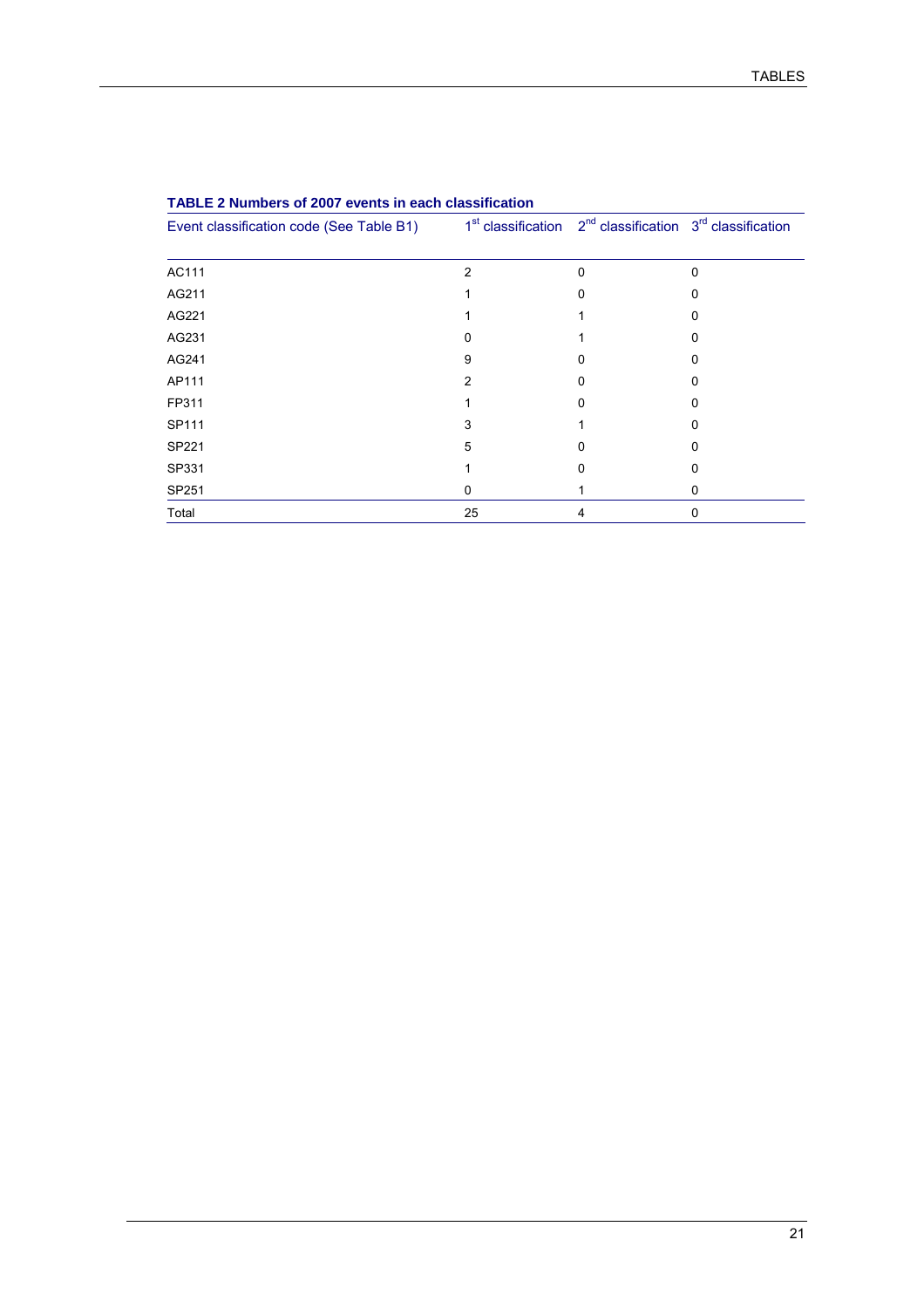| TABLE 3 Classification* of 2007 events by material category |  |  |  |  |
|-------------------------------------------------------------|--|--|--|--|
|-------------------------------------------------------------|--|--|--|--|

| <b>Material</b> |                                    |         | Administrative |          | General (non-INF) shipments           |  | <b>INF flask shipments</b> |   | <b>Totals</b> | %            | $\%$ ,    |
|-----------------|------------------------------------|---------|----------------|----------|---------------------------------------|--|----------------------------|---|---------------|--------------|-----------|
| Code            | Category                           | General |                |          | Conveyance Package Conveyance Package |  | Conveyance Package         |   |               |              | 1958-2006 |
| M00             | Unknown                            | 0       | $\Omega$       | $\Omega$ |                                       |  | $\Omega$                   |   |               | $\mathbf{0}$ | $N/A+$    |
| M01             | Uranium ore concentrate            |         | 0              | 0        |                                       |  |                            |   |               |              |           |
| M02             | Pre-fuel material                  |         | 0              |          |                                       |  |                            |   |               |              |           |
| M03             | New fuel                           | 0       | 0              | 0        |                                       |  |                            |   |               | 0            | ≺1        |
| M04             | Irradiated fuel                    |         | 0              | $\Omega$ |                                       |  |                            |   |               |              | 13        |
| M05             | Residues                           |         | 0              |          |                                       |  |                            |   |               |              | 14        |
| M06             | Radioactive wastes                 |         |                |          |                                       |  |                            |   |               |              |           |
| M07             | Medical & industrial radioisotopes | 3       |                |          |                                       |  |                            |   | 10            | 40           | 47        |
| M08             | Radiography sources                | 0       |                |          |                                       |  |                            |   |               | 12           | 10        |
| M09             | No radioactive material            | 0       |                | 0        |                                       |  |                            |   |               |              | $\leq$ 1  |
| M10             | Consumer products                  | 6       | 0              |          |                                       |  |                            |   |               | 28           |           |
| M11             | Other                              |         | 0              |          |                                       |  | 0                          | 0 | 3             | 12           | <1        |
| Totals          |                                    | 11      | 2              |          |                                       |  | 0                          |   | 25            | 100          | 100       |

*Notes* 

\* First classifications only. See Table C1 for descriptions of event classifications.

 $<sup>†</sup>$  With a sample size of 25 events, interpretation of these rounded percentages must be made with care.</sup>

‡ This material category is a new addition to the database, so no comparison can be made with previous data.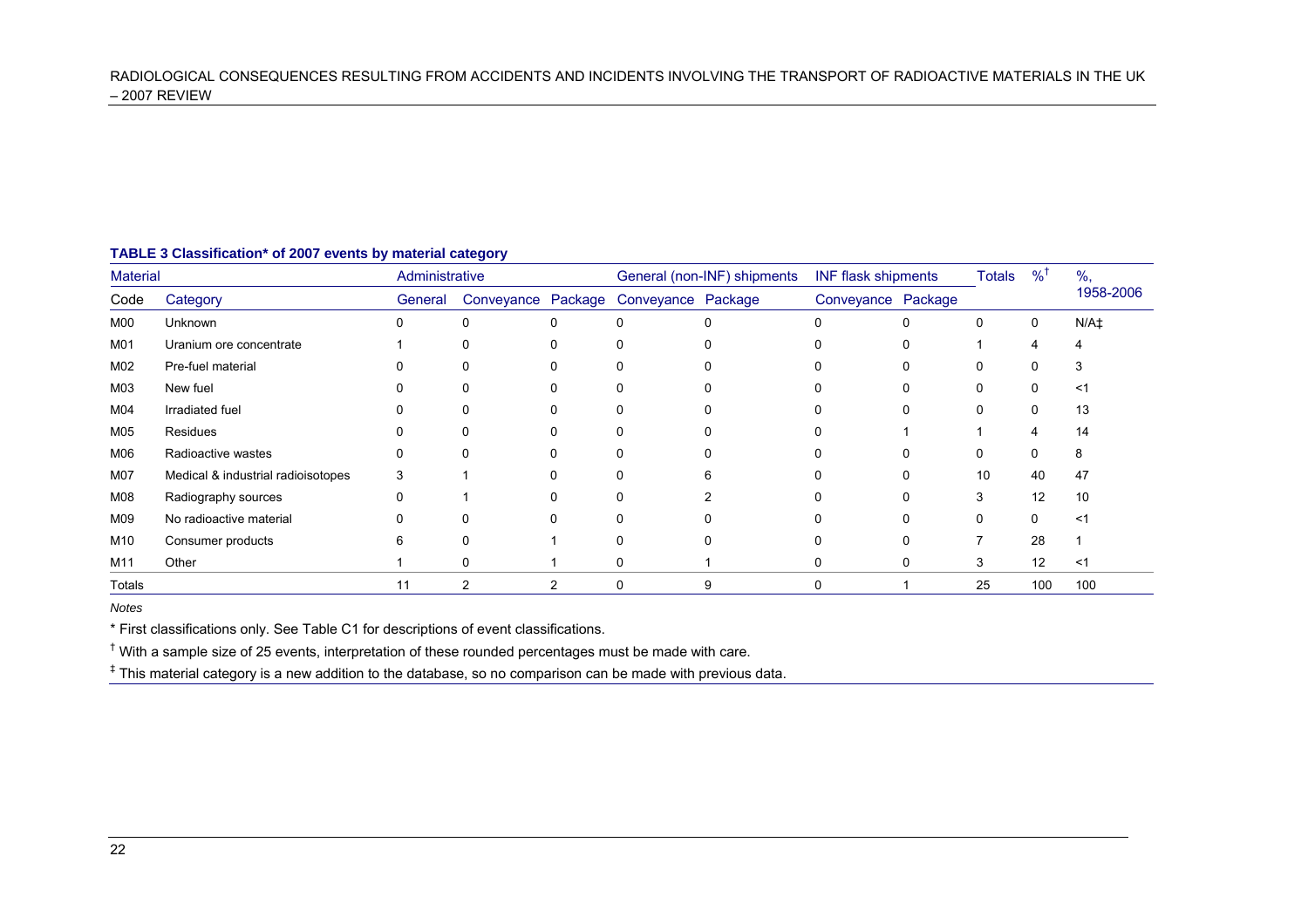| Mode of transport |                   | Administrative |                | General (non-INF) shipments |                                       | <b>INF flask shipments</b> |                    | <b>Totals</b> | $\frac{9}{6}$ <sup>+</sup> | $\%$ , |           |
|-------------------|-------------------|----------------|----------------|-----------------------------|---------------------------------------|----------------------------|--------------------|---------------|----------------------------|--------|-----------|
| Code              | Category          | General        |                |                             | Conveyance Package Conveyance Package |                            | Conveyance Package |               |                            |        | 1958-2004 |
| V <sub>00</sub>   | Unknown           | 0              | 0              | 0                           | 0                                     |                            | $\Omega$           |               | 0                          | 0      | $N/A+$    |
| V <sub>01</sub>   | Rail              |                | 0              | 0                           | 0                                     |                            |                    |               |                            | 4      | 24        |
| V <sub>02</sub>   | Air               | 5              | 0              |                             | 0                                     |                            |                    | 0             | 9                          | 36     | 13        |
| V <sub>03</sub>   | Sea               |                | 0              | 0                           | 0                                     |                            | O                  |               | 5                          | 20     |           |
|                   | Road:             |                |                |                             |                                       |                            |                    |               |                            | 0      |           |
| V <sub>04</sub>   | $> 1.5$ t (lorry) | 0              | 0              | 0                           | 0                                     |                            | ∩                  |               |                            | 4      | 15        |
| V <sub>05</sub>   | $< 1.5$ t (van)   |                | 2              | 0                           | 0                                     |                            |                    |               | 2                          | 8      | 13        |
| V06               | Car               |                | 0              | 0                           | 0                                     |                            |                    |               | 2                          | 8      | 3         |
| V07               | Unknown           |                | 0              |                             | 0                                     |                            |                    |               | 5                          | 20     | $<$ 1     |
| V <sub>08</sub>   | Fork-lift truck   |                | 0              | O                           | 0                                     |                            |                    |               | O                          | 0      | 22        |
| V <sub>09</sub>   | Other             |                | 0              |                             | 0                                     |                            |                    |               | 0                          | 0      | $<$ 1     |
| V10               | Road and sea      |                | 0              | 0                           | 0                                     |                            |                    |               |                            | 0      | $<$ 1     |
| V11               | Road and rail     |                | 0              | 0                           | 0                                     |                            |                    |               | $\Omega$                   | 0      | $<$ 1     |
| V12               | Road and air      | $\Omega$       | 0              | 0                           | 0                                     | $\mathbf{0}$               | $\Omega$           | 0             | 0                          | 0      | $<$ 1     |
| Totals            |                   | 11             | $\overline{2}$ | 2                           | $\mathbf 0$                           | 9                          | $\Omega$           |               | 25                         | 100    | 100       |

#### **TABLE 4 Classification\* of 2007 events by mode of transport**

*Notes* 

\* First classifications only. See Table C1 for descriptions of event classifications.

 $<sup>†</sup>$  With a sample size of 25 events, interpretation of these rounded percentages must be made with care.</sup>

‡ This material category is a new addition to the database, so no comparison can be made with previous data.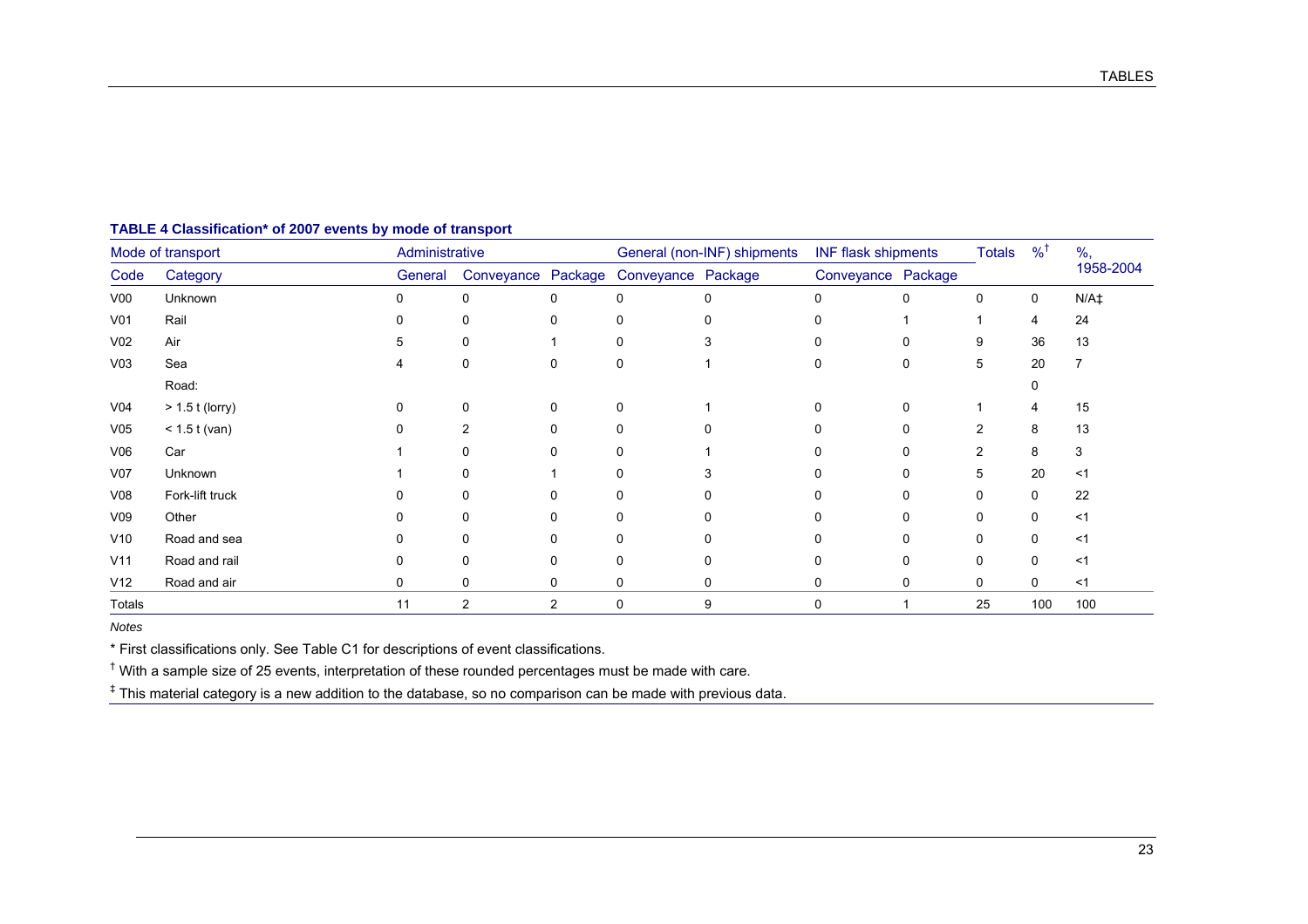#### **TABLE 5 Nature of package deficiency by type of package**

| Package deficiency or damage |                                                                                                                 | Type of package* (as specified or assumed) |   |           |             |           |     |               |       |
|------------------------------|-----------------------------------------------------------------------------------------------------------------|--------------------------------------------|---|-----------|-------------|-----------|-----|---------------|-------|
| Code <sup>1</sup>            | <b>Description</b>                                                                                              | Excepted                                   | A | <b>BU</b> | <b>BM</b>   | <b>NR</b> | SC. | <b>Others</b> | Total |
| D <sub>01</sub>              | No package                                                                                                      | 0                                          | 0 | 0         | $\mathbf 0$ | 0         |     | 0             |       |
| D <sub>03</sub>              | No damage or threat of damage to package                                                                        |                                            | 4 | 0         | 0           | 8         | 0   | 0             | 13    |
| D04                          | No report of damage or increase in dose rate, but potential to cause damage to the<br>package (lower category)  |                                            |   | 0         | 0           | 0         | 0   |               | 3     |
| D <sub>05</sub>              | No report of damage or increase in dose rate, but potential to cause damage to the<br>package (upper category). | 0                                          | 0 | 0         | 0           | 2         | 0   | 0             |       |
| D <sub>06</sub>              | Defective or poor condition, without increase in dose rate or loss of containment                               | 0                                          |   |           | 0           |           | 0   | 0             | 3     |
| D07                          | Minor damage without increase in dose rate or loss of containment                                               |                                            | 0 | 0         | 0           | 0         | 0   | 0             |       |
| D <sub>10</sub>              | Damaged with loss of containment                                                                                |                                            | 0 | 0         | 0           | 0         | 0   | 0             |       |
| D <sub>12</sub>              | Contamination outside package                                                                                   | 0                                          | 0 | 0         |             | 0         | 0   | 0             |       |
| Totals                       |                                                                                                                 | 5                                          | 6 |           |             | 10        |     |               | 25    |
| Notes                        |                                                                                                                 |                                            |   |           |             |           |     |               |       |

\* See Section B22.

† See Table C2 for examples.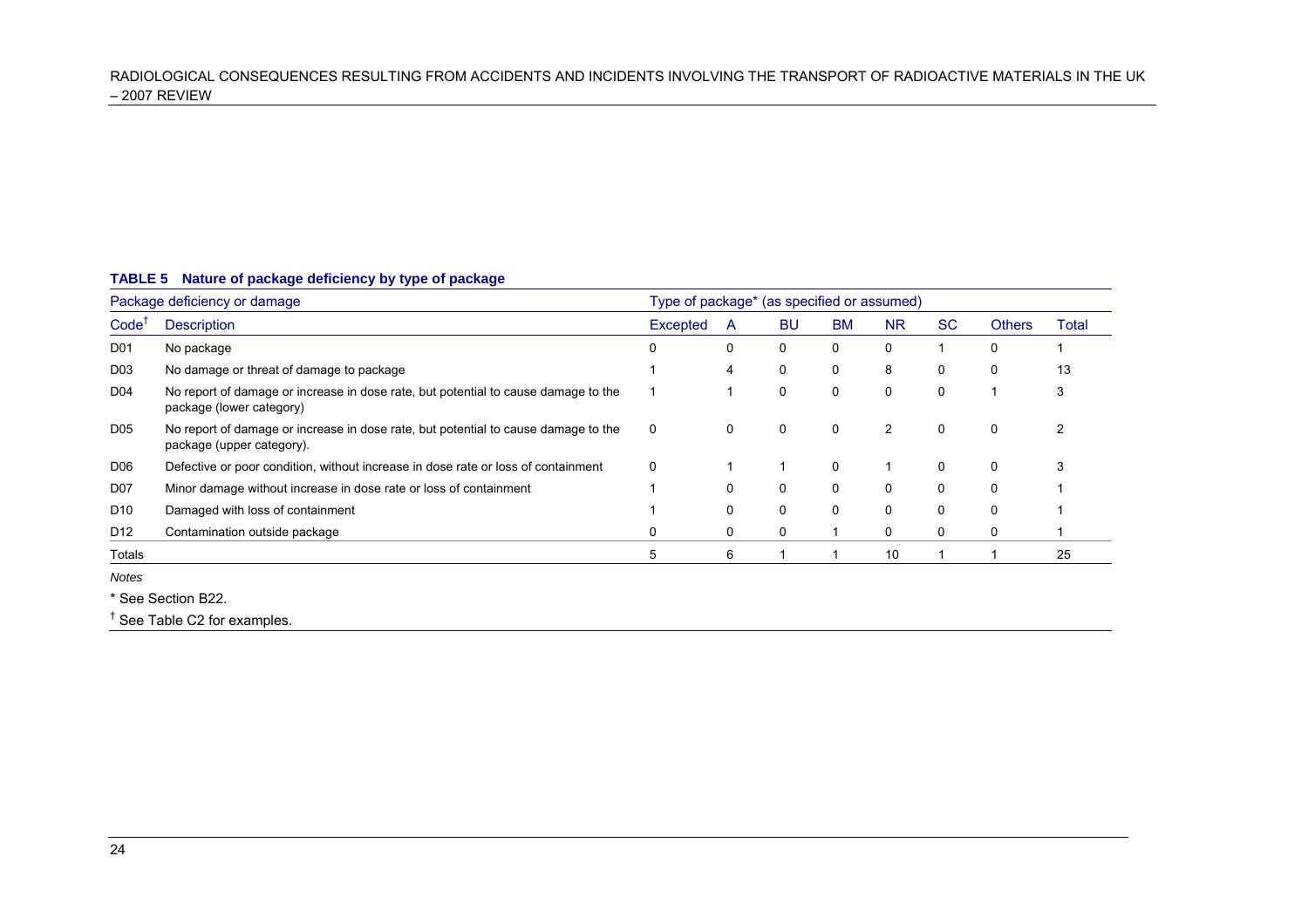| <b>Material</b> |                                       |              | Radiological consequences*     |                                                                      |                     |    |  |  |  |
|-----------------|---------------------------------------|--------------|--------------------------------|----------------------------------------------------------------------|---------------------|----|--|--|--|
| Code            | Category                              | <b>None</b>  | Not assessed.<br>extremely low | Assessed, lower Assessed, upper Total<br>category<br>$($ < 1 mSv $)$ | category<br>(>1mSv) |    |  |  |  |
| M01             | Uranium ore concentrate               | 0            | 0                              |                                                                      | 0                   |    |  |  |  |
| M04             | Irradiated fuel                       | 0            | 0                              | 0                                                                    |                     |    |  |  |  |
| M05             | Residues (inc. discharged INF flasks) | $\mathbf{0}$ |                                | O                                                                    |                     |    |  |  |  |
| M07             | Med & Industrial Radioisotopes        | 8            | 2                              | Ω                                                                    |                     | 10 |  |  |  |
| M08             | Radiography sources                   | 3            | $\Omega$                       |                                                                      |                     | 3  |  |  |  |
| M10             | Consumer products                     | 6            |                                |                                                                      |                     |    |  |  |  |
| M11             | Other                                 | 3            | 0                              | Ω                                                                    | 0                   | 3  |  |  |  |
| Totals          |                                       | 20           | 4                              |                                                                      | 0                   | 25 |  |  |  |
| <b>Notes</b>    |                                       |              |                                |                                                                      |                     |    |  |  |  |

#### **TABLE 6 Radiological consequences by material category**

\* See Table C3 for description of categories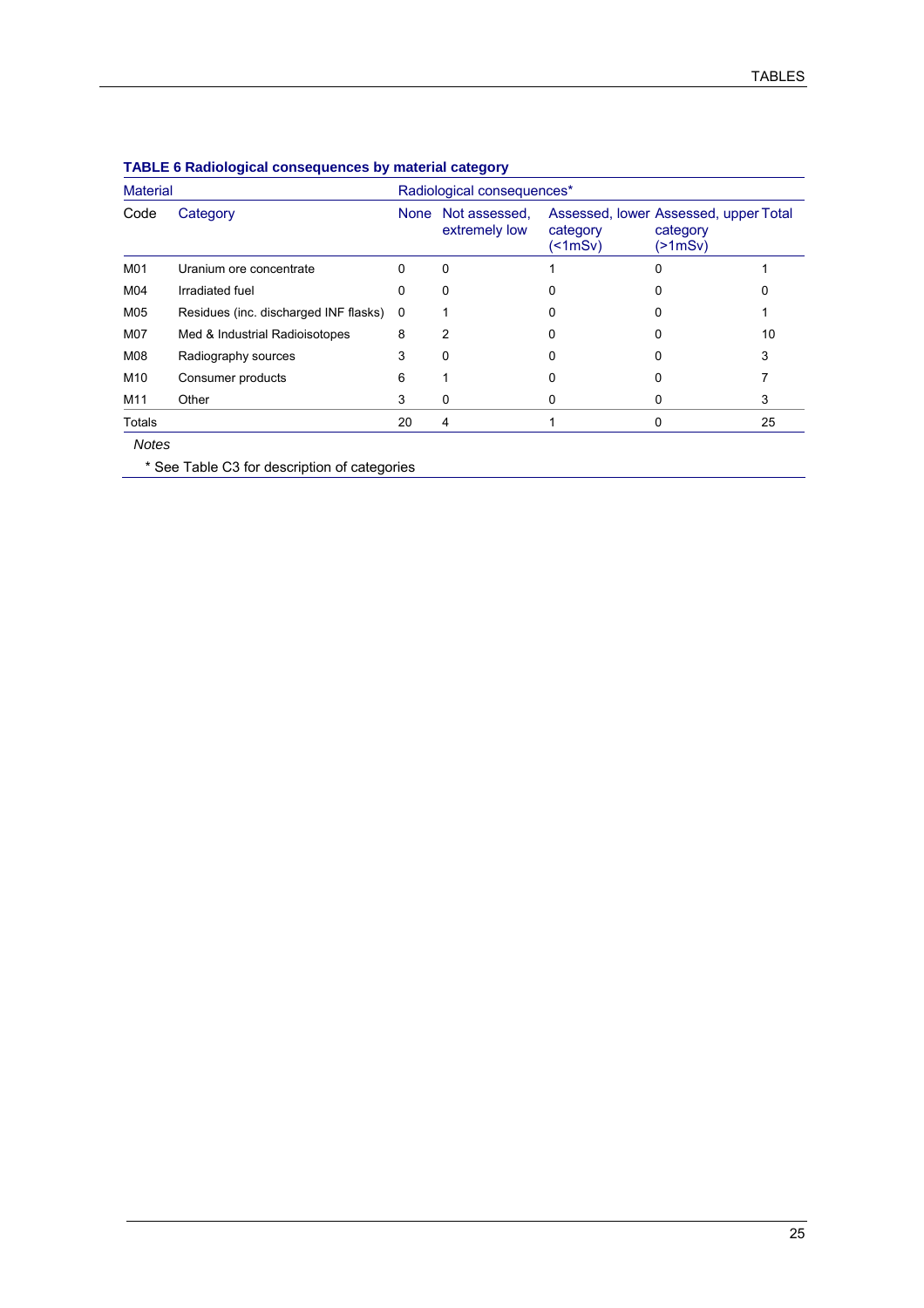# **APPENDIX A Summary of Cyclamen events not included as transport events**

In all these cases the consignor was not expected to recognise these as radioactive material and they were therefore not classified as DfT transport events.

#### **Table A1- Cyclamen events in 2007 not listed as transport events**

| Cyclamen event category                                                                                                                                                                                                                                            | DfT.<br>Incident<br>number | Additional information                                                                                                                                                                                                                                       |
|--------------------------------------------------------------------------------------------------------------------------------------------------------------------------------------------------------------------------------------------------------------------|----------------------------|--------------------------------------------------------------------------------------------------------------------------------------------------------------------------------------------------------------------------------------------------------------|
| <b>Luminised Products</b><br>The manufacture of these items used a luminising<br>process involving the use of <sup>226</sup> Ra to allow for items to<br>be seen in the dark. In all cases these items did not<br>have correct labelling which indicated that they | 07-05                      | A consignment of 15 steel boxes of binoculars<br>arrived at a port These binoculars had level<br>gauges which contained <sup>226</sup> Ra. Dose rates at<br>the surface was 50 $\mu$ Sv h <sup>-1</sup> and outside the box,<br>1 $\mu$ Sv h <sup>-1</sup> . |
| contained radioactive material.<br>The maximum dose rates outside of the packages was<br>about 1 $\mu$ Sv h <sup>-1</sup> , which would give a dose to the workers<br>handling the packages of less than $1 \mu Sv$ .                                              | $07-18$                    | An aircraft instrument with a dial luminised with<br><sup>226</sup> Ra paint arrived at a port. The dose rate at<br>surface was 100 $\mu$ Sv h <sup>-1</sup> and <1 $\mu$ Sv h <sup>-1</sup><br>outside package.                                             |
| Two items were detected at UK ports and one at a UK<br>airport. The items required appropriate packaging<br>before forwarding to the consignee.                                                                                                                    | 07-31                      | A tachometer luminised with <sup>226</sup> Ra paint on the<br>dial arrived at an airport. The dose rate at<br>surface was 50 $\mu$ Sv h <sup>-1</sup> and 1 $\mu$ Sv h <sup>-1</sup> at 0.5m.                                                                |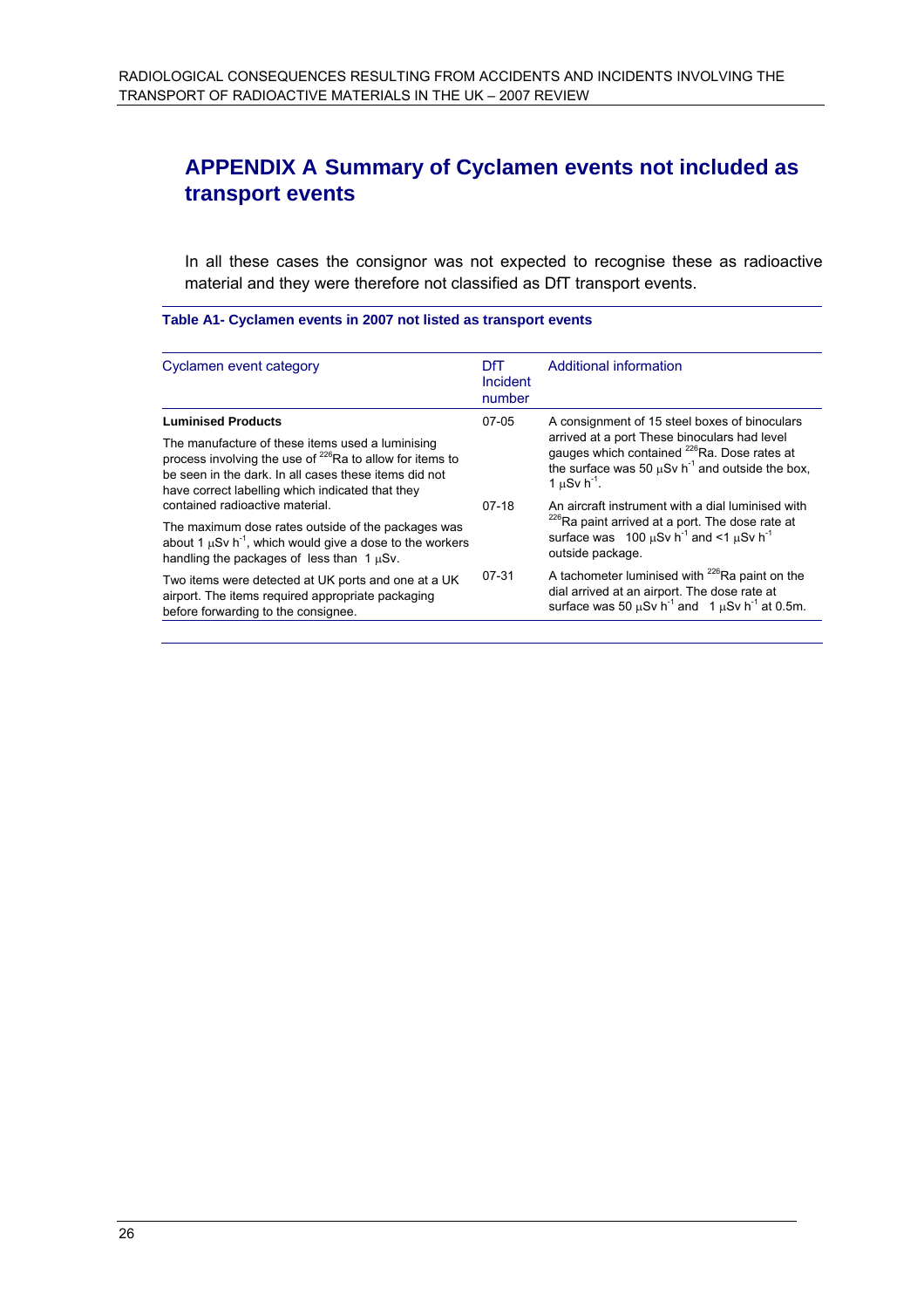| Cyclamen event category                                                                                                                                                                                                                                                                                                                                                                                                                                                                                                                                                                | <b>DfT</b><br>Incident<br>number | Additional information                                                                                                                                                                                                                                                                                                                                                            |
|----------------------------------------------------------------------------------------------------------------------------------------------------------------------------------------------------------------------------------------------------------------------------------------------------------------------------------------------------------------------------------------------------------------------------------------------------------------------------------------------------------------------------------------------------------------------------------------|----------------------------------|-----------------------------------------------------------------------------------------------------------------------------------------------------------------------------------------------------------------------------------------------------------------------------------------------------------------------------------------------------------------------------------|
| <b>Contaminated Metal</b>                                                                                                                                                                                                                                                                                                                                                                                                                                                                                                                                                              | $07-03$                          | Stainless steel bowls containing <sup>192</sup> Ir arrived at a port.                                                                                                                                                                                                                                                                                                             |
| A number of consignments were detected at UK<br>airports and ports containing radioactively<br>contaminated steel. These involved four<br>consignments of leather handbags containing<br>steel buckles contaminated with <sup>60</sup> Co and five<br>consignments of various items which had steel<br>contaminated with <sup>192</sup> Ir or <sup>60</sup> Co. All<br>consignments of handbags were sent back to<br>the consignor. All other contaminated items<br>were sent back to the consignor, except the<br>static frequency generator which was forwarded<br>to the consignee. | 07-08                            | Leather handbags with metal attachments containing<br><sup>60</sup> Co arrived at an airport. The maximum dose rate from<br>these was 1 $\mu$ Sv h <sup>-1</sup> .                                                                                                                                                                                                                |
|                                                                                                                                                                                                                                                                                                                                                                                                                                                                                                                                                                                        | $07 - 11$                        | A consignment of goods in a wooden crate with nails<br>contaminated with <sup>60</sup> Co, arrived at a port. The dose rate<br>close to the nails was 20 $\mu$ Sv h <sup>-1</sup> . The dose rate outside<br>crate was 0.4 $\mu$ Sv h <sup>-1</sup> . The activity of each nail was<br>estimated to be 26 kBq with a total of 3.9 MBq for two<br>crates.                          |
|                                                                                                                                                                                                                                                                                                                                                                                                                                                                                                                                                                                        | $07-12$                          | A large consignment of steel ball bearings used for<br>grinding mills containing <sup>60</sup> Co, arrived at a port. The<br>dose rate outside the containers was 0.6 $\mu$ Sv h <sup>-1</sup> . The<br>activity per ball bearing was estimated to be 1.69 kBq<br>for an activity concentration of 4.83 Bq $g^{-1}$ . The total<br>activity per drum was estimated to be 450 kBq. |
| The maximum dose rate was about 4.5 $\mu$ Sv h <sup>-1</sup><br>from a consignment of handbags. This would<br>give a dose to the workers handling the<br>packages of about 1 µSv.                                                                                                                                                                                                                                                                                                                                                                                                      |                                  |                                                                                                                                                                                                                                                                                                                                                                                   |
|                                                                                                                                                                                                                                                                                                                                                                                                                                                                                                                                                                                        | $07-13$                          | A large washing machine containing a wheel assembly<br>contaminated with <sup>192</sup> Ir arrived at a port. The maximum<br>dose rate outside the container was 0.067 $\mu$ Sv h <sup>-1</sup> . The<br>total activity was estimated to be 70 kBq for an activity<br>concentration of 4.5 Bq $g^{-1}$ .                                                                          |
|                                                                                                                                                                                                                                                                                                                                                                                                                                                                                                                                                                                        | $07 - 14$                        | Leather handbags with metal attachments containing<br><sup>60</sup> Co arrived at an airport. The maximum dose from<br>these was 2 $\mu$ Sv h <sup>-1</sup> . The total activity was estimated to<br>be 40 MBq.                                                                                                                                                                   |
|                                                                                                                                                                                                                                                                                                                                                                                                                                                                                                                                                                                        | $07-19$                          | A static frequency converter used for induction furnaces<br>containing <sup>60</sup> Co arrived at a port. The surface dose rate<br>was 0.35 $\mu$ Sv h <sup>-1</sup> . The estimated activity was 160 kBq at<br>an activity concentration of 0.8 Bq $g^1$ .                                                                                                                      |
|                                                                                                                                                                                                                                                                                                                                                                                                                                                                                                                                                                                        | $07 - 20$                        | Leather handbags with metal attachments containing<br><sup>60</sup> Co arrived at a port. The maximum surface dose rate<br>was 15 $\mu$ Sv h <sup>-1</sup> . The dose rate was 0.15 $\mu$ Sv h <sup>-1</sup> on the<br>surface of the vehicle transporting the items.                                                                                                             |
|                                                                                                                                                                                                                                                                                                                                                                                                                                                                                                                                                                                        | $07 - 26$                        | Leather handbags with metal attachments containing<br><sup>60</sup> Co arrived at a port. The maximum dose rate was 4.5<br>$\mu$ Sv h <sup>-1</sup> at 10 cm and 1 $\mu$ Sv h <sup>-1</sup> at the surface of the<br>transport container. The total activity was estimated to<br>be 72 MBq.                                                                                       |

#### Table A1 Continued - Cyclamen events in 2007 not listed as transport events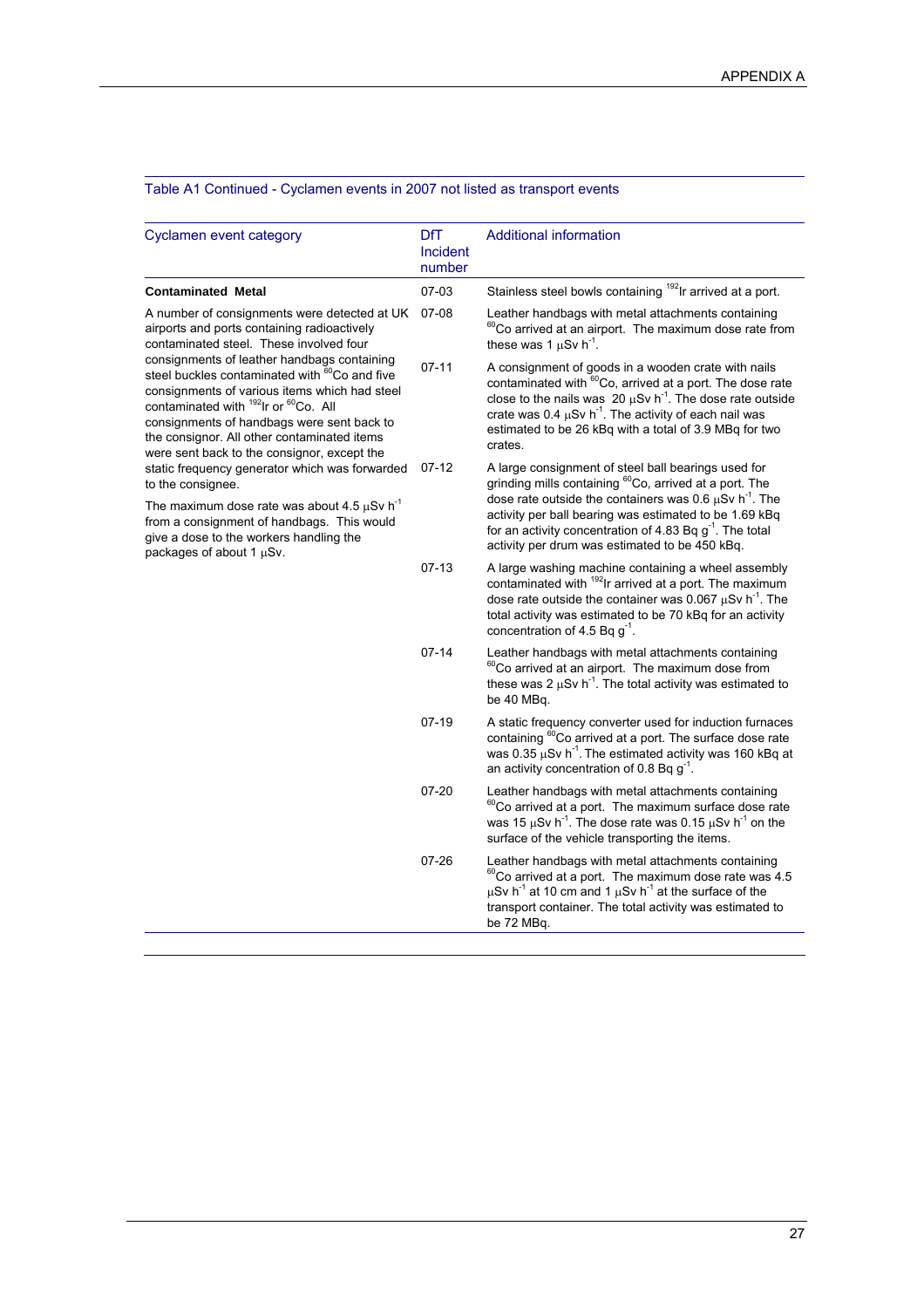# **APPENDIX B Information System Used in the Database of Reported Events of Accidents and Incidents involving the Transport of Radioactive Material**

The details of each event are stored in a computer database by the use of descriptive text and alphanumeric coding systems that are described below.

## **B1 EVENT ID**

The events are numbered using a 7 digit identifier with the format YYYYXXX, where YYYY is the year of the event, and XXX is a sequential figure.

## **B2 DATE**

The date is recorded in the format DD/MM/YYYY

## **B3 SOURCE**

Information regarding events is obtained from the following sources: Civil Aviation Authority, Dangerous Goods Division of the Department for Transport, Health Protection Agency Radiation Protection Division, National Arrangements for Incidents involving Radioactivity, Environment Agency, Health & Safety Executive and others. The source of the information is given for each event, together with the event identifier used by the source organisation.

## **B4 TYPE OF EVENT**

This coding gives the broad type of event, classified as occurring either during the moving phase of transport operations or during handling before or after movement. Furthermore, events occurring during either the moving or handling phases are categorised either as accidents or as incidents. Alternatively, events may be classified as contamination events.

#### **TA – transport accidents**

A transport accident is defined as any event during the carriage of a consignment of radioactive material that causes damage to the consignment or significant damage to the conveyance so that the conveyance could not continue its journey.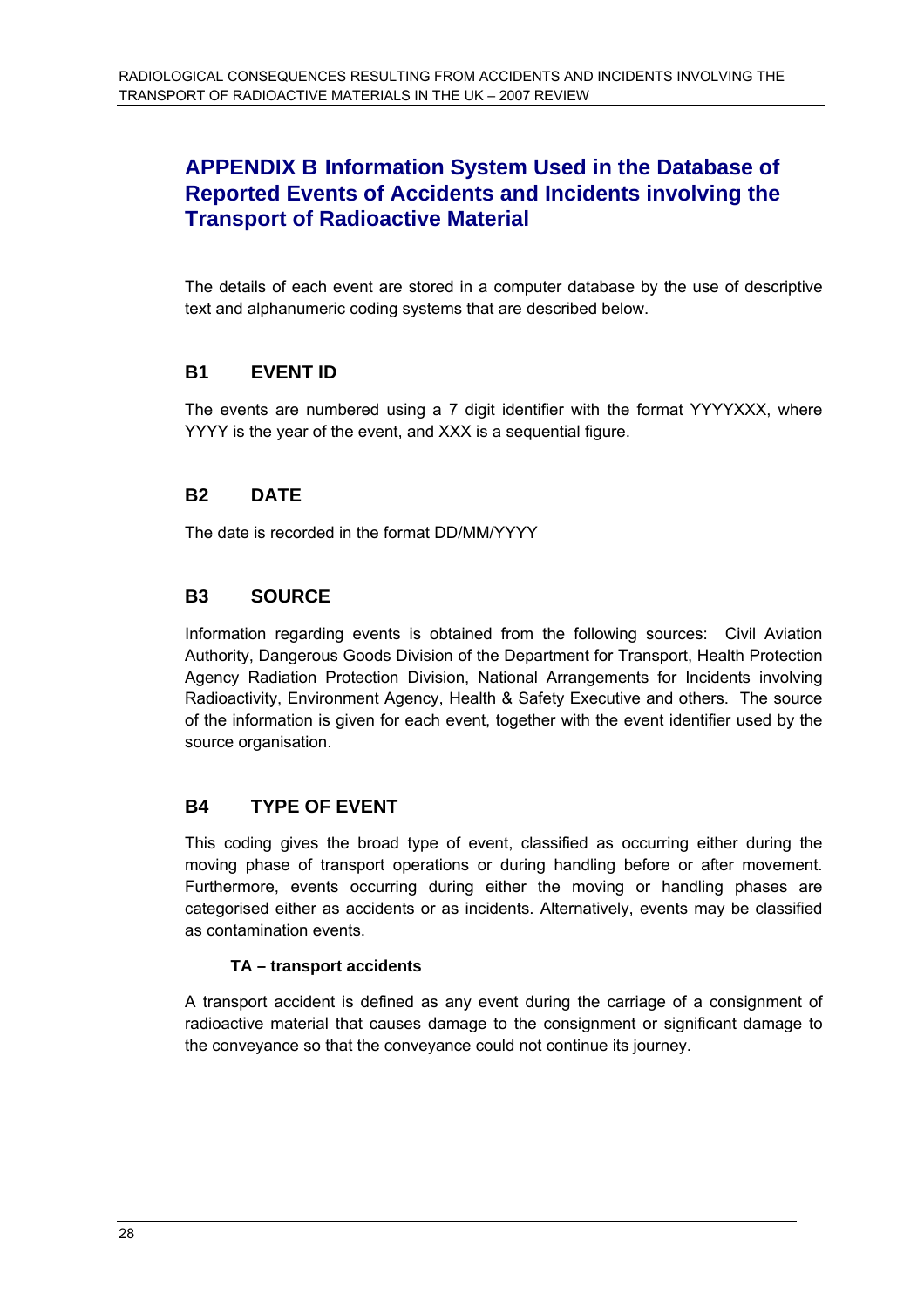#### **TI – transport incidents**

A transport incident is defined as any event, other than an accident, occurring before or during the carriage of a consignment of radioactive material which caused, or might have caused, damage to or loss of the consignment or unforeseen radiation exposure of workers or members of the public.

#### **HA – handling accidents**

A handling accident is defined as an event during the loading, trans-shipping, storing or unloading of a consignment of radioactive material and which caused damage to the consignment, eg a package falling from a fork-lift truck and subsequently being run over or a package being dropped owing to crane failure during handling.

#### **HI – handling incidents**

A handling incident is defined as an event, other than an accident, during the loading, trans-shipping, storing or unloading of a consignment of radioactive material which caused, or could have caused, damage to or loss of the consignment or unforeseen exposure of workers or members of the public.

#### **C - contamination**

A contamination event is defined as an event where radioactive contamination is found on the surface of the package or conveyance in excess of the regulatory limit.

## **B5 REGIONAL LOCATION OF EVENT**

The location at which the event occurred is given, if known, together with a code assigning the location to one of a number of defined geographical regions.

## **B6 MODE OF TRANSPORT**

The mode of transport is given for each event, coded as follows:

- V00 unknown, V01 rail, V02 air, V03 sea, V04  $road - lorry > 1.5 t$ , V05  $road - van < 1.5t$ , V06 road – car, V07 road – unknown, V08 fork-lift truck, V09 other (including crane). V10 road and sea V11 road and rail
- V12 road and air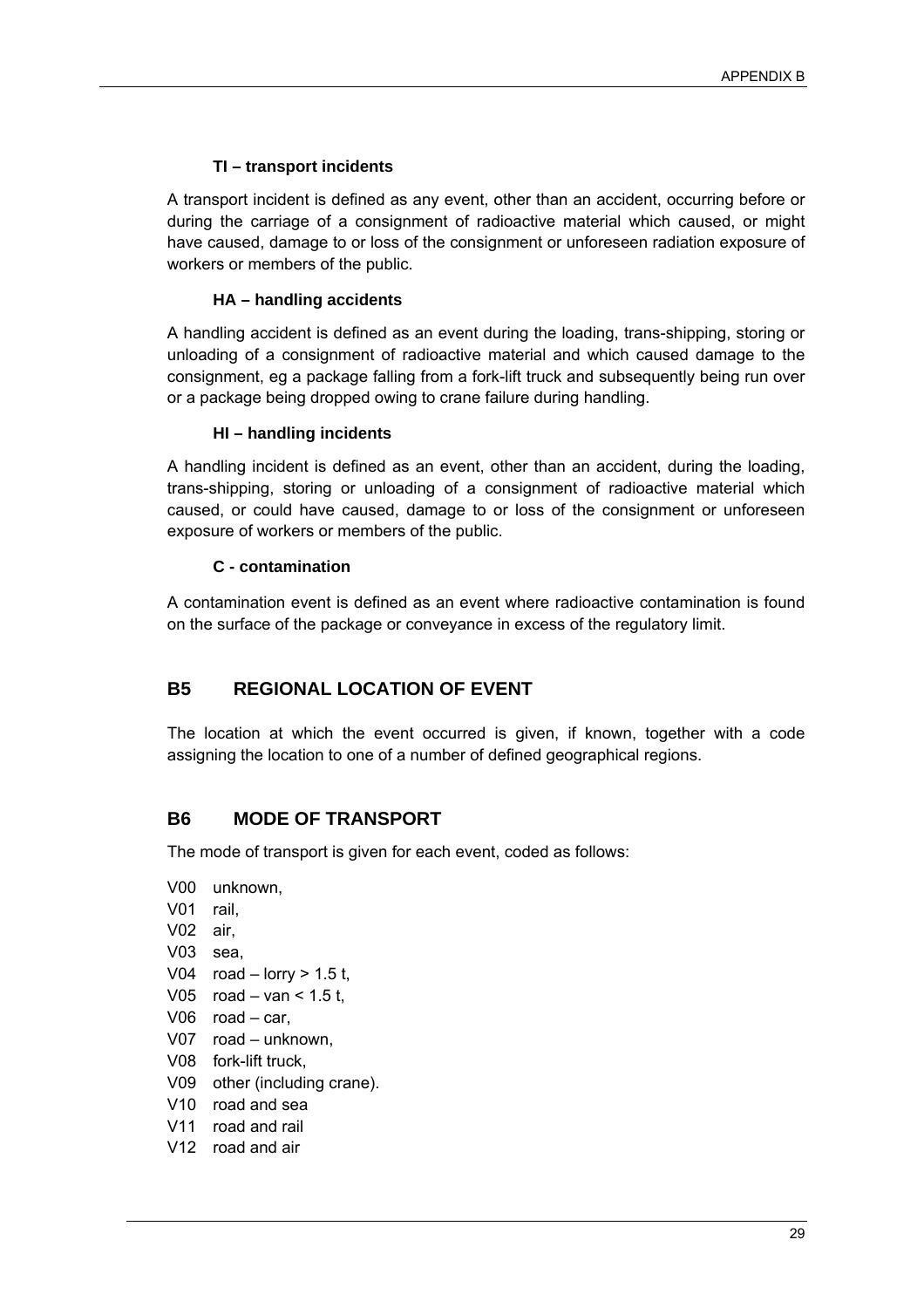## **B7 CATEGORY OF MATERIAL**

The type of material is given for each event, coded as follows:

- M00 unknown,
- M01 uranium ore concentrate (UOC),
- M02 pre-fuel material,
- M03 new fuel,
- M04 irradiated fuel,
- M05 residues including discharged nuclear fuel flasks,
- M06 radioactive wastes,
- M07 medical and industrial radioisotopes,
- M08 radiography sources,
- M09 no radioactive material,
- M10 consumer products,
- M<sub>11</sub> other.

#### **B8 CONSIGNOR**

The name and address of the company/organisation that despatched the shipment is given for each event, if known.

## **B9 CONSIGNEE**

The name and address of the destination company/organisation is given for each event, if known.

## **B10 CARRIER**

The name and address of the carrier (and sub-carrier, if appropriate) is given for each event, if known.

## **B11 DESCRIPTION OF EVENT**

A brief description of the event is given in words.

## **B12 ACTIVITY RELEASE**

The activity, in TBq, of any radioactive material released into the environment is given for each event.

## **B13 WORKER DOSES**

The maximum dose received by workers from an event is given in mSv, if known.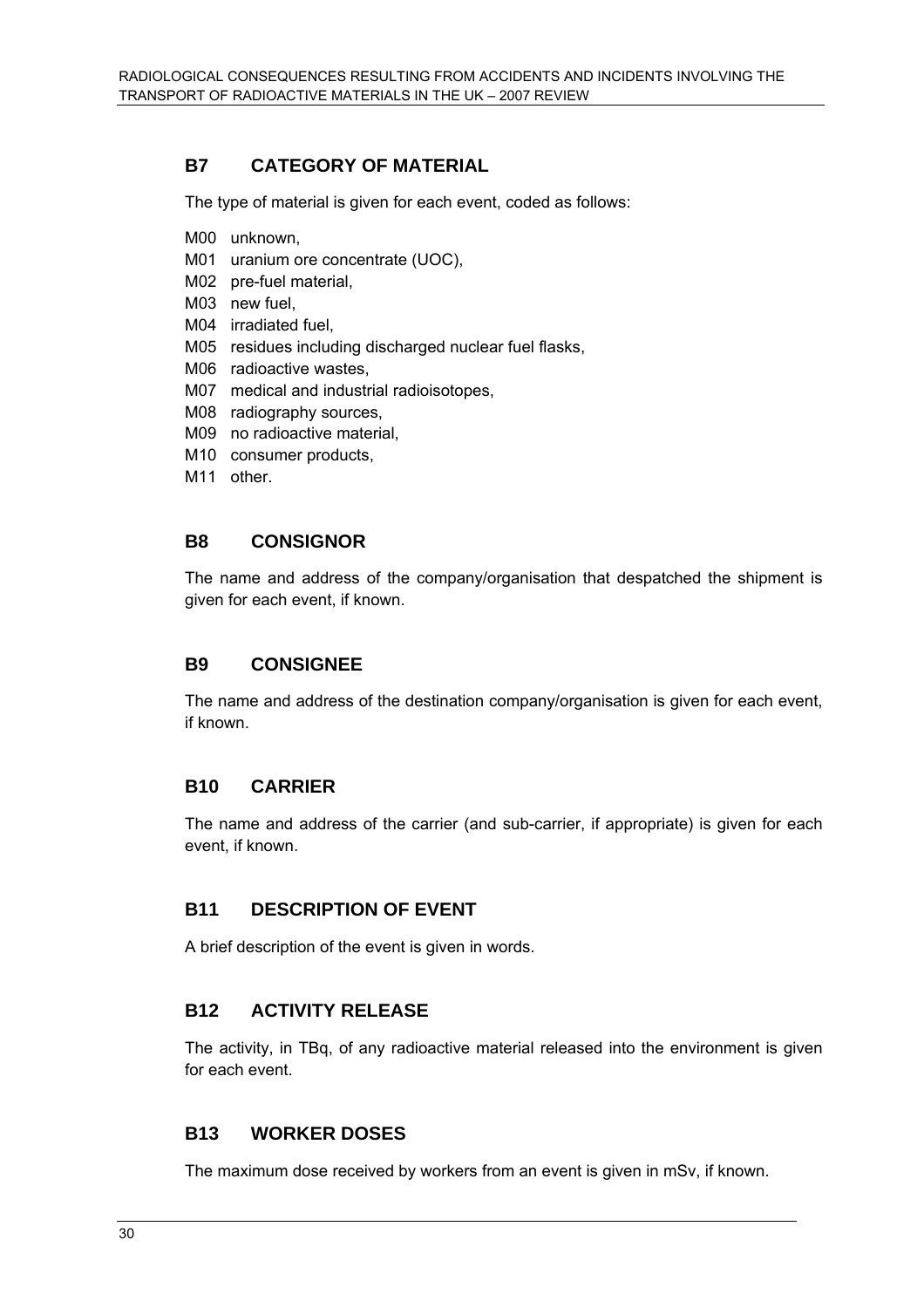## **B14 PUBLIC DOSES**

The maximum dose received by the public from an event is given in mSv, if known.

## **B15 INES RATINGS**

The INES rating assigned to each event is given, if known.

## **B16 INES CONDITIONS**

The INES rating is partly dependent on whether or not certain conditions applied to an event. A record is made of whether these conditions did apply for each event, if this is known.

## **B17 EVENT IMPLICATIONS**

Implications such as worker or public safety implications, or environmental implications are given, if known.

## **B18 NUCLEAR INDUSTRY AND AIRPORT EVENTS**

It is recorded for each event if the event involved the nuclear industry or damage to a package at an airport, if this is known.

## **B19 EMERGENCY ACTION**

It is recorded for each event if emergency action was taken, if this is known.

## **B20 ADDITIONAL INFORMATION**

Any additional information, including photos if appropriate, is recorded for each event.

## **B21 DESCRIPTION OF PACKAGES**

A description of each package is given, if known.

## **B22 PACKAGE TYPE**

For each package, a package type is given, using the following codes.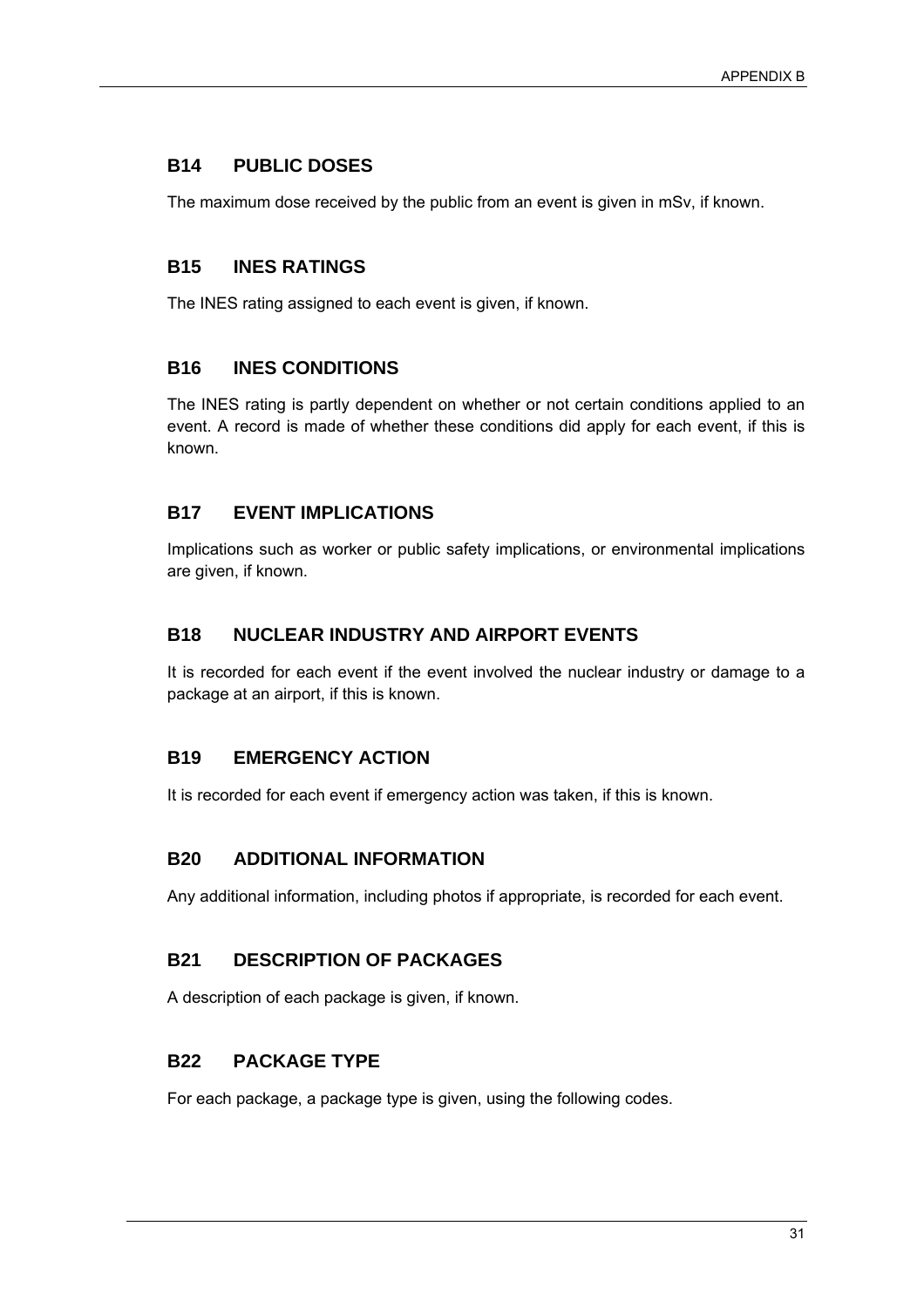Type A Package Codes:

- A Type A
- AP Presumed to be Type A
- AF Type A, with fissile material
- AFP Presumed to be Type A, with fissile material

Type B Package Codes:

- B Type B
- BP Presumed to be Type B
- BF Type B, with fissile material
- BFP Presumed to be Type B, with fissile material
- BM Type B(M)
- BMP Presumed to be Type B(M)
- BMF Type B(M), with fissile material
- BMFP Presumed to be Type B(M), with fissile material
- BU Type B(U)
- BUP Presumed to be Type B(U)
- BUF Type B(U), with fissile material
- BUFP Presumed to be Type B(U), with fissile material

Type C Package Codes:

- C Type C
- CP Presumed to be Type C
- CF Type C, with fissile material
- CFP Presumed to be Type C, with fissile material

Excepted Package Codes:

- E Excepted
- EP Presumed to be Excepted

Exempt Package Codes:

- E Exempt
- EP Presumed to be Exempt

Industrial Package Codes:

- IP Industrial Package, any type
- IPP Presumed to be an Industrial Package, any type
- IPF Industrial Package, any type, with fissile material
- IPFP Presumed to be an Industrial Package, any type, with fissile material
- IP1 Industrial Package, Type 1 (IP-1)
- IP1P Presumed to be an Industrial Package, Type 1
- IP1F Industrial Package, Type 1, with fissile material
- IP1FP Presumed to be an Industrial Package, Type I, with fissile material
- IP2 Industrial Package, Type 2 (IP-2)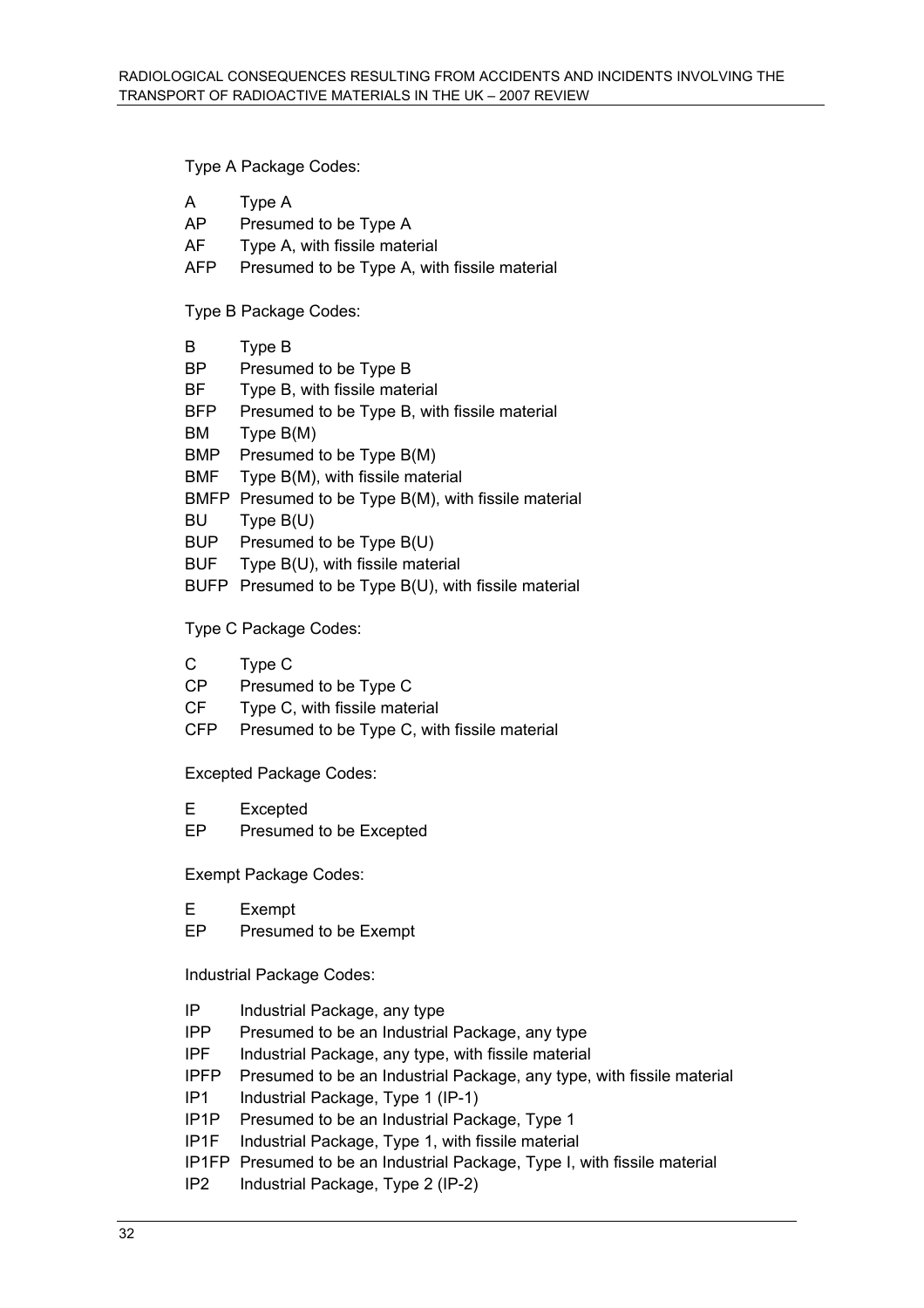- IP2P Presumed to be an Industrial Package, Type 2
- IP2F Industrial Package, Type 2, with fissile material
- IP2FP Presumed to be an Industrial Package, Type 2, with fissile material
- IP3 Industrial Package, Type 3 (IP-3)
- IP3P Presumed to be an Industrial Package, Type 3
- IP3F Industrial Package, Type 3, with fissile material
- IP3FP Presumed to be an Industrial Package, Type 3, with fissile material

Other Codes:

- CV Contaminated conveyance only
- NIL No radioactive material carried
- NR Packaged item, but not in recognised package type
- SC Item carried within load of scrap
- UK Unknown packaging status
- UPX Unpackaged item, which should be packaged
- UPY Unpackaged item, which is OK to be unpackaged

## **B23 TRANSPORT INDEX**

For each package the Transport Index (TI) is given, if known.

The TI is a number used to provide control over radiation exposure. For packages the TI is the maximum dose rate at 1 m from its surface, in mSv  $h^{-1}$ , multiplied by 100.

## **B24 RADIONUCLIDES**

The radionuclides contained in each package are listed by their chemical symbol and mass number, with a record of whether or not each nuclide is a sealed source or a fission product (usually caesium-137.)

## **B25 ACTIVITY**

The activity of each radionuclide is given, in TBq, if known.

## **B26 EVENT CLASSIFICATION SYSTEMS**

The analysis of the database of events is facilitated by the use of classification systems that define the description of the event, the type of package damage or deficiency and the extent of any radiological consequence. These three classification systems are set out in Tables C1, C2 and C3. Each event is characterised by the allocation of the alphanumeric codes shown in Table C1, and the radiological consequences of each event are characterised by the allocation of the codes shown in Table C3. Each package is characterised for damage or deficiency by the codes shown in Table C2.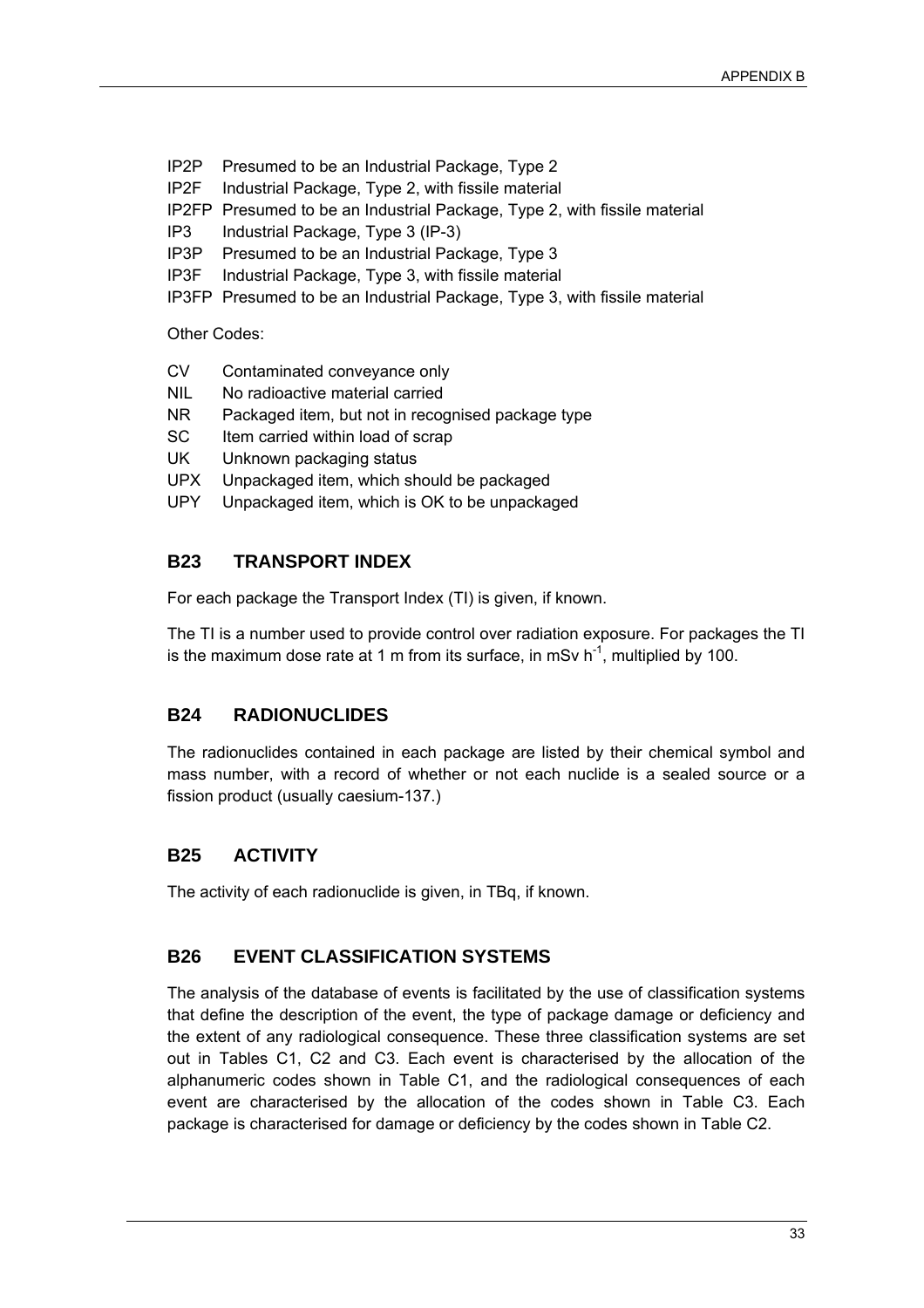# **APPENDIX C Event classification system**

The database uses coding systems for event classifications, package deficiencies and potential radiological exposures. Tables C1 to C3 give details of these classification schemes, showing the coding systems used.

| Area                            |                                                           |                |                |                                                                              |
|---------------------------------|-----------------------------------------------------------|----------------|----------------|------------------------------------------------------------------------------|
| Subject                         | Item                                                      | Sub-item       |                | <b>Description</b>                                                           |
| A Administrative (all packages) |                                                           |                |                |                                                                              |
| G General                       | 1 Training                                                | 1              | 1              | Insufficient worker training                                                 |
|                                 | 2 Documents                                               | 1              | $\mathbf{1}$   | Consignor's certificate incorrect or absent                                  |
|                                 |                                                           | 2              | 1              | Other shipment documents incorrect or absent                                 |
|                                 |                                                           | 3              | $\mathbf{1}$   | Correct contents but wrongly described in documents                          |
|                                 |                                                           | 4              | 1              | Material undeclared as being radioactive                                     |
|                                 |                                                           | 5              | 1              | Accounting error, ie apparent loss of package                                |
|                                 | 3 Delivery                                                | 1              | 1              | Administrative difficulty or error, returned to consignor or<br>re-consigned |
|                                 | 4 False alarm                                             | 1              | 1              | Suspected incident but none found                                            |
| C Conveyance                    | 1 Placards                                                | 1              | 1              | Correct vehicle placards not displayed                                       |
|                                 |                                                           |                | $\overline{2}$ | Placards displayed but no sources carried                                    |
|                                 | 2 Excessive TI                                            | 1              | 1              | Excessive TI on conveyance or in stowage hold                                |
| P Package                       | 1 Labels                                                  | 1              | 1              | Insufficient or incorrect package labels                                     |
|                                 |                                                           |                | $\overline{c}$ | Labels on empty package                                                      |
|                                 |                                                           | 2              | 1              | Incorrect TI on package label                                                |
|                                 |                                                           | 3              | 1              | Incorrect radionuclide or activity on package label                          |
|                                 | 2 Marking                                                 | 1              | 1              | Package type unmarked or wrongly marked                                      |
|                                 | S Shipments, general (not irradiated nuclear fuel flasks) |                |                |                                                                              |
| C Conveyance                    | 1 Load                                                    | 1              | $\mathbf{1}$   | Excessive load on conveyance                                                 |
|                                 | 2 Mechanical                                              | 1              | 1              | Faulty conveyance, or mechanical failure                                     |
|                                 | 3 Security                                                | 1              | 1              | Locks or security devices: insecure, insufficient or<br>defective            |
|                                 | 4 Tie-downs                                               | 1              | 1              | Tie-downs or similar devices: insufficient or defective                      |
|                                 | 5 Accidents                                               | 1              | 1              | Collisions and other accidents, without fire.                                |
|                                 | 6 Accident/fire                                           | 1              | 1              | Collisions and other accidents, with fire                                    |
|                                 | 7 Fire                                                    | 1              | 1              | Spontaneous fire on conveyance                                               |
|                                 | 8 Stowage                                                 | 1              | 1              | Inappropriate stowage conditions                                             |
| P Package                       | 1 Preparation                                             | 1              | 1              | Poor standard of packaging or containment                                    |
|                                 |                                                           | $\overline{2}$ | 1              | Incomplete package, insecure inner container                                 |
|                                 |                                                           | 3              | 1              | Incomplete package, insufficient shielding                                   |
|                                 |                                                           | 4              | 1              | Incorrect contents or package type                                           |
|                                 |                                                           | 5              | $\mathbf{1}$   | Material in supposedly empty package                                         |
|                                 |                                                           | 6              | $\mathbf{1}$   | Contamination inside package                                                 |

#### **TABLE C1 Classification of reported transport events**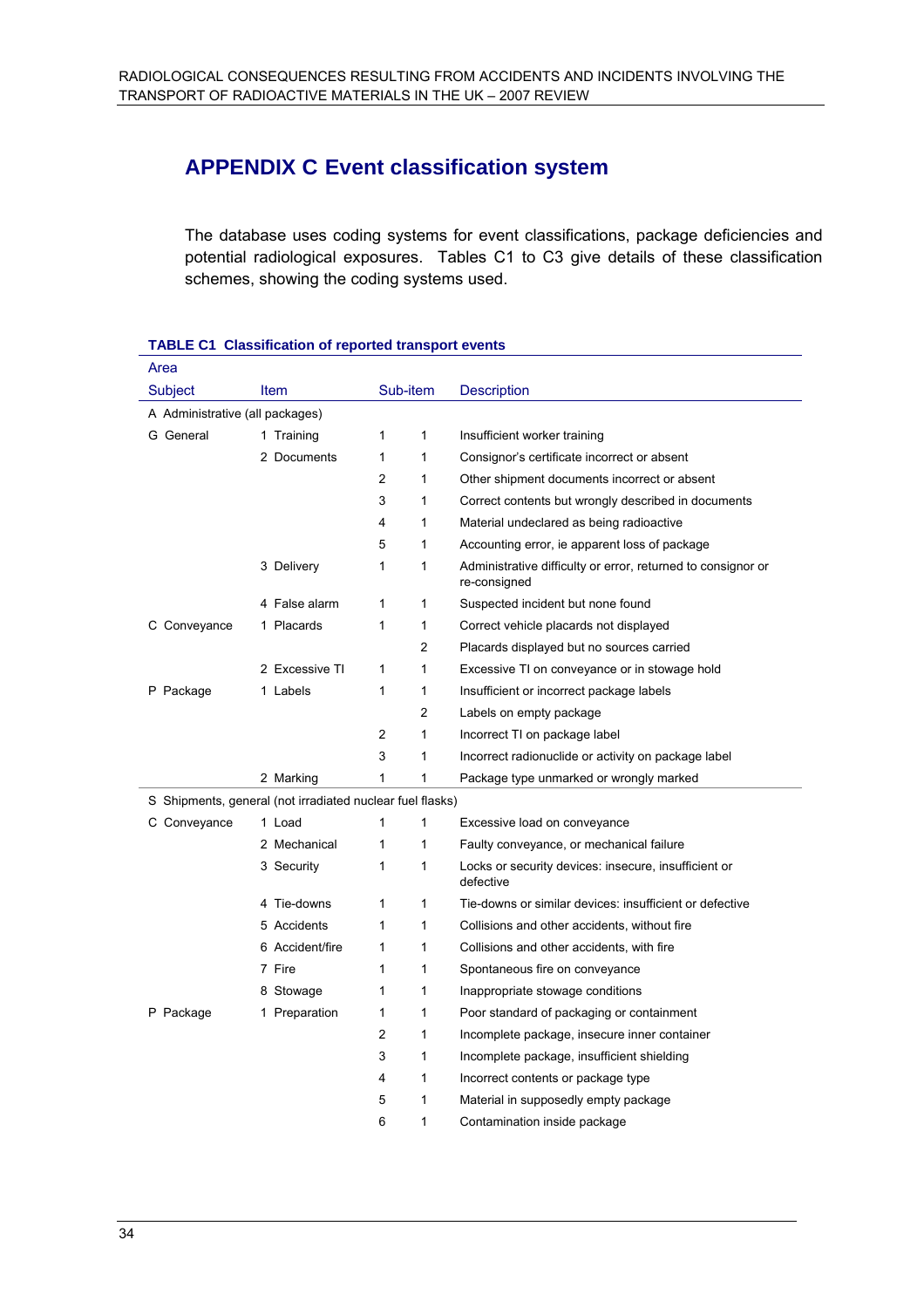| Area                             |                 |                |          |                                                                                                                      |
|----------------------------------|-----------------|----------------|----------|----------------------------------------------------------------------------------------------------------------------|
| <b>Subject</b>                   | Item            |                | Sub-item | <b>Description</b>                                                                                                   |
|                                  |                 | 7              | 1        | Contamination outside package                                                                                        |
|                                  | 2 Loss/disposal | 1              | 1        | Stolen, and recovered                                                                                                |
|                                  |                 |                | 2        | Stolen, not recovered                                                                                                |
|                                  |                 | $\overline{c}$ | 1        | Lost, found, temporary loss, wrong destination or wrong<br>conveyance                                                |
|                                  |                 | 2              | 2        | Lost, not recovered                                                                                                  |
|                                  |                 | 3              | 1        | Lost at sea, and recovered                                                                                           |
|                                  |                 | 3              | 2        | Lost at sea, not recovered                                                                                           |
|                                  |                 | 4              | 1        | Inappropriate disposal                                                                                               |
|                                  |                 | 5              | 1        | Radioactive material in scrap metal                                                                                  |
|                                  | 3 Damage        | 1              | 1        | Spontaneous mechanical failure of package, including<br>leakage                                                      |
|                                  |                 | 2              | 1        | Deliberate damage or interference                                                                                    |
|                                  |                 | 3              | 1        | Damaged by falling from or within conveyance, or by falling<br>object, or by external object                         |
|                                  |                 | 4              | 1        | Damaged during cargo handling                                                                                        |
|                                  |                 | 5              | 1        | Damaged due to broken or loose tie-downs                                                                             |
| F Irradiated nuclear fuel flasks |                 |                |          |                                                                                                                      |
| C Conveyance                     | 1 Flatrol/ HGV  | 1              | 1        | Flatrol or HGV problem eg buffers, brakes, canopy not<br>correct, including significant overheating of wheel or axle |
|                                  | 2 Accident      | 1              | 1        | Collision                                                                                                            |
|                                  |                 | 2              | 1        | Derailment during low speed marshalling                                                                              |
|                                  |                 | 3              | 1        | Inadvertent decoupling                                                                                               |
|                                  |                 | 4              | 1        | Fire on the conveyance                                                                                               |
|                                  | 3 Contamination | 1              | 1        | Flatrol or HGV contaminated above 10 DWL                                                                             |
|                                  |                 | 2              | 1        | Fixed-contamination above 5 $\mu$ Sv h <sup>-1</sup>                                                                 |
| P Package                        | 1 Preparation   | 1              | 1        | Shock absorber damaged or unsatisfactory                                                                             |
|                                  |                 | 2              | 1        | Tie-down bolts insufficient or defective                                                                             |
|                                  |                 | 3              | 1        | Lid, defective or loose bolts                                                                                        |
|                                  |                 |                | 2        | Lid seal unapproved or obsolete                                                                                      |
|                                  |                 | 4              | 1        | Water level valve defective                                                                                          |
|                                  |                 | 5              | 1        | Discharged flask containing fuel rod, excessive deposit, or<br>other incorrect contents                              |
|                                  |                 | 6              | 1        | Faulty test procedures                                                                                               |
|                                  |                 | 7              | 1        | Fuel not fully covered by water                                                                                      |
|                                  |                 | 8              | 1        | Other minor preparation error                                                                                        |
|                                  | 2 Mechanical    | 1              | 1        | Mishandled during loading or unloading                                                                               |
|                                  |                 | 2              | 1        | Venting system or valve problem                                                                                      |
|                                  | 3 Contamination | 1              | 1        | Contamination of surface above 10 DWL                                                                                |
|                                  |                 | 2              | 1        | Other: poor standard of decontamination                                                                              |

#### **TABLE C1 Continued Classification of reported transport events**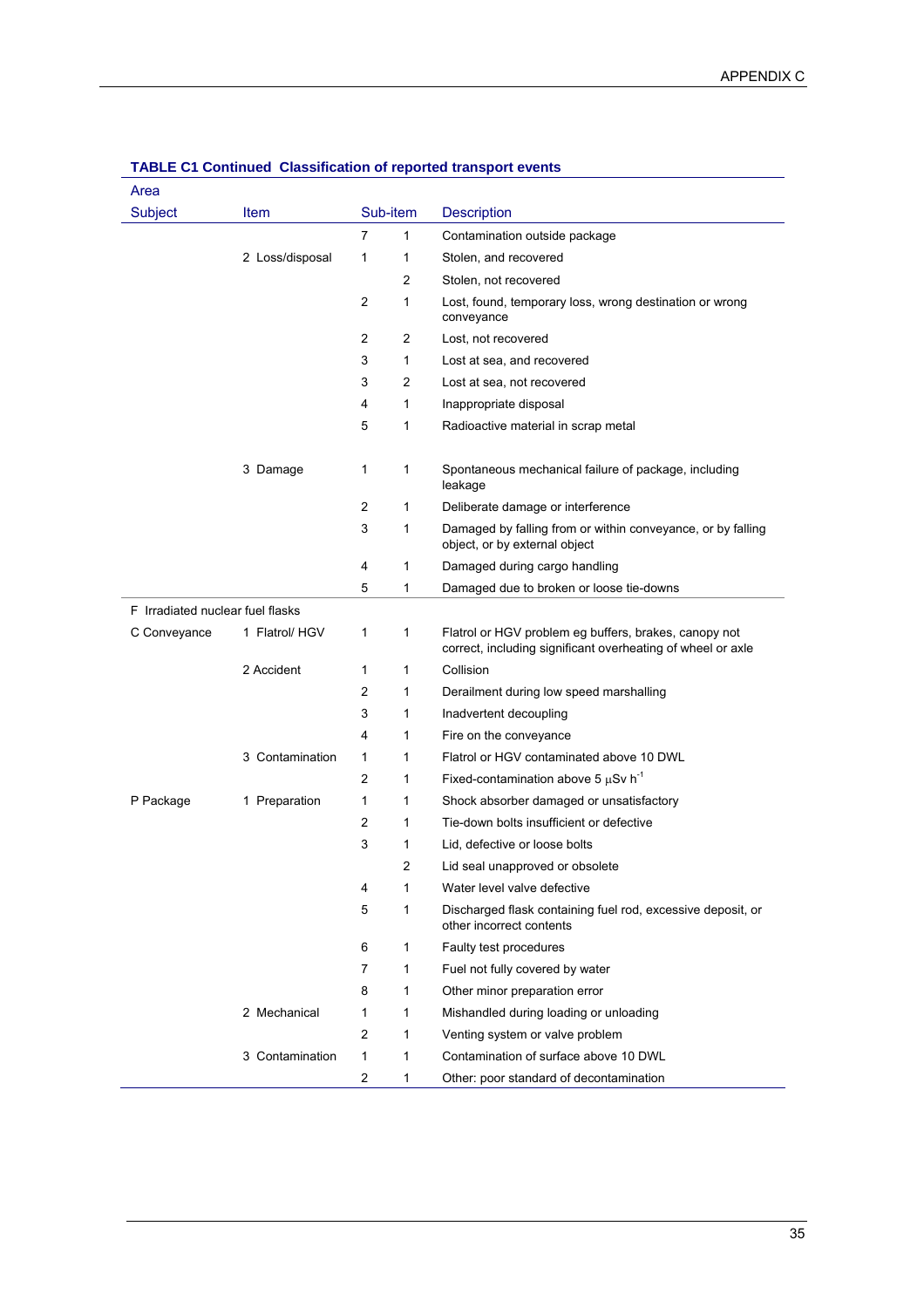| Deficiency<br>Code | Deficiency                                                                                                       | <b>Examples/Comments</b>                                                                                                                                                                  |
|--------------------|------------------------------------------------------------------------------------------------------------------|-------------------------------------------------------------------------------------------------------------------------------------------------------------------------------------------|
| D <sub>01</sub>    | No package                                                                                                       | No package involved in event.                                                                                                                                                             |
| D <sub>02</sub>    | Contaminated conveyance                                                                                          | Contaminated conveyance only with no package<br>involved.                                                                                                                                 |
| D <sub>0</sub> 3   | No damage to package or threat of damage                                                                         | Administrative errors and false alarms. Inadequate<br>locks and security devices. Inappropriate or wrong<br>contents. Obsolete lid seals.                                                 |
| D <sub>04</sub>    | No report of damage or increase in dose rate,<br>but potential to cause damage to the package.<br>Lower category | Package temporarily lost or mislaid, or wrong<br>destination, or put on wrong conveyance. Low<br>speed derailments and collisions. Flatrol<br>decoupling. Faulty conveyance or tie-downs. |
| D <sub>05</sub>    | No report of damage or increase in dose rate,<br>but potential to cause damage to the package.<br>Upper category | Stolen source. Unretrieved lost package.<br>Inappropriate disposal. Severe collision. Fire on<br>the conveyance.                                                                          |
| D <sub>06</sub>    | Defective or poor condition, without increase in<br>dose rate or loss of containment                             | Package of generally poor standard, corroded or<br>other deterioration. Parts missing or mechanical<br>defect.                                                                            |
| D <sub>0</sub> 7   | Minor damage without increase in dose rate or<br>loss of containment                                             | Damage to outer packaging: knocked, dropped or<br>dented. Conveyance overturned.                                                                                                          |
| D <sub>08</sub>    | Severe damage without increase in dose rate<br>or loss of containment                                            | Severely damaged: crushed. Scorched by fire. Part<br>of container, eg lid, knocked off.                                                                                                   |
| D <sub>09</sub>    | Damaged with increase in dose rate but<br>without loss of containment                                            | Increased dose rate outside package caused by<br>damage or fire en route. Includes internal leakage<br>and other mechanical failure. No loss of material<br>outside package.              |
| D <sub>10</sub>    | Damaged with loss of containment                                                                                 | Leakage out of package caused by damage or fire<br>en route. Includes material or source(s) released<br>from package. Usually accompanied by some<br>increase in dose rate.               |
| D <sub>11</sub>    | Contamination inside package                                                                                     | Unexpected contamination or other residual<br>material found inside package.                                                                                                              |
| D <sub>12</sub>    | Contamination outside package                                                                                    | Fuel flask contamination > 10 DWL. Any other<br>contamination above IAEA limits.                                                                                                          |
| D <sub>13</sub>    | Improper package with loss of shielding or<br>containment - inappropriate contents                               | Activity unexpectedly high for package, leading to<br>dose rates higher than expected.                                                                                                    |
| D <sub>14</sub>    | Improper package with loss of shielding or<br>containment - inadequate shielding                                 | Package shipped with poor, ineffective or damaged<br>shielding, or source exposed en route.                                                                                               |

## **TABLE C2 Classification of package deficiency associated with the transport event**